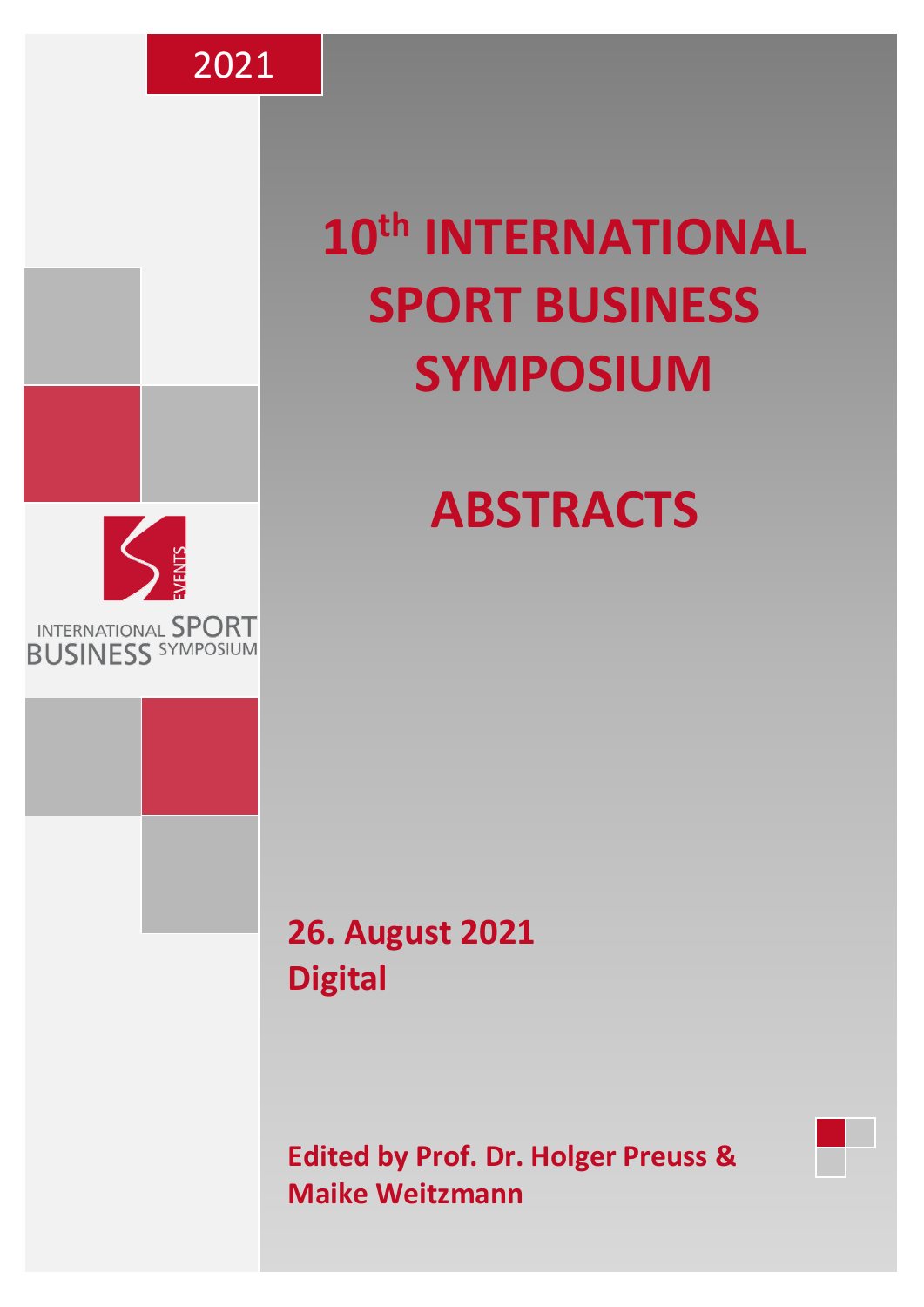# **10th INTERNATIONAL SPORT BUSINESS SYMPOSIUM**

Dear Colleagues, Dear Friends of Sport and Sport Science,

#### **"Discover Tomorrow"**

This is the official slogan for the 2020 Olympic Games in Tokyo. The sustainability concept of the Games is: "Be better, together - For the planet and the people". The Olympic and Paralympic Games are among the world's largest sporting events. This impact is not limited to sport, but also on society, the economy and the environment. We aim with this symposium to emphasize the impact on the environment.

Sustainability is specifically manifested in Olympic Agenda 2020 by Recommendation 4: Include sustainability in all aspects of the Olympic Games. This is about the IOC taking a more proactive lead in ensuring that sustainability is properly factored into the planning and staging and legacy of the Olympic Games. The important distinction here will be what the IOC can do itself to make the Olympic Games a more sustainable event, recognising that many aspects will be under the control of the respective host cities and Organising Committees of the Olympic Games.

Recommendation 5: Include sustainability within the Olympic Movement's daily operations. This recommendation has three main elements. Firstly, for the IOC to develop its own corporate sustainability programme – in effect, "walking the talk". Secondly, it is about reaching out to the wider Olympic Movement to provide assistance and means of sharing best practices. Thirdly, there is a role of "representation and advocacy" on behalf of the Olympic Movement, to ensure sport has a credible and effective voice in global sustainability dialogue, and to leverage key partnerships.

IOC president Dr. Thomas Bach said: "Building on Olympic Agenda 2020 and developed in close cooperation with many stakeholders and partners, the IOC Sustainability Strategy will fundamentally shape the working practices of the IOC, the Olympic Games and the Olympic Movement. From the design and construction of sport facilities and the way we manage resources, to valuing the natural environment and health and wellbeing of our people, all of our decisions will be informed by the sustainability principles that are highlighted here."

#### **The Symposium Spirit**

The Greek symposium, dated back on 416 B.C., was a key social institution in ancient Hellenic culture and provided a platform for debate and celebration with others. This is also what we are striving for! Since 2006 it has become a tradition that Olympic scholars from all over the world come together for a symposium during the Olympic Games as well as other Olympic events to exchange thoughts, present their Olympic research and have a great time together. The next occasion will be Tuesday, August 4, 2020.

#### **Context and Venue**

The Olympic Games are the most prestigious sport event in the world and provide extraordinary opportunities in regards to sports, social and cultural life as well as for the environment of the host city, region and country. The host must undertake tremendous efforts to not only fulfil the requirements for staging the Games, but also to maximize the economic, social, environmental, political, and structural benefits which come along with the event.

This demand will lead to a tremendous ecological impact and negative footprint. Hosting Olympic Games in Japan, an extremely developed country induce chances to be environmentally sustainable.

Tokyo 2020 set the sustainability concept of the Games as "Be better, together - For the planet and the people". The Organizing Committee wants to take the initiative to meet its responsibility to deliver sustainable Games and showcase solution models of global sustainability challenges to people in Japan and around the world.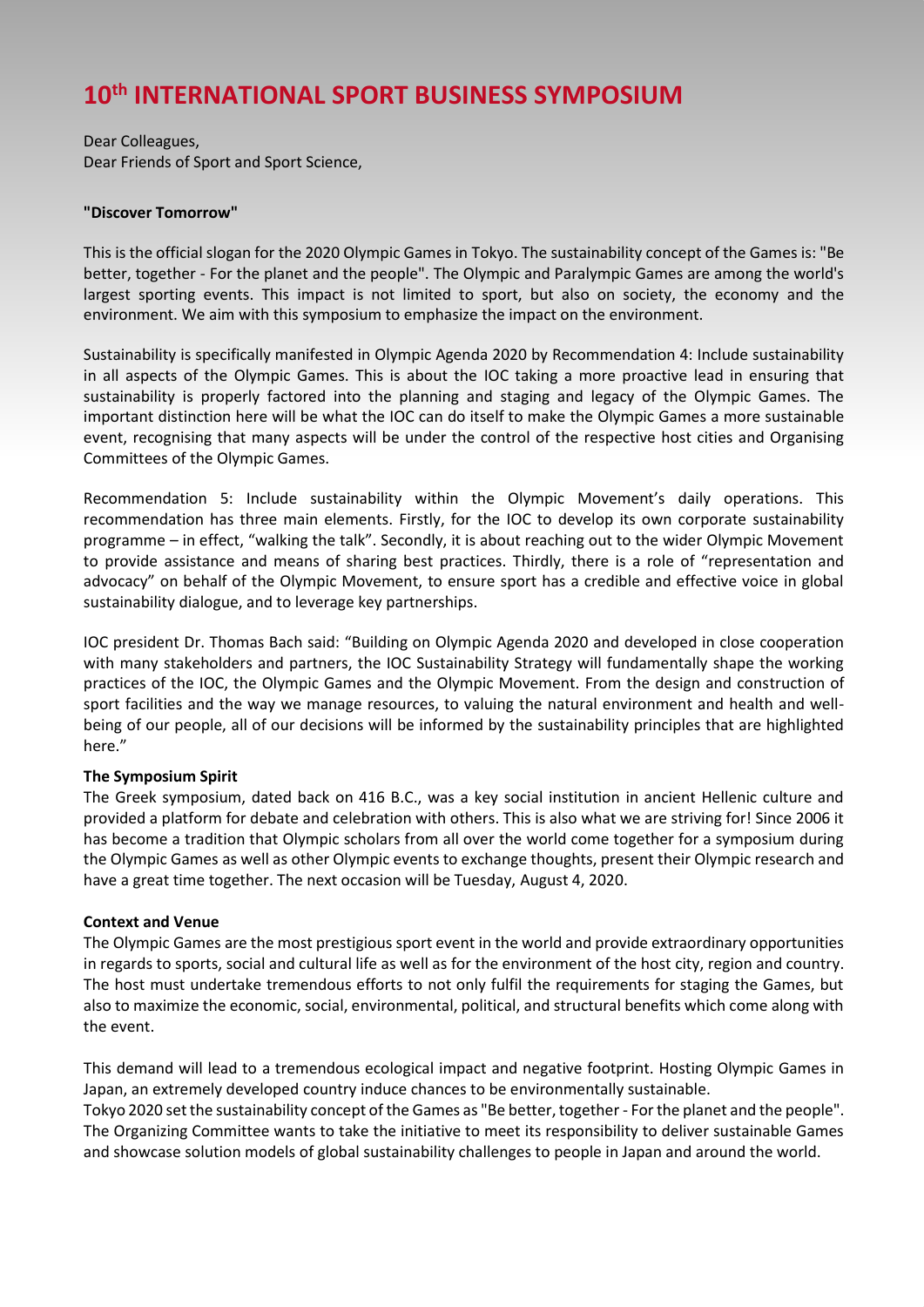Organisers of the 10<sup>th</sup> International Sport Business Symposium **Prof. Dr. Holger Preuss, Johannes Gutenberg-University Mainz, GER Prof. Dr. Hisashi Sanada, Tsukuba University, Tokyo, JPN Associate Prof. Dr. Yoshio Takahashi, Tsukuba University, Tokyo, JPN** 

Scientific Committee

**Prof. Dr. Wladimir Andreff Prof. Dr. Laurence Chalip, Professor of Sport Management, University of Illinois, USA Prof. Dr. Lamartine DaCosta, Professor for Sport History and Sport Management, State University of Rio de Janeiro, BRA Prof. Dr. Hallgeir Gammelsaeter, Professor in Social Sciences, Organization and Management and Formal Institution, Molde University College – Specialized University in Logistics (NOR) Prof. Dr. Vassil Girginov, Professor of Sport Management, Brunel University, GBR Prof. Dr. Jean-Jacques Gouguet, Professor of Economics, Centre de Droit et d'economie du Sport (CDES), University of Limoges, FRA Prof. Dr. Harry Hiller, Professor of Urban Sociology and Sport, University of Calgary, CAN Prof. Dr. Seok-Pyo Hong, Professor, Chair, Division of Sport Science, Kangwon National University, Chuncheon, KOR Director, Olympic studies Center (OSC), Kangwon National University Prof. Dr. Robert Kaspar, Professor for Sport Management, Private University Schloss Seeburg, AUT Prof. Dr. Jörg Königstorfer, Professor for Sport and Health Management, Technical University Munich, GER Prof. Dr. Markus Kurscheidt, Professor of Sport Governance and Event Management, University of Bayreuth, GER Prof. Dr. Milena Parent, Professor of Sport Management, University of Ottawa, CAN Prof. Dr. Alberto Reppold, Professor of Sport Science, Federal University of Rio Grande do Norte, BRA Asst. Prof. Dr. Christiana Schallhorn, Assistant professor of Sport Sociology, Johannes Gutenberg University Mainz, GER Prof. Dr. Martin Schnitzer, Senior lecturer and researcher in Sport Management, University Innsbruck, AUT Dr. Norbert Schütte, Senior lecturer and researcher in Sport Management, Johannes Gutenberg University Mainz, GER Prof. Dr. Holger Schunk, Professor of Media Management, RheinMain University of Applied Sciences, GER Prof. Dr. Benoît Séguin, Professor of Sport Management, University of Ottawa, CAN Prof. Dr. Berit Skirstad, Professor of Sport Management, Norwegian School of Sport Science, NOR Prof. Dr. Harry Arne Solberg, Professor of Sport Economics, Trondheim Business School, NOR Prof. Dr. Yoshio Takahashi, Professor for Sport Sociology, Tsukuba University, JPN**

Coordinator of Scientific Committee

**Maike Weitzmann, Johannes Gutenberg-University Mainz, GER**

Full University Partners of the **Symposium** 





**DEUTSCHE OLYMPISCHE** AKADEMIE

Supporting Partners **Academic Main and Hosting Partners** Academic Main and Hosting Partners

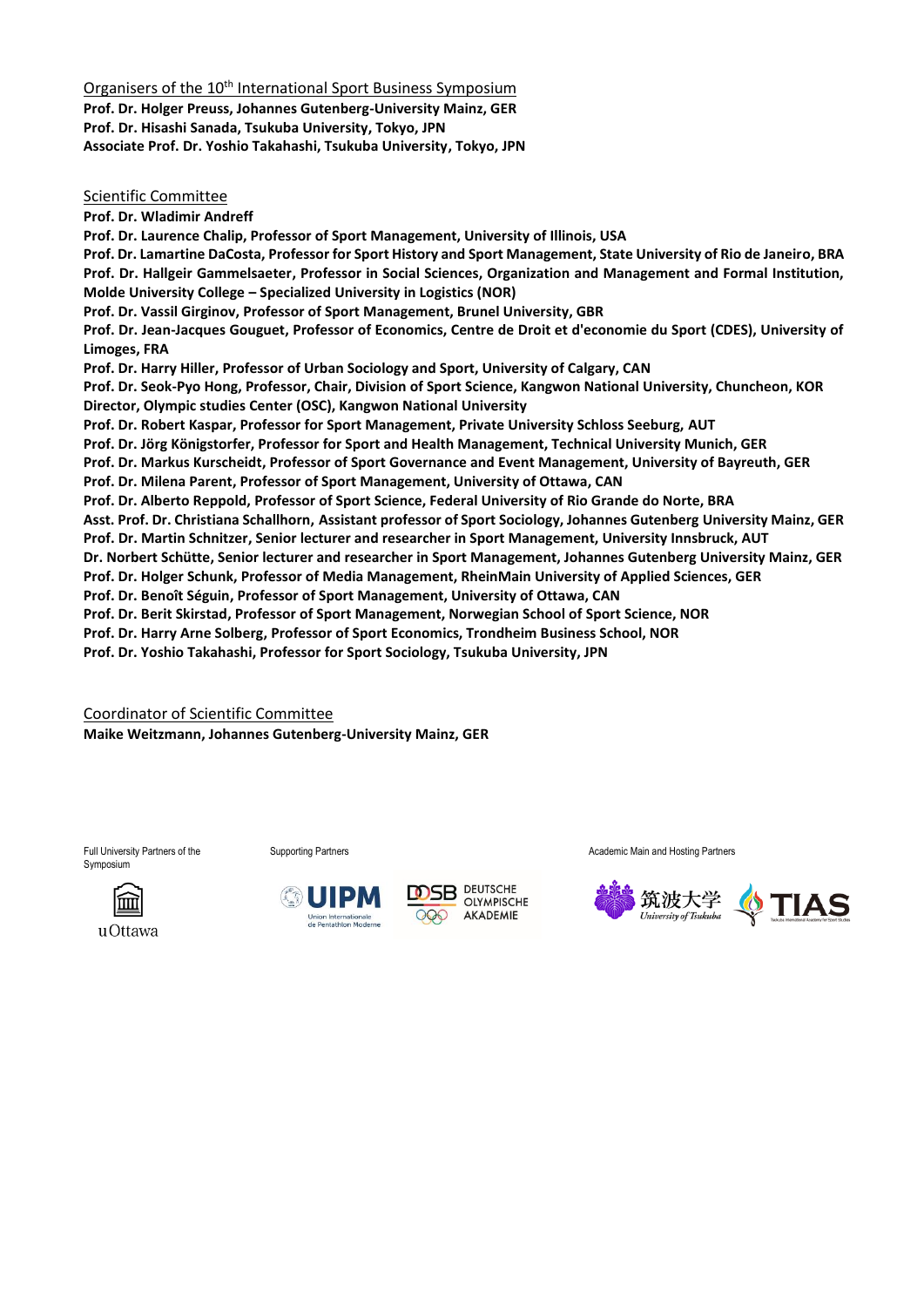# **Content**

| A new trend towards Human Right Protection in Sport Mega Events 16                                                                                         |
|------------------------------------------------------------------------------------------------------------------------------------------------------------|
| Regulation on Ambush Marketing Behavior of Olympic Symbols in China 18                                                                                     |
|                                                                                                                                                            |
| Sustainable Development Goals and Opportunities beyond sport: A Case Study that<br>examines the degree of incidence of the Pan American Games Lima 2019 22 |
| Sport events and climate vulnerability: Implications for how we manage natural                                                                             |
| The Application of Realist Evaluation and Contribution Analysis to Tokyo 2020 Olympic                                                                      |
|                                                                                                                                                            |
| The development of world records in Olympic sports. Lessons for other fields of                                                                            |
|                                                                                                                                                            |
|                                                                                                                                                            |
|                                                                                                                                                            |
| Application of the Triple Helix Model for the Olympic Games' Legacy 37                                                                                     |
| Ranking the Stars. The Legacy of the Cold War Summer Olympic Games 39                                                                                      |
|                                                                                                                                                            |
|                                                                                                                                                            |
| Temporary Venues and the Olympic Games: How and why such structures can benefit                                                                            |
|                                                                                                                                                            |
| Towards a New Typology of Sports Events Considering Polycentric Event Context 49                                                                           |
|                                                                                                                                                            |
| Understanding Olympic Sponsorship in Caribbean National Olympic Committees53                                                                               |
|                                                                                                                                                            |
| Olympic Hospitality in Tokyo: The Legal and Sports Development Legacies58                                                                                  |
|                                                                                                                                                            |
| How can Olympic sponsors comply with international corruption law?61                                                                                       |
|                                                                                                                                                            |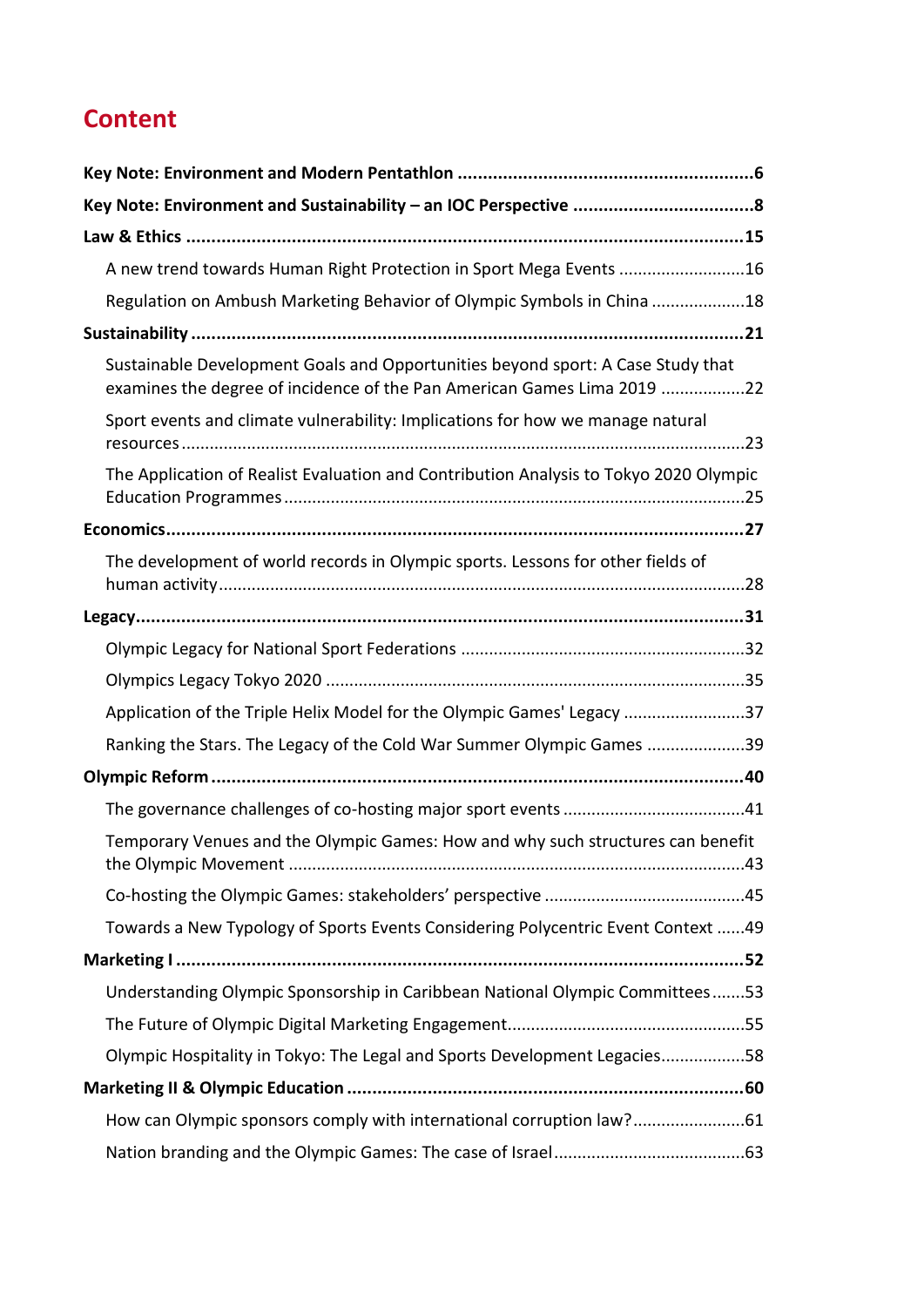[Olympic Ideals and Values Education and the Tokyo 2020 Summer Olympic and](#page-64-0)  [Paralympic Games: Do Educational Inputs for Athletes, Coaches and Spectators](#page-64-0)  [Directly Lead to Broader Understanding and Impact of Olympism and Olympic Ideals](#page-64-0)  and Values? [.....................................................................................................................65](#page-64-0)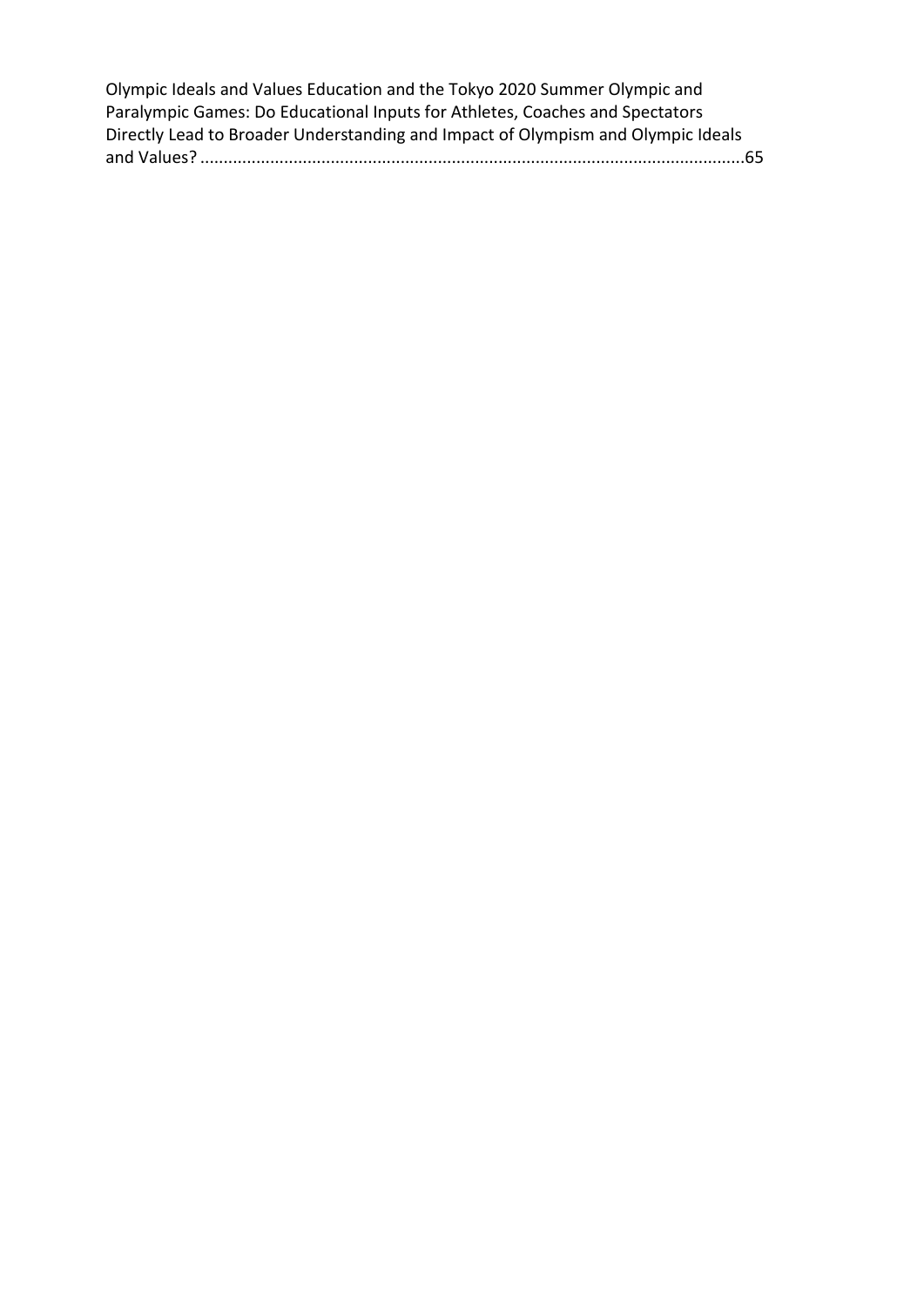

# <span id="page-5-0"></span>**Key Note: Environment and Modern Pentathlon**

**Key Note: Dr h.c. Klaus Schormann (GER)**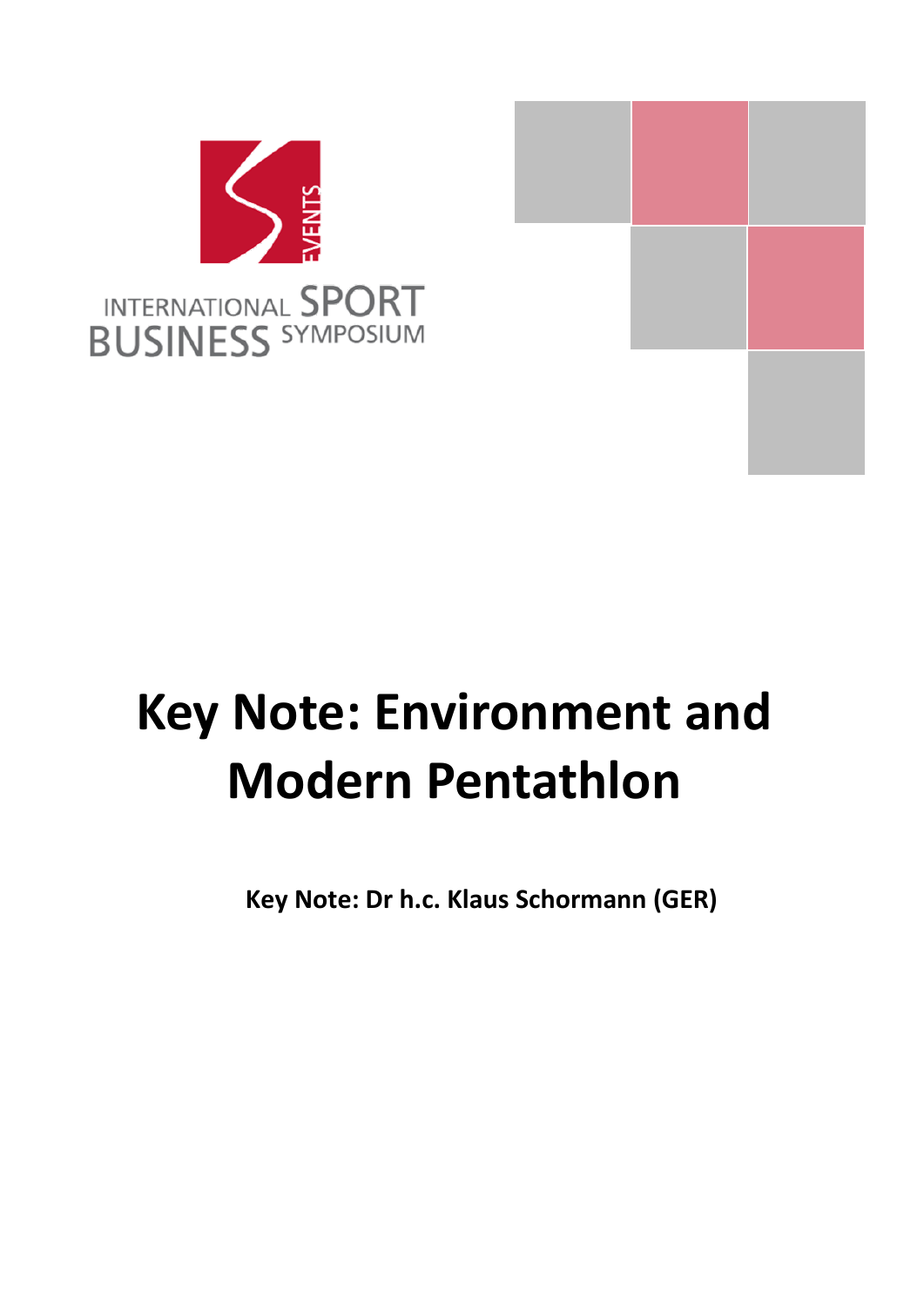# **Environment and Modern Pentathlon**

### **Klaus Schormann** (GER), President of Union Internationale de Pentathlon Moderne (UIPM)

Dear Ladies and Gentlemen, dear Prof. Dr. Preuß,

It is my pleasure to speak to you about the Environment and Modern Pentathlon.

I am sure you know Baron Pierre de Coubertin created Modern Pentathlon as a special multidiscipline sport for the Olympic Games. In Stockholm in 1912 the movement started as a permanent core sport in the Olympic Summer Games sporting programme.

For 60 years it was a sport dominated by officers in military and police. After Munich 1972 more and more students stared to train for Modern Pentathlon at schools. And here the rapid evolution of Modern Pentathlon began.

Let me start with the Riding discipline, which UIPM changed from cross-country to a show-jumping test. The reasons for this transition included:

- Protection of the natural environment
- Simplification of horse selection
- Use of existing facilities.

The next step was to change the cross-country running. To have a more compact combination of disciplines, we shortened the running from 4000m to 3000m for each gender. We used the area around the riding facilities, or a golf course, or public areas.

Since Beijing 2008 the running has taken place inside a stadium. You could see this year in Tokyo all five disciplines in one stadium for the first time in the Olympic Games. Again, we are protecting the environment by no longer competing in natural terrain like forests.

The biggest step was taken in 1994, when the Shooting discipline changed from fire pistols to air pistols. They had been already used since 1972 in all youth competitions.

We were then able to combine Fencing and Shooting in one indoor facility (1996 to 2008).

Another important step was to establish Laser Shooting. At the 1st Youth Olympic Summer Games Singapore 2010, this new concept was presented with the combination of running that we know today as Laser Run.

For the first time in London 2012 the Laser Run closed the Olympic Modern Pentathlon competition. Laser Run is an environmentally friendly discipline. It is absolutely safe and transferable from venue to venue with no impact on nature.

Looking back over all the changes that were made by UIPM over the past 30 years, Modern Pentathlon is guided always by innovation and the following key goals:

- To present an exciting multi-discipline sport
- To protect and respect nature.

Environment and sustainability are priorities of our movement.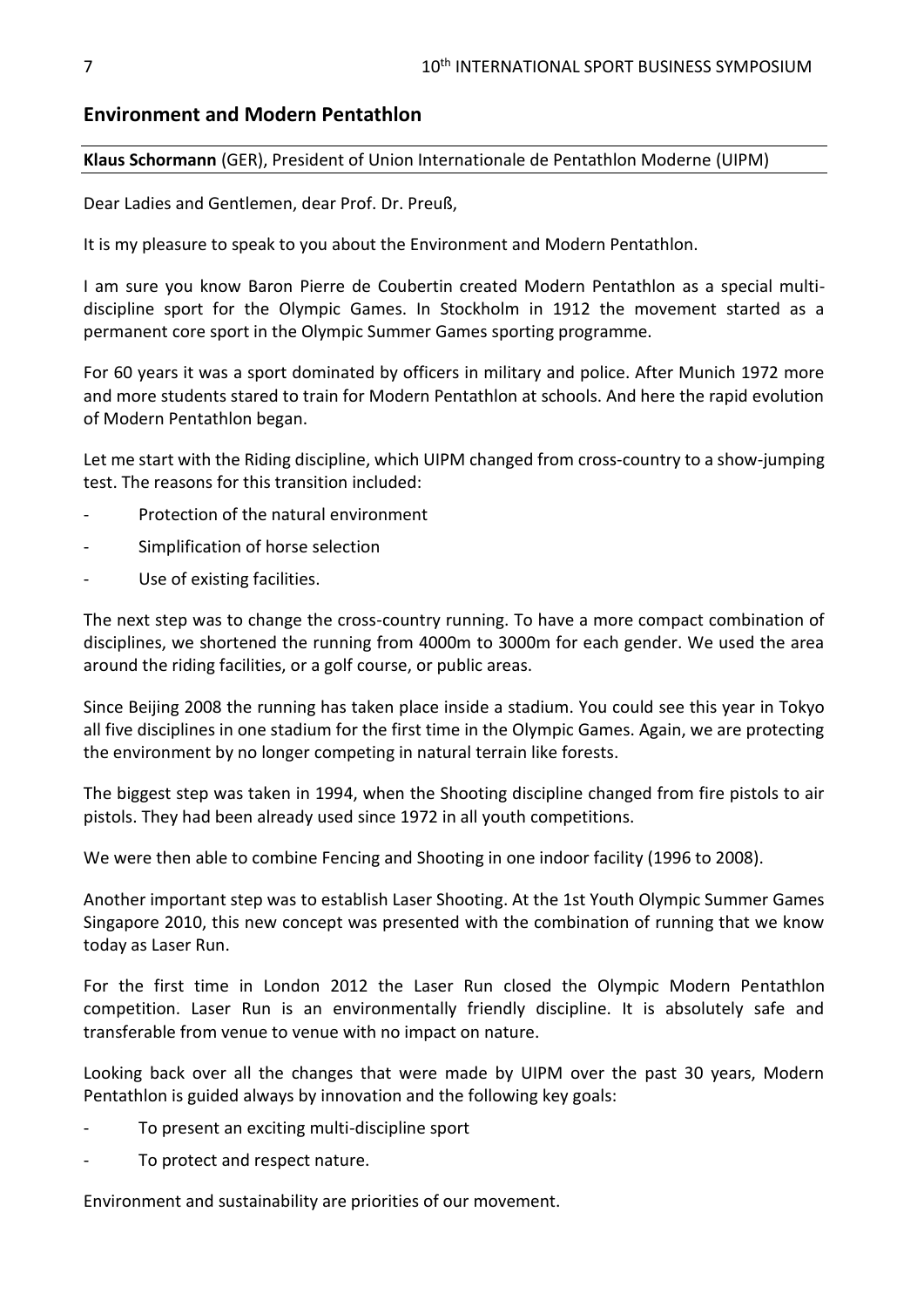

# <span id="page-7-0"></span>**Key Note: Environment and Sustainability – an IOC Perspective**

**Key Note: Richard W. Pound (CAN)**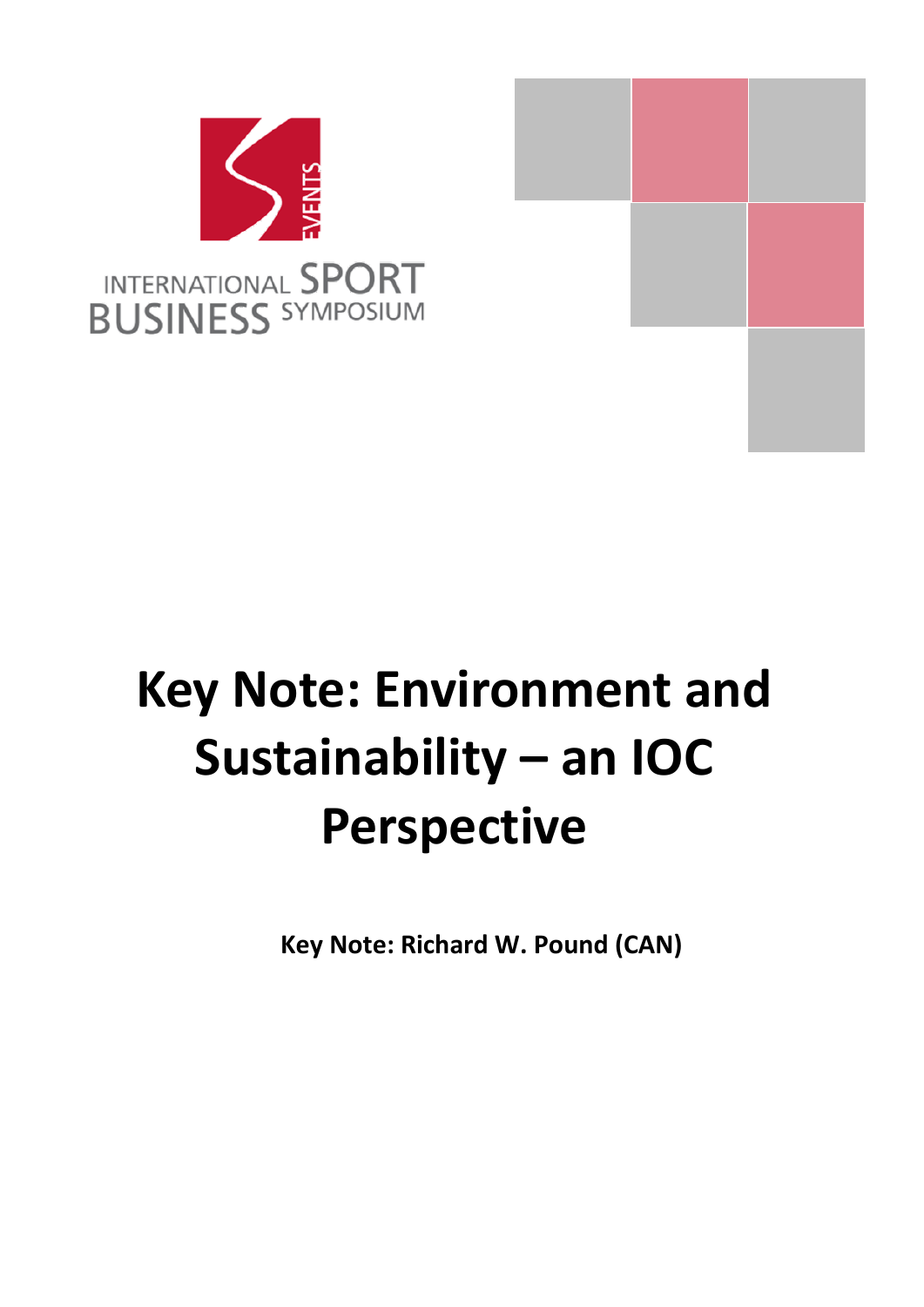# **Environment and Sustainability – an IOC Perspective**

# **Richard W. Pound** (CAN), IOC member, former President World Anti-Doping Agency, *rpound@stikeman.com*

Environment and sustainability are broad topics with broad and flexible meanings and many different perspectives regarding responsibilities, goals and measurements.

Apart from chronic ritual deniers, most agree that the environment is vitally important to the future of the planet and that, with a few exceptions, it has not been well managed. It is also generally agreed that meaningful progress in protecting the environment requires a concerted effort across the entire spectrum of human conduct, political, industrial and social. Climate change is accelerating and with that change increasingly extreme conditions are experienced throughout the world.

It is also acknowledged that human-initiated development has a significant impact on the environment that must be continually monitored and be kept as minimal as possible, hence the sharper focus on sustainable development. Uncontrolled development, that is to say development which occurs with no attention paid to sustainability, increases the pressures on the environment and accelerates the rate of climate change. Pollution of air and water, the use of fossil fuels, deforestation, and urbanization are all examples of outcomes derived from or attributable to development and are all traceable to human conduct.

My focus today will be to examine the perspective of an organization that does not itself engage in unsustainable development, but which is regularly identified with major high-profile events that engage worldwide consideration of such conduct.

### **International Olympic Committee**

I speak of the International Olympic Committee (IOC), a private non-governmental organization established under Swiss law and headquartered in Lausanne, Switzerland. It has a maximum membership of 115 individuals scattered throughout the world, who meet formally once per year and a staff of a few hundred employees working mainly from Switzerland. A majority of the members are chosen on the basis of their personal characteristics, including their skill sets. A maximum of 45 of the IOC members are selected from three different categories: 15 active athletes, 15 persons having responsibility among international sports federations (IFs), and 15 persons having meaningful connections with national Olympic committees (NOCs). Every member of the IOC (including those from the constituencies mentioned above), is elected by a secret ballot among the IOC members themselves.

The philosophical mental set regarding IOC membership is quite different from the considerations relating to most organizations, in which the members are representatives of their particular countries or constituencies and are expected to advance their policies within the organization. The IOC is the converse of that position: IOC members are not representatives of their countries or affiliations, but rather representatives of the IOC in their countries or organizations. They cannot be removed by governments. The 45 members mentioned cease to be IOC members when they no longer retain their positions within the particular IF or NOC or, in the case of athlete members, when they no longer qualify as active athletes.

It would be a fair question to ask what makes this small organization at all important in the context of such fundamental matters as the environment and sustainability.

The answer to the question is that the IOC is the organization which determines the choice of cities or countries that host the Olympic Games (both Summer and Winter), the format of those Games,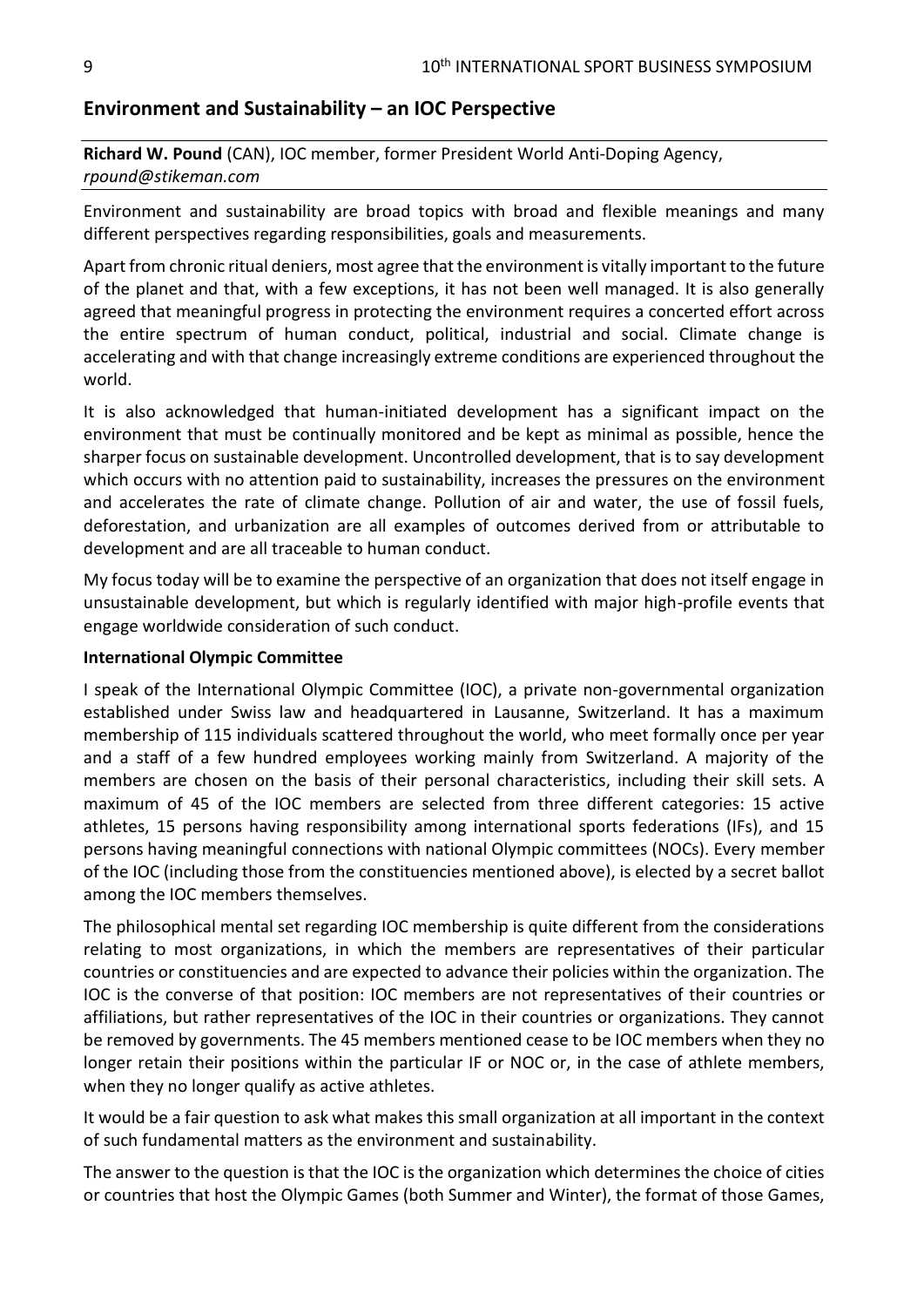the sports that are on the programme of each Games and approves the technical aspects of each sport, including the size and scope of the facilities used for competition and training.

The Olympics are the largest international sporting event in the world today. There are some 206 NOCs and in the order of 40 sports and disciplines. A summer Games attracts approximately 11,000 athletes, plus supporting team officials, coaches and medical personnel. The Winter Games are considerably smaller but are the ultimate international event for the sports on the Winter program. Both Games attract viewership reaching into the billions from around the world. They also attract broadcast, sponsor, individual and political attention on a level that matches or exceeds that of any other activity.

# **The IOC Role in Environment and Sustainable Development**

Over the last three-plus decades, the IOC has recognized that its event (the Olympic Games) involves many elements that are relevant to the environment and sustainability. Even though the IOC itself does not conduct the Games-related developments, it is nevertheless in a unique position to influence certain aspects of them and to use the Olympics as models or examples of conduct that embraces both the environment and sustainability.

It began to articulate its role shortly after the Rio Earth Summit in 1992, at which it had participated to present the Olympic Movement's policy. Following the Summit recommendations, the IOC called upon the International Federations (IFs) and national Olympic committees (NOCs) to sign an Earth Pledge to help make the Earth a secure and hospitable home for the present and future generations. It also worked in collaboration with the Norwegian hosts of the 1994 Olympic Winter Games in Lillehammer during their preparations for those Games.

# **Lillehammer 1994 – Pilot Project**

The Lillehammer organizational experience had begun with the usual confrontations between environmental groups and the Olympic Organizing Committee (OCOG), but evolved fairly smoothly thereafter into a cooperative effort that included the Norwegian governmental authorities (centered on the Ministry of the Environment) and the adoption of a program aimed at presenting Green Games. This was part of a larger (OCOG) objective, articulated in 1992, of hoping to be a valuable partner of the IOC in forging the Olympic Movement's environmental dimension for the future. <sup>1</sup> The following year, the OCOG reported on continued work in cooperation with environmental groups and the Norwegian government, including with respect to energy saving and waste disposal, as well as the construction of facilities, including, for example, cutting only necessary trees for venue construction, supplemented by a post-Games program to replace trees that had been cut.<sup>2</sup>

Although the size and scope of Winter Games are much less than for Summer Games, nevertheless the creation of ski runs, cross-country trails, biathlon courses and the construction of above-ground venues such as ski jumps and bobsleigh and luge tracks often involve extensive clearing operations, the cutting of trees and clearing areas for access, parking and spectators. They are normally extremely visible. The energy costs of freezing tracks, speedskating ovals, rinks, and iced bob and luge runs are significant, as is maintenance of the facilities. The financial impacts in communities normally much smaller than host cities for Summer Games can lead to unwelcome recurring costs for facilities that may only be used for portions of each year and some for use by experts only. These considerations had led to extensive discussion in the context of the Lillehammer Games,

<sup>&</sup>lt;sup>1</sup> 99<sup>th</sup> IOC Session, February 1992, Courchevel, p. 23.

<sup>2</sup> 101st IOC Session, September 1993, Monaco, pp. 28-29.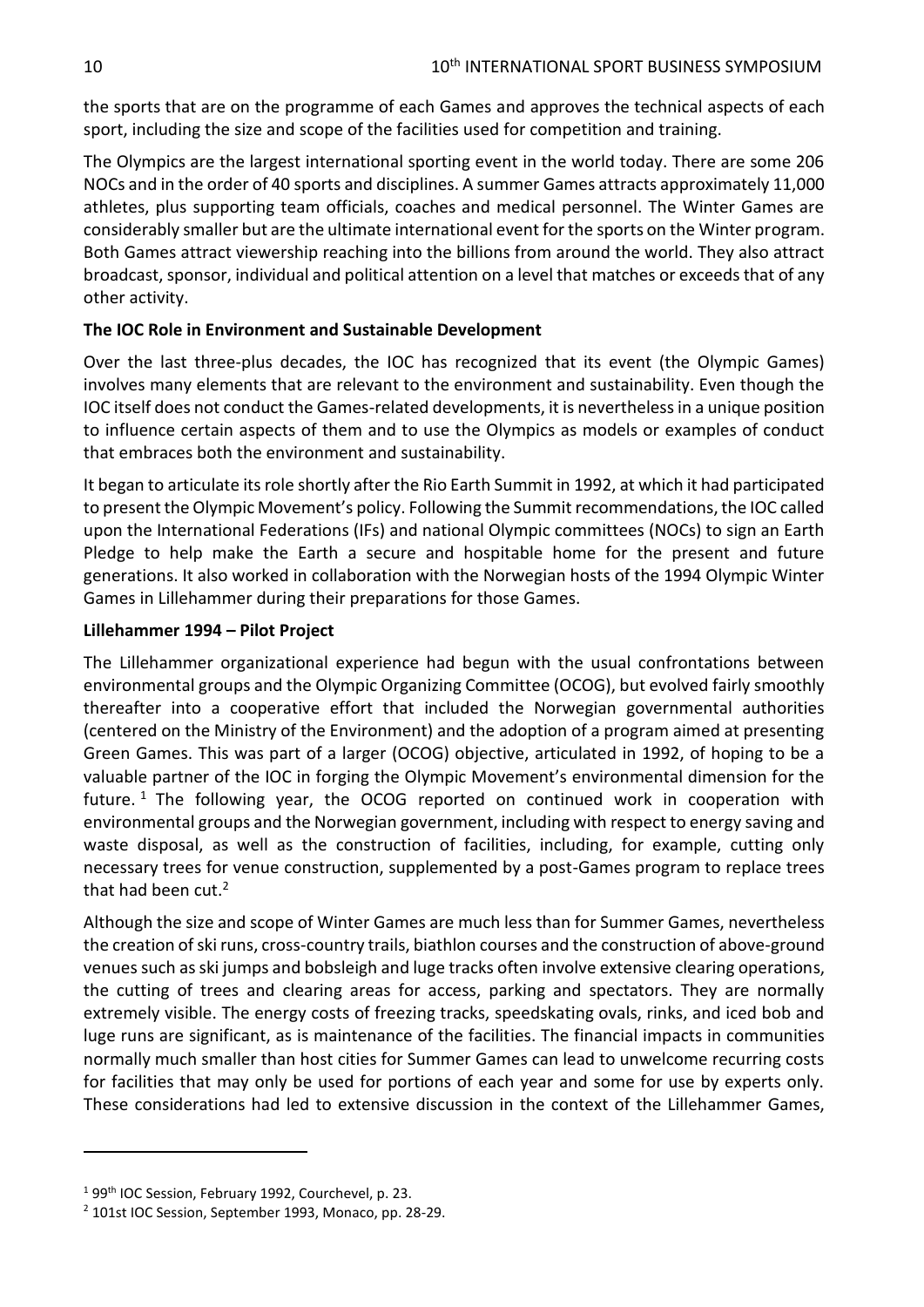which was the first time there had been such active collaboration by both "sides" of the environmental issues.

The level of cooperation was successful enough that the Lillehammer OCOG included Olav Myrholt, head of the "Environment-Friendly Olympic Project" as part of its delegation to the IOC Session to speak immediately prior to the 1994 Games. He described the initial aim, which had been to reduce environmental damage from staging the Games, but that this had evolved into planning environmentally sustainable development. The overall results had been fairly good, with only moderate damage to the environment. Clean-up operations were planned to commence immediately following the Games. They had chosen sponsors and suppliers with pro-environmental attitudes and had largely achieved their goals.<sup>3</sup> In the course of its final report to the IOC, the OCOG reiterated its primary focus on environmental protection, which had involved creating the right mental attitude in the people working within the organization. They had started a process they hoped the IOC would continue and they stated they were very happy to have been presented with a United Nations award for their work in relation to their project.<sup>4</sup>

The Lillehammer experience, led by the Norwegians, had provided valuable guidance to the IOC and opened the huge potential for the IOC to continue to draw worldwide attention to the pressing issues of environmental protection and sustainable development. Assessment of these matters continued within the IOC Executive Board as it considered the most effective means to maximize its impact on matters that were assuming an increasing role on the international agenda. Building on an observation by former Canadian Prime Minister, Pierre Elliott Trudeau, that a country (organization) cannot have a foreign policy unless it first has a domestic policy, the IOC began the study of the elements that should be part of its own policy.

## **Elevating the IOC Environmental Profile**

In 1994, the IOC signed a cooperation agreement with the United Nations Environment Programme (UNEP) to develop joint initiatives. Later the same year, at the Centennial Congress in Paris, the IOC dedicated an entire segment of the Congress to the relationship between sport and the environment. In July, 1995 the IOC organized the first World Conference on Sport and the Environment with the cooperation of UNEP.

This was followed by establishing a new IOC Commission, the Sport and Environment Commission, to work on a general policy for the IOC and the Olympic Movement regarding protection of the environment. Its first report to the IOC Session was in Atlanta, preceding the Centennial Games in 1996.<sup>5</sup> There was to be a new set of minimum environmental requirements for bidding cities and an environmental expert appointed to the IOC Coordination Commissions (the first of which had been created in relation to the Atlanta Games) and to Evaluation Commissions, under the then current process that preceded the election of host cities for the Games.<sup>6</sup>

<sup>3</sup> 102nd IOC Session, February 19954, Lillehammer, pp. 3-4. Myrholt would later be appointed adviser on environmental affairs, monitoring compliance with the IOC's environmental requirements by candidate and host cities for both the Evaluation and Coordination Commissions.

<sup>4</sup> 103rd IOC Session, April 1994, Paris, pp. 26-27.

<sup>&</sup>lt;sup>5</sup> 105<sup>th</sup> IOC Session, July 1996, Atlanta, pp. 29-30 and Annex 25.

 $6$  Prior to the Atlanta Games, there had been a multiplicity of commissions dealing with the Organizing Committees (OCOGs). The IOC had its own, the IFs had their own and the NOCs had theirs. The various commissions had no legal authority to require certain actions on the part of the OCOGs and much time and money was wasted by all parties. A single coordination commission, combining IOC, IFs, NOCs, athletes and subject-matter experts was established for Atlanta and all subsequent Games, with the power to make decisions. With the new process now in place for selecting hosts, the Evaluation Commissions mechanism will not be necessary, since the former "competitions" by candidate cities have been replaced with a discussion/negotiation model.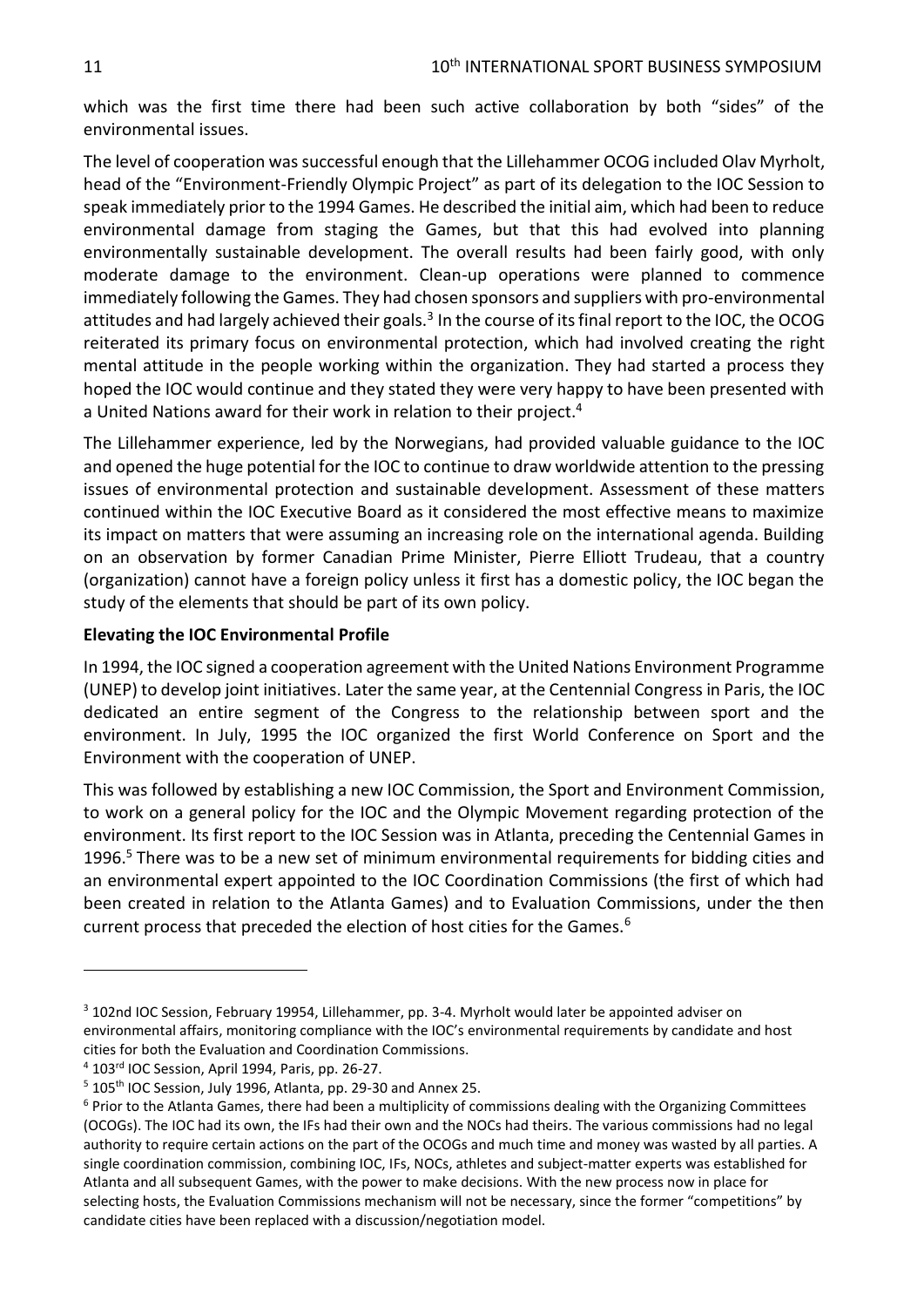At the September 1997 IOC Session in Lausanne, reference was made to the IOC President's statement that environment was effectively a fourth pillar of the Olympic Movement, along with sport, culture and education, a statement which had already been responded to by the 2004 candidate cities and the three OCOGs then in operation. The Commission had also produced a Manual of Sport and the Environment, available on the Internet. One of its recommendations had been to organize annual sport and environment seminars for NOCs in different regions, in cooperation with UNEP, the first of which had already been held in Bridgetown, Barbados and a subsequent one to be held in Oceania in December, 1997. The Commission welcomed the support of its initiatives by GAIFS and WOA.

The Commission noted that its Chairman had spoken at the 25<sup>th</sup> anniversary of the Stockholm Conference on Sustainable Development and that an IOC delegation had also attended the United Nations General Assembly Special Session to review the implementation of Agenda 21 and Earth Summit +5 in New York from 23-27 June, 1997, five years after the Earth Summit in Rio de Janeiro, where the heads of delegations of many member states had mentioned sport in their addresses to the General Assembly.

Ongoing cooperation with UNEP was continued, with the IOC being invited to attend the  $19<sup>th</sup>$ Session of the UNEP Governing Council held in Nairobi, Kenya during February, 1997. During the meetings, there were several joint working sessions and agreement was reached for cooperation on all projects related to sport and the environment to be undertaken by the IOC and the Olympic Movement. It was noted that the Second World Conference on Sport and the Environment would be held on November 1-2, 1997 in Kuwait City, in cooperation with the Olympic Council of Asia and the Kuwait NOC, to assess the progress made by the Olympic Movement.<sup>7</sup>

Reporting to the 1998 IOC Session in Nagano, the Commission commented on the success of the Second World Conference in Kuwait City, which had attracted some 200 participants, including representatives of several international organizations such as UNEP, the World Health Organization and the World Federation of Sporting Goods Industries. 48 NOCs had already entered into cooperation with the Commission for some environmental activities. The Oceania seminar had been held in Apia, Samoa in December, 1997. The World Confederation of Underwater Activities was reported as having established an environmental prize. 1998 was declared "Year of the Ocean" by the United Nations. Athens, host city for the 2004 Olympic Games had organized a conference entitled "The Olympics, the City and the Environment," a promising start to its role as organizer of the Games. Regional seminars would be held in Nagano, the Commission was invited to have its 1998 meeting in Curitiba, Brazil, and the European Olympic Committees had offered to organize a regional seminar in Rome during June, inviting all 48 NOCs.<sup>8</sup>

Two of the three IOC Sessions held in 1999, the 108<sup>th</sup> Session and the 110<sup>th</sup> Session, were devoted to the fallout from the Salt Lake City bidding scandal. The 108<sup>th</sup> Session in March dealt with the expulsion or forced resignation of IOC members implicated in the scandal and the 110<sup>th</sup> Session dealt with the structural and other aspects of the IOC governance on a going forward basis. The Session that was closest to a routine Session was the 109<sup>th</sup> Session, held in Seoul during June.<sup>9</sup> This Session provided an opportunity for the Commission to report on a number of activities that had continued despite the chaos created by the scandal, as well as to observe some of the practical challenges of translating good intentions, mainly inspirational and dependent on the conduct of other parties, into effective action.

<sup>&</sup>lt;sup>7</sup> 106<sup>th</sup> IOC Session, September 1997, Lausanne, pp. 20-21 and Annex 25.

<sup>8 107&</sup>lt;sup>th</sup> IOC Session, February 1998, Nagano, pp. 14-15, Annex 11.

<sup>&</sup>lt;sup>9</sup> 109<sup>th</sup> IOC Session, June 1999, Seoul, pp. 16-17, Annex 14.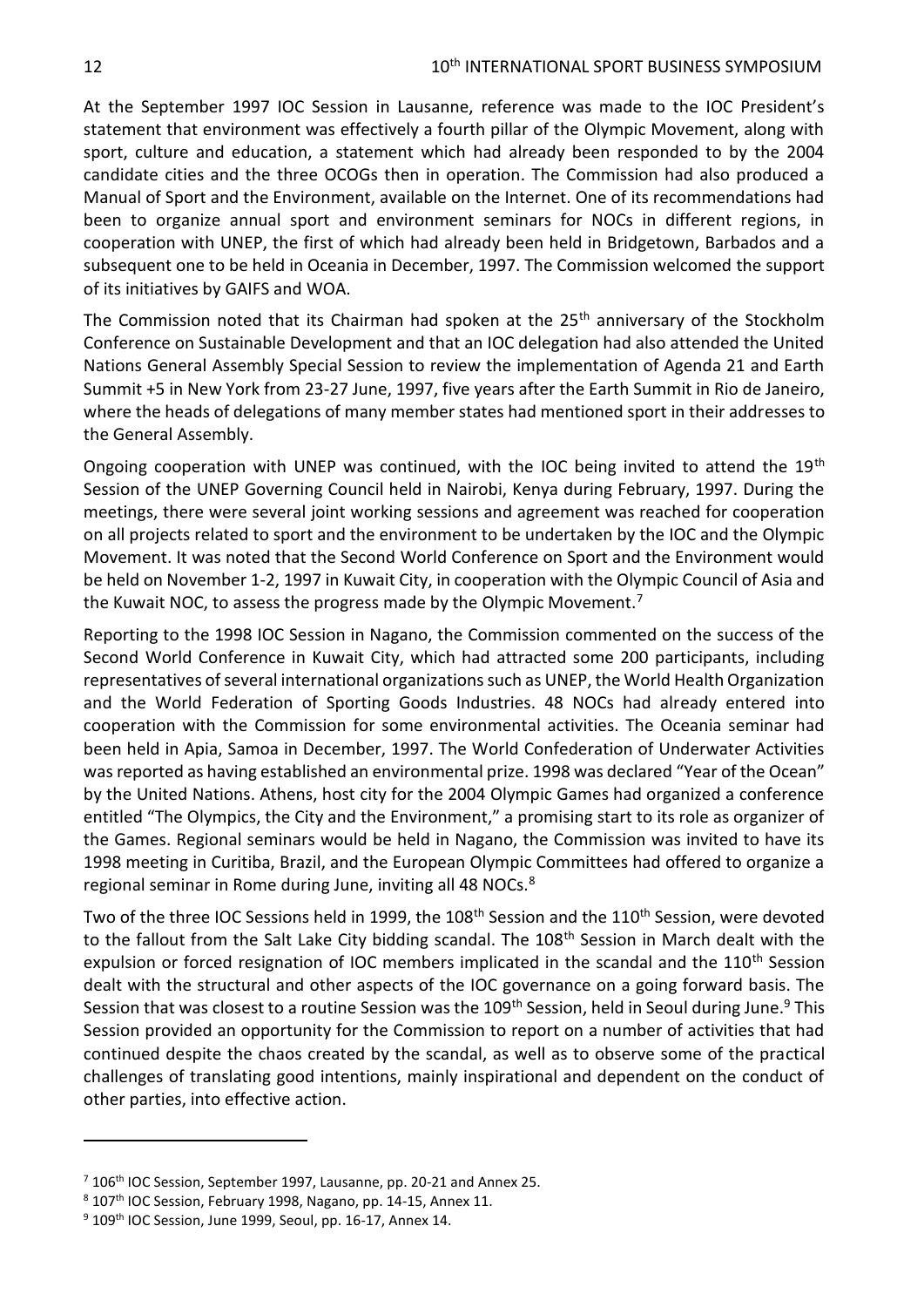With respect to the OCOGs currently preparing their editions of the Games, Sydney's environmental targets were ambitious, but the Commission considered that however well it succeeded in meeting the targets, it would leave a powerful environmental legacy in a number of areas. Salt Lake City had been the first city to have environmental criteria included in the evaluation process when bidding for the Games. Athens had been selected despite several major environmental problems, but the OCOG had committed to address these, particularly air pollution, transport, water quality, environmental protection areas and energy efficiency. If these were dealt with, the Games would have a huge positive impact and put the city firmly on the path toward sustainable development. All of the candidate cities for 2006 had included carefully prepared environmental sections in their candidatures.

The Commission's third meeting had taken place in Curitiba, Brazil om May 12, 1998, immediately before a South American Seminar on Sport and the Environment in the same city. The Commission recommended that a draft of the agenda for Agenda 21 for the Olympic Movement be prepared for the Session in Seoul and, if adopted, presented for possible adoption at the scheduled World Conference on Sport and the Environment in the autumn of 1999.<sup>10</sup> This Agenda 21 for the Olympic Movement would draw its inspiration from the values of Olympism, proposing rules and guidelines for action so that the Olympic Movement could be active within the areas of international cooperation, combatting exclusion (and thus poverty), changing consumer habits, health protection, habitat and human settlements, integrating the concept of sustainable development into sports policy. In areas of conservation and resource management, the content was based on the considerable work already done by the IOC in this area.

The Commission's fourth meeting was held in Lausanne on March 23, 1999, where the main topics were the same Agenda 21 for the Olympic Movement and the III World Conference on Sport and the Environment in Rio de Janeiro. There were, in addition, considerations regarding other meetings. One was the June 1998 European Seminar at the CONI headquarters in Rome, attended by 37 NOCs with more than 150 participants. A particular result of the seminar was setting up a European Sport and Environment Working Group to assist all European NOCs with matters relating to the environment. Those NOCs that still did not have a Sport and Environment Commission were asked to form one.

The first African regional seminar, held in Nairobi, Kenya from November 24-27 had been organized for English-speaking African NOCs. 23 were invited and 20 sent 70 representatives. On the first day, the meeting was held in the UNEP headquarters where a Children's Conference for the environment was also being held with more than 400 children from various countries. During the seminar, participants visited the Mathare Youth Sports Association (MYSA), which is described as a splendid example of what sport can do to improve the livelihood of children in hostile environments. Mathare is one of the largest slums in Africa, with sordid living and hygiene conditions. Through football and a sophisticated task allocation system built upon it, local young people, girls and boys, have managed not only to improve their environment and to attend school, but also to win several championships, on both local and international levels. The thought was

<sup>10</sup> Agenda 21 had been adopted during the 1992 United Nations Conference on Environment and Development held in Rio de Janeiro. It addressed the pressing problems of the day and aimed to prepare the world for the challenges of the next century by promoting the concept of sustainable development. While its implementation was to be the responsibility of governments, other international, regional and sub-regional organizations (including nongovernmental organizations) were called upon to contribute to the effort. As part of that initiative, the Olympic Movement would implement its own Agenda 21, an action program allowing the Olympic Movement to participate in the global program of sustainable development and to define the responsibilities of its different members and offer governing bodies of the sports movement ways to incorporate sustainable development into their political strategies.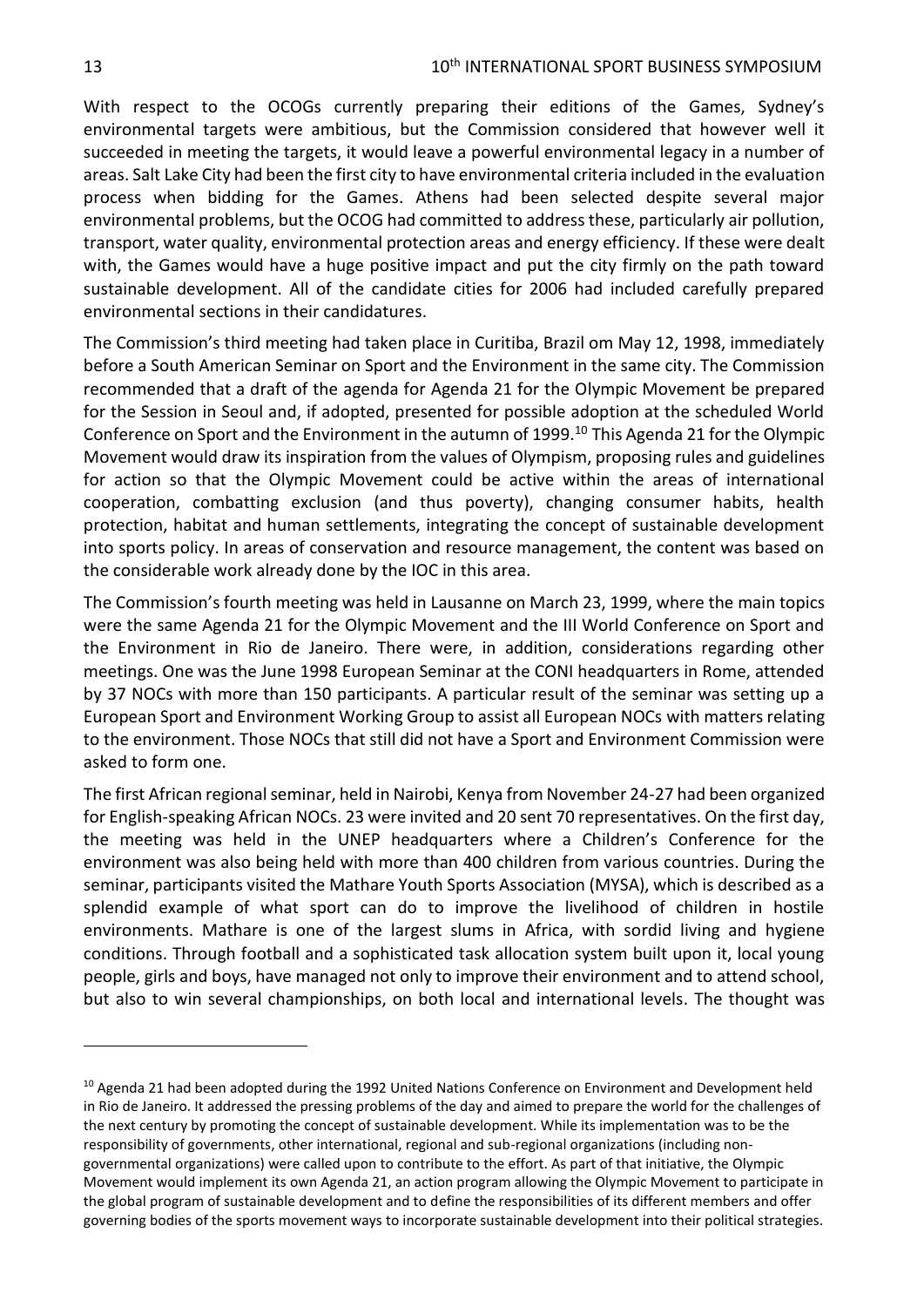expressed that this experience could perhaps be extrapolated elsewhere in the developing countries.

Seminars for French-speaking African NOCs and another for East-Asian NOCs were envisioned for the end of the year or early the following year.

The Commission noted that while damage to the environment resulting from staging the Olympic Games is well known and documented, the still relatively modest, but nonetheless real positive effects were totally unknown. These result mainly from technological innovations and new processes in the field of environment generated for and by the Games. The Commission established a working group to collect information on the positive contribution of the Olympic Games to the environment, covering all Games from 1992. Results were to be posted on the IOC website and made available to all prospective organizers of sports events.

## **Some Conclusions from a Work in Progress**

I hope you will forgive a somewhat granular approach in this paper, but I thought it worthwhile to give some idea of the initiatives available to the IOC and the Olympic Movement in this important series of challenges to the world at large. It has been an attractive opportunity for the IOC to put sport at the greater service of mankind. The IOC has been an equally attractive partner for the United Nations, not only because of the high profile of the Olympic Games, but also its ability to reach into all countries and communities within them, opportunities not generally available to United Nations organizations, and to implement projects powered by members of those communities that demonstrate what can be possible when those communities become engaged. With its worldwide network of NOCs and national federations and with the support of IFs, the IOC can stimulate action and understanding of the related issues at a visceral level not accessible to international organizations and governments.

Even though governments recognize their responsibility for development and sustainability on an international scale, they have thus far demonstrated that they are unable to deliver on that responsibility. To go back to Prime Minister Trudeau's observation: without a domestic policy, there can be no foreign policy.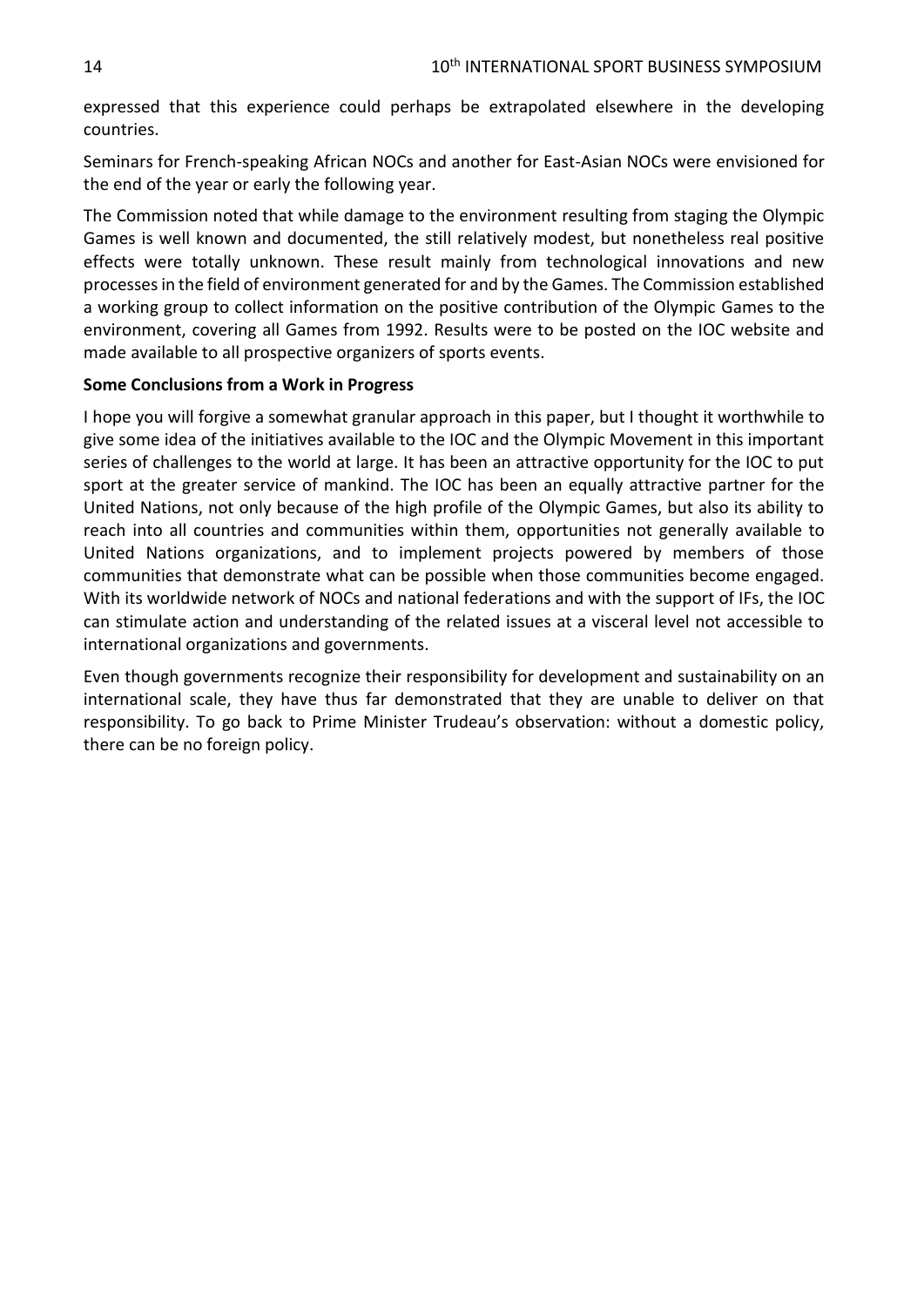



# <span id="page-14-0"></span>**Law & Ethics**

# **Papers:**

- **Ishido (JPN) A new trend towards Human Right Protection in Sport Mega Events**
- **Li & Ji (CHN) Regulation on Ambush Marketing Behavior of Olympic Symbols in China**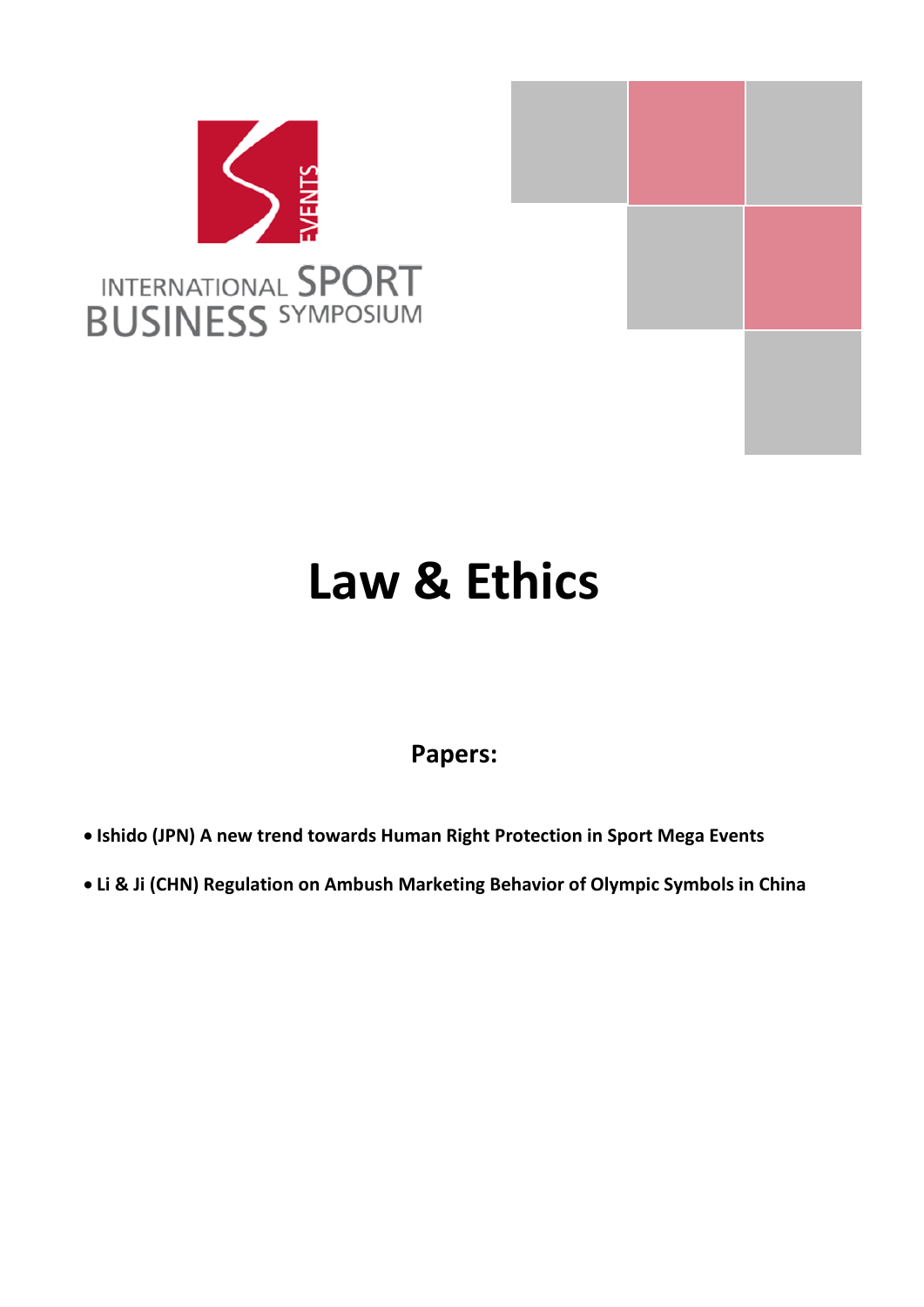# <span id="page-15-0"></span>**A new trend towards Human Right Protection in Sport Mega Events**

#### **Norihide Ishido**, Chukyo University, *n-ishido@mecl.chukyo-u.ac.jp*

#### **Introduction**

In June 2011, the UN Human Rights Council adopted the "Guiding Principles on Business and Human Rights: Implementing the United Nations Protect, Respect and Remedy" Framework ( hereinafter referred to as UNGPs) led by Professor John Ruggie of Harvard University. UNGPs requires global enterprises to create a structure that prevents human rights violations throughout their supply chain.

In a sport mega event, recently, more attention to human rights as social sustainability has been paid. In 2017 the IOC adopted a new procedure and made changes to the Host City Contract 2024, which includes provisions protecting human rights, in a manner consistent with all internationally recognized human rights standards and UNGPs. Likewise, FIFA adapted Human rights policy for the sport mega events.

In the same line, the Tokyo Organizing Committee of the Olympic and Paralympic Games 2020(TOCOG) has established the Tokyo 2020 Sustainable Sourcing Code and set the standards for sustainability in the fields of Environment, Human rights and Labor. The Sourcing Code requires suppliers and licensees to set up Human Right Due Diligence and the Grievance Mechanism to ensure the respect for human rights in the entire range of supply chains. Such attempt will be the first test case in Olympic games and it is expected to be intangible legacy of Tokyo Olympic Games.

#### **Research question**

This paper is based on the contention on that there are two types of the human rights violation in relation to the sport mega events. One is the human rights violation related to host the sport mega events, such as the issues of forced labor of foreign workers and the eviction in constructing a stadium. Another human rights violation relates to the global business activities of sponsor companies and suppliers, such as child labor and forced labor in the developing countries. Although the latter issues are basically liable for a parent company, but in the case of mega sport events the organizing committee shall take over the both issues under the host city contract. For the organizing committee, however, this kind of a dispute resolution in business is unknown area. Furthermore, as International Trade Union estimates that 4000 workers have died due to the hazardous working condition in preparing the 2022 FIFA World Cup in Qatar, the human rights violations in sport context are also bothersome for the organizing committee. This paper outlines the global movement towards human rights protection and explores for clues about these difficult and unsolved human rights violations in the sport business context.

#### **Research methods**

The approach adopted in the research is twofold. First, research on the leading cases and practice regarding the human rights protection in the global business. Since UNGP requires states and corporations to provide access to remedy for victims of human rights violations and the Modern Slavery Act in UK requires companies to report the human rights violations, many global companies have advanced more than sport organizations. This paper examines the effectiveness and limitations of remedy provided by these private sectors. Second, this paper adapts theoretical approach. There are many literature on "business and human rights", for example, Wettstein (2019) and Gotzmann (2019), but a few in the sport context. Heerdt (2018), for example, discuss the possibility of using the Court of Arbitration for Sport (CAS) in the field of "business and human rights". This paper explores the theoretical foundation in sport through the discussion of "business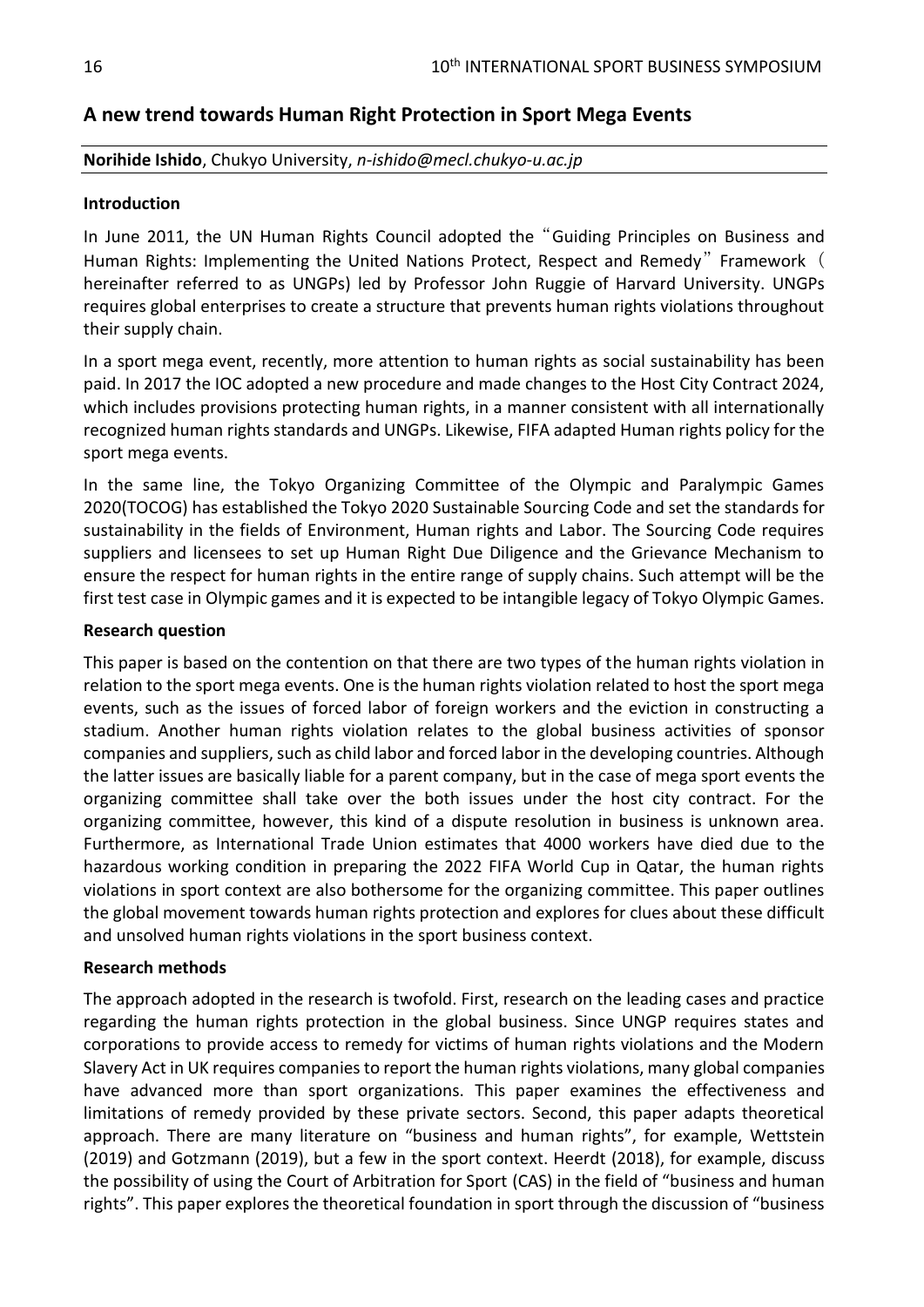and human rights", because there is the intrinsic natures of sport to distinguish the logic of business context from sport context.

## **Results and findings**

This paper examines the practice of human rights due diligence and the grievance mechanism in sport and business context and then it makes a clear the limitation and issues of framework of UNGP. This paper examines the effective dispute resolution in sport business context. This paper provides theoretical and practical analysis for prevention and resolution of the human right violations in sport.

## **References**

- Amis, L. & Morrison, J. (2017). Mega-Sporting Events and Human Rights—A Time for More Teamwork? *Business and Human Rights Journal, 2*(1), *135*-141.
- Corrarino, M. (2014). ''Law Exclusion Zones'': Mega-Events as Sites of Procedural and Substantive Human Rights Violations. *Yale Human Rights and Development Law Journal, 17*(1), 180-204.

Götzmann, N. (2019). *Handbook on Human Rights Impact Assessment.* Edward Elgar Pub.

Heerdt, D. (2018). Tapping the potential of human rights provisions in mega-sporting events' bidding and hosting agreements. *International Sports Law Journal, 17*, 170-185.

Wettstein, F., Giuliani, E., Santangelo, G. D. & Stahl, G. K. (2019). International business and human rights: A Research Agenda. *Journal of World Business, 54*(1), 54-65.

**Norihide Ishido** is a professor at Chukyo University, where he also earned his bachelor's, master's, and doctoral degrees in law. Norihide Ishido has published numerous academic articles on legal aspects in sports. Furthermore, he is a board member of Asian Sports Law Association and Japan Sports Law Association. Other volunteer activities include being vice commissioner of legal affair commission in Japan Olympic Academy and being a member of the editorial board of "Journal of Human Sport and Exercise" of University of Alicante, Spain.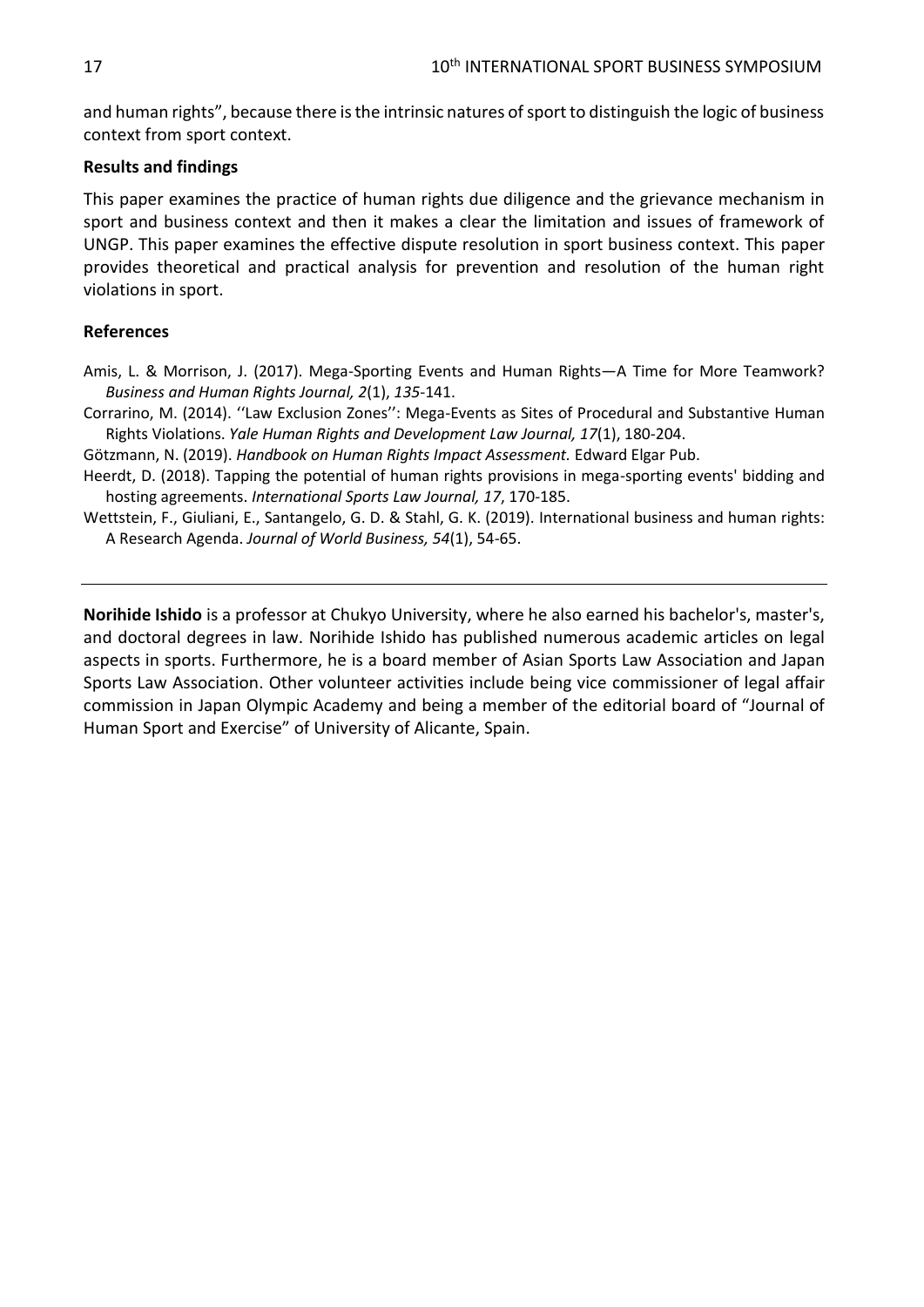# <span id="page-17-0"></span>**Regulation on Ambush Marketing Behavior of Olympic Symbols in China**

# **Zhi Li**, Fuzhou University, *lizhi1998@126.com* **Chenxi Ji**, Fuzhou University, *15705957283@163.com*

According to the definition in the Brand Technology Protection Manual from IOC, the term of ambush marketing includes all intentional and unintentional attempts to create a false or unauthorized commercial association with the Olympic Movement or the Olympic Games (IOC, 2018). There are mainly two forms. One is contact marketing. That is, the unofficial sponsors use the Olympic symbols for marketing without authorization. For instance, at the 1988 Calgary Winter Olympics, Wendy's Restaurant ambushed the official sponsor-McDonald's, by decorating its chain stores with symbols similar to the five rings and using the Olympic story as an advertisement. The other one is invasive marketing. Some others do not use the Olympic logo directly, but publicize around the event to improve the exposure of the brand, so that consumers mistake them as sponsors. For example, Xinri Electric Vehicle was not an Olympic sponsor of the 2008 Beijing Olympic Games, but the brand awareness was improved by providing electric vehicle services for the Olympic Village and competition venues and stations.

In 2018, the Regulations on the Protection of Olympic Symbols was revised in China to provide regulation on the use of Olympic Symbols and ambush marketing, with the legislative idea of balancing fair use and private exclusive rights. It provides the subjective and objective criteria for the identification whether ambush marketing constitutes infringement. Thereinto, Article 4 takes "profit-making purpose" as the subjective element. At the same time, the Regulations and Anti-Unfair Competition Law list the objective ways of behavior, including direct manufacturing and sales of Olympic symbols by ambushers, the use of Olympic symbols in commodity packaging and service items, advertising and other commercial activities, reflecting the new progress of China in the protection of Olympic symbols. However, due to the diversity and concealment of ambush marketing, it is necessary to refine judgment criteria, accurate application and protection methods in the specific application of the Regulations, mainly considering the following ways:

Firstly, refining the recognition standards of ambush marketing. According to the Regulations, "similar signs" and "utilization of relevant elements" are important factors to constitute misconduct. Among them, "similar logo" can refer to the concept of " trademark similarity ", take composition similarity and public confusion as the judgment standard (Yao Hehui, 2015). "Utilization of relevant elements" is an important factor of "misleading enough". Secondly, unifying the tort identification standard of ambush marketing. In China, the identification standard of trademark infringement has gradually changed to "likelihood of confusion", that is, to judge whether it constitutes a recessive marketing infringement by referring to the confusion standard. This possibility refers to the great probability with reasonable expectation. We can judge whether the specific behavior constitutes hidden marketing infringement by comprehensively considering factors such as trademark similarity, trademark strength, consumer awareness, and subjective intentions of the infringer. Such as the White Toothpaste case. Thirdly, improving the way of responsibility identification and handling. Combining the subjective purpose and objective behavior of the perpetrator, we can judge whether the using of the Olympic logo or similar logo is for commercial purpose in marketing. What's more, protecting the Olympic symbols as traditional intellectual property rights. According to the current Chinese laws and international treaties, the Olympic symbols are not fully integrated in the public domain. According to the listing in Article 2 of the regulations about the scope of the signs, and the provisions of the general provisions of the Civil Law on the scope of intellectual property rights, the Olympic marks conforming to "intellectual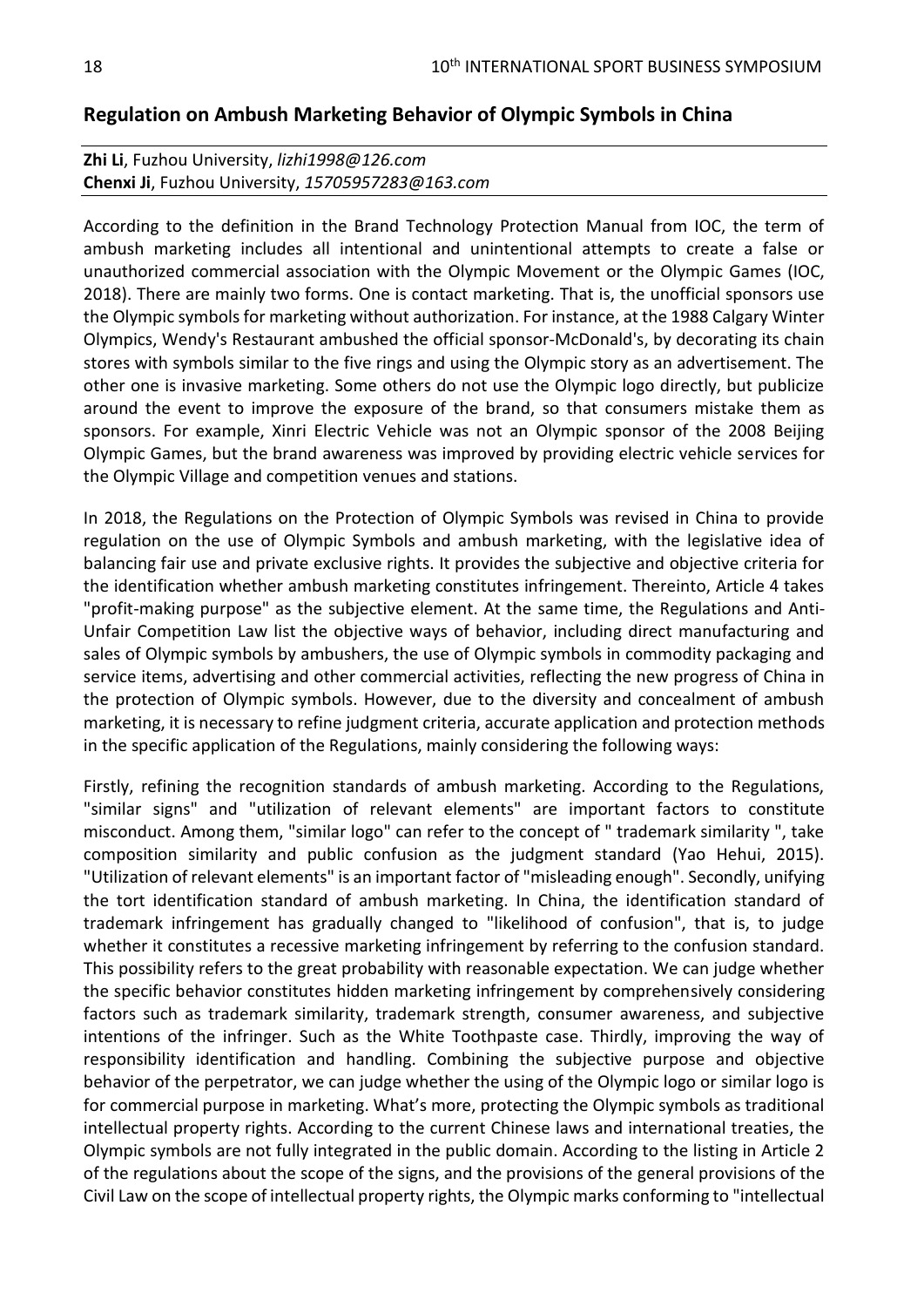products" can be determined. They can be used as traditional intellectual property rights and directly apply to China's intellectual property law. Olympic signs that do not meet the above criteria may be appropriately removed as common logo for public use. Finally, strengthening international protection cooperation. To promote the protection of Olympic intellectual property rights in international law, we should not only unify the protection rules of the symbols, but reach the basis of joint action. At the same time, we should also learn beneficial systems from each other. For example, the protection of unified signs can be strengthened within certain range refer to the Nairobi treaty for the protection of the Olympic Emblem. In the case of implicit marketing to hinder the "reasonable use", Australia has the "reasonable person system" (Zhang Yuchao, 2014), and the United States has the expression of "reasonable behavior", which lists the ways of reasonable use in the U.S. Olympic and Amateur Sports Act, which stipulates the recognized standard of "likelihood of confusion" (McCarthy, 2008).

## **References**

- Ellis, D., Gauthie, M.-E. & Séguin, B. (2011). Ambush marketing, the Olympic and Paralympic Marks Act and Canadian national sports organisations: Awareness, perceptions and impacts", *Journal of Sponsorship,*4(3), 253-272.
- Handong, W. (2015). Intellectual Property Law (pp.265-267). Beijing:Law Press.
- Hehui, Y. (2015). On the Confusion Standard of trademark infringement: The explanation to the Article 57(2) of Trademark Law in our country, *The Jurist ,6*, 51-63.
- IOC (2018). Technical Manual on Brand Protection. http://www.Gamesmonitor.Org.uk/files/Technical-Manual-on-Brand-Protection.pdf. 2018-10-22.
- James, M. & Osborn, G. (2011). London 2012 and the Impact of the UK's Olympic and Paralympic Legislation: Protecting Commerce or Preserving Culture, *The Modern Law Review, 74*(3), 410-429.
- Johnson, P. (2008). Look out! Its an ambush!. *International Sports Law Review,2*(3), 24-29.
- Louw, A. M. (2014). Ambush Marketing and the Mega-Event Monopoly (pp.295-301), Hague, T.M.C. Asser Institute.
- McCarthy (2008). McCarthy on Trademarks and Unfair Competition(pp.267-284), New York:Clark Boardman Callaghan.
- Wei, L. & Kretschmer, M. (2004). Ambushing Marketing: a Study of Strategies and Legal Responses, *International Sports Law Review,5*(3), 456-468.
- Yang, Z. & Guangzhao, Y. (2015). A Legal Analysis on Legalization of Ambush Marketing in Major Sports Events, *Journal of Nanjing Sport Institute,29*(1), 64-68.
- Yuchao, Z. & Sizhe, S. (2014). Evaluation and Enlightenment of Australian Olympic Intellectual Property Protection System, *Journal of Hebei institue of physical education, 28*(6), 23-25.

**Zhi Li** earned his B.A. (1993) and LLM (2001) in East China University of Political Science and Law, and obtained his PhD of International Law (2006) at Law School in Xiamen University. He researched at Law School in Wuhan University for postdoctoral Studies from Sept. 2008 to July 2010, and worked as a visiting scholar in University of Houston Law School from Aug. 2010 to Aug. 2011, and from Aug. 2015 to Aug. 2016 and in Hamburg University Law School from Oct. 2013 to Dec. 2013.

Li Zhi is a professor of international law and the director of International Law Institute, Fuzhou University. His major research fields cover International Private Law, International Sports law, International Arbitration Law. He is the standing director of Chinese Society of International Private Law, and he is an arbitrator and senior lawyer as well. He is an arbitrator of the Court of

Binling, S. & Dan. T. (2016). Research on typification of the specific anti-ambush marketing legislation, *China Sport Science, 36*(3), 25-33.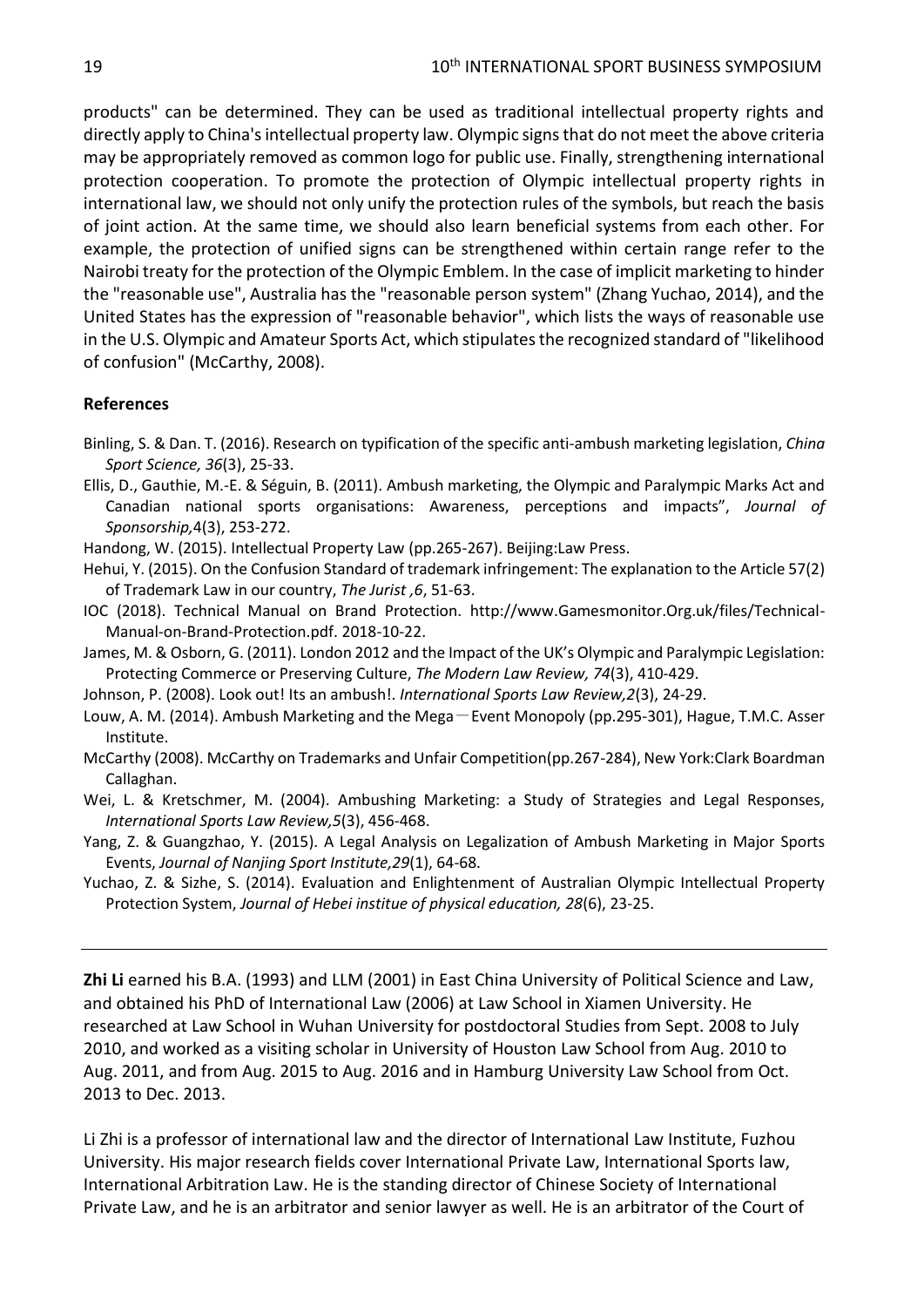Arbitration for Sports (CAS).

**Chenxi Ji** was born in August 1995 and is co-author of regulation on *ambush marketing behavior of Olympic symbols in China*. She obtained JM from Fuzhou University in July 2020. At present, she works in the People's Procuratorate and is mainly responsible for handling ecological procuratorial and administrative procuratorial cases.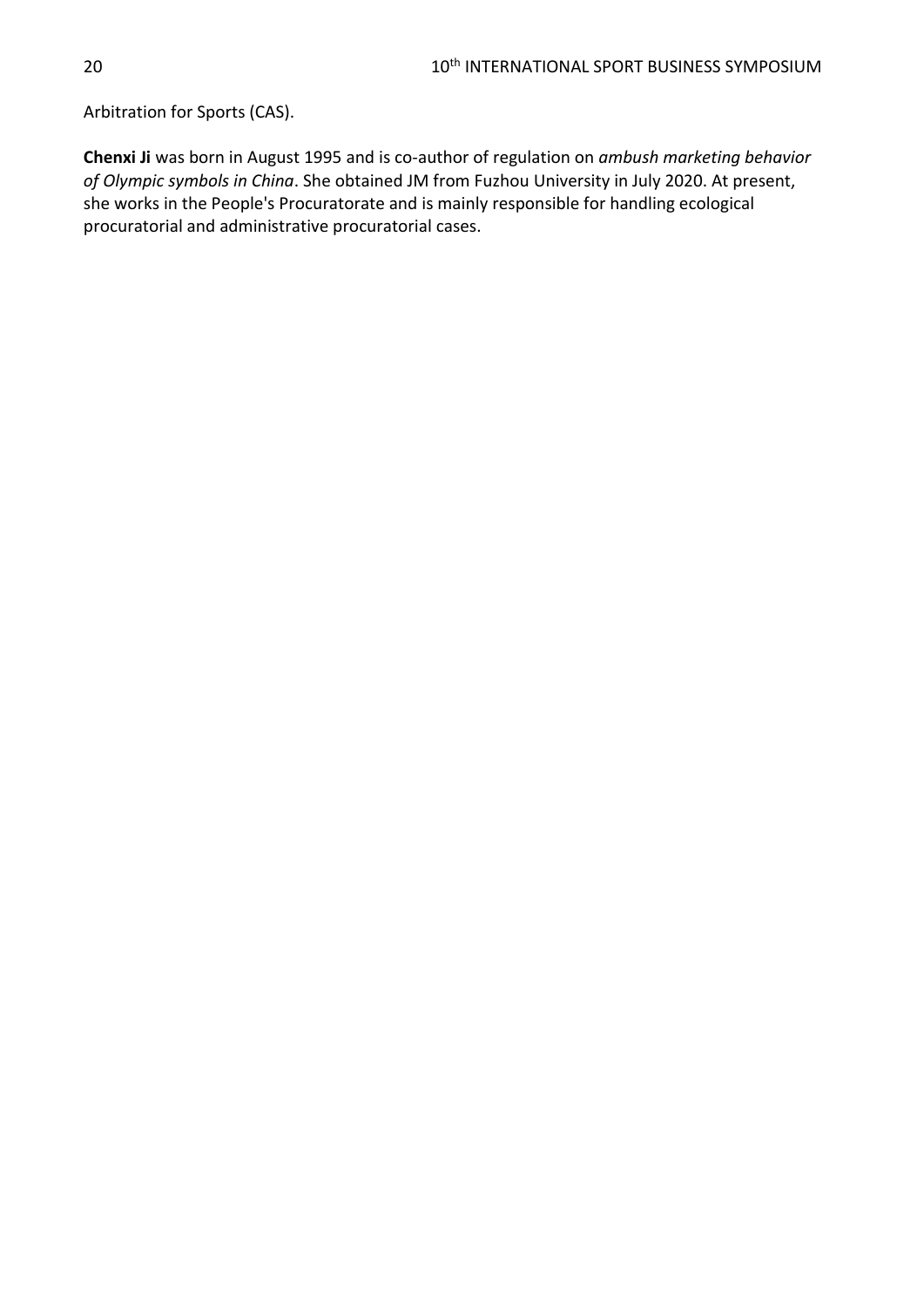



# <span id="page-20-0"></span>**Sustainability**

# **Papers:**

- **Cordova (ECU) Sustainable Development Goals and Opportunities beyond sport: A Case Study that examines the degree of incidence of the Pan American Games Lima 2019**
- **Knott (ZAF) & Maralack (ZAF) Sport events and climate vulnerability: Implications for how we manage natural resources**
- **Hwang (JPN) & Henry (GBR) The Application of Realist Evaluation and Contribution Analysis to Tokyo 2020 Olympic Education Programmes**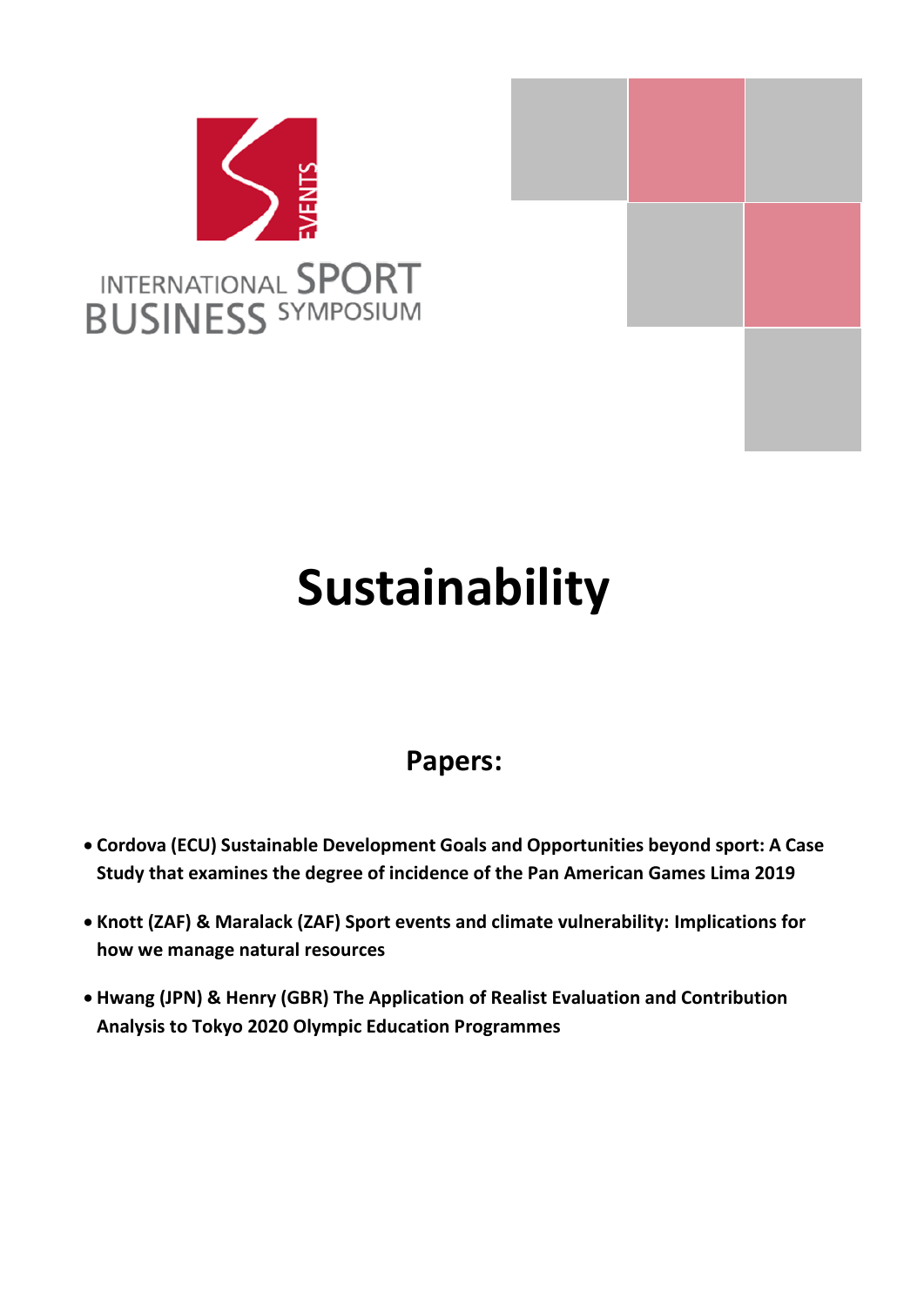# <span id="page-21-0"></span>**Sustainable Development Goals and Opportunities beyond sport: A Case Study that examines the degree of incidence of the Pan American Games Lima 2019**

### **Mauricio Córdova,** University of Valencia, *maucorpa@alumni.uv.es*

The potential of international sport events to create awareness on current global challenges is undeniable and has already showcased advocacy in different social contexts, for example global warning, racism, respect to workers right, sustainability among others. At the moment one of the most serious points in the social agenda is the Human Mobility crisis that countries like Venezuela, Honduras, Syria and Libya, are facing with the largest accounted exodus since World War II, in the search of protection and livelihoods. In Latin America, the case of Venezuela is particularly shocking with more than 4 million people forced to abandon their country. The importance of this problem is such that the International Olympic Committee agreed in 2016 the creation of an Olympic Refugee team.

Beyond the social responsibility commitments expected from international sport mega events, in terms of advocacy mainly, a clear connection between a sports property and a social cause may also bring interesting opportunities in terms of sponsorship outcomes. Within the context of social and financial sustainability, social theory and collaborative value creation, this research sought to examine the linkages between the 2019 Pan-American Games, Lima 2019, and the Venezuelan crisis, touching in addition the level of awareness of UN´s 2000 Sustainable Development Goals (SDG) and its potential outcomes

Through the use of content analysis, surveys to local spectators and the use of Adapted news reports during the Games, it could be noted that the Human Mobility situation of Venezuela is less sensitive than other issues such as global warming, peace, gender equity and the prevention of drugs. The results are also consistent with the level of resonance that this topic had in traditional media. Another interesting insight was to note there is a positive connection between international sport events and SDG. What's is more, it may have a direct effect on the overall image, and the subsequent consecution of new collaborative partnerships, especially in those actions oriented to the Dimensions Planet and Peace

This academic exercise seeks to shed managerial light to practitioners in humanitarian sectors and of brands willing to invest in sport from a social perspective. In in addition this is one of the first research that connects SDG with the field of sport.

**Mauricio Córdova** is doctoral candidate in Physical Activity and Sport, University of Valencia, Spain. His research line is "Financial sustainability in sport non-governmental development organizations using sport". Mauricio Córdova is a postgraduate lecturer at the faculty of education, Pontifical Catholic University Ecuador. Prior to his doctoral studies he gained a Master of Sciences in Sport Management at Deutsche Sporthochschule Köln, Germany. In academics he is focused on academic production and methodological adaptations on topics related to sport for development, education, sustainability and Social Responsibility. Besides his scientific interests, he is interests in table tennis and is a Level II certified coach of International Table Tennis Federation (ITTF) and is an international consultant to ITTF Foundation: Spirit Project (Erasmus+Programme) and Interact project (TAFISA). He is currently responsible for advocacy, communication and sports development projects at the Ecuadorian NGO FUDELA.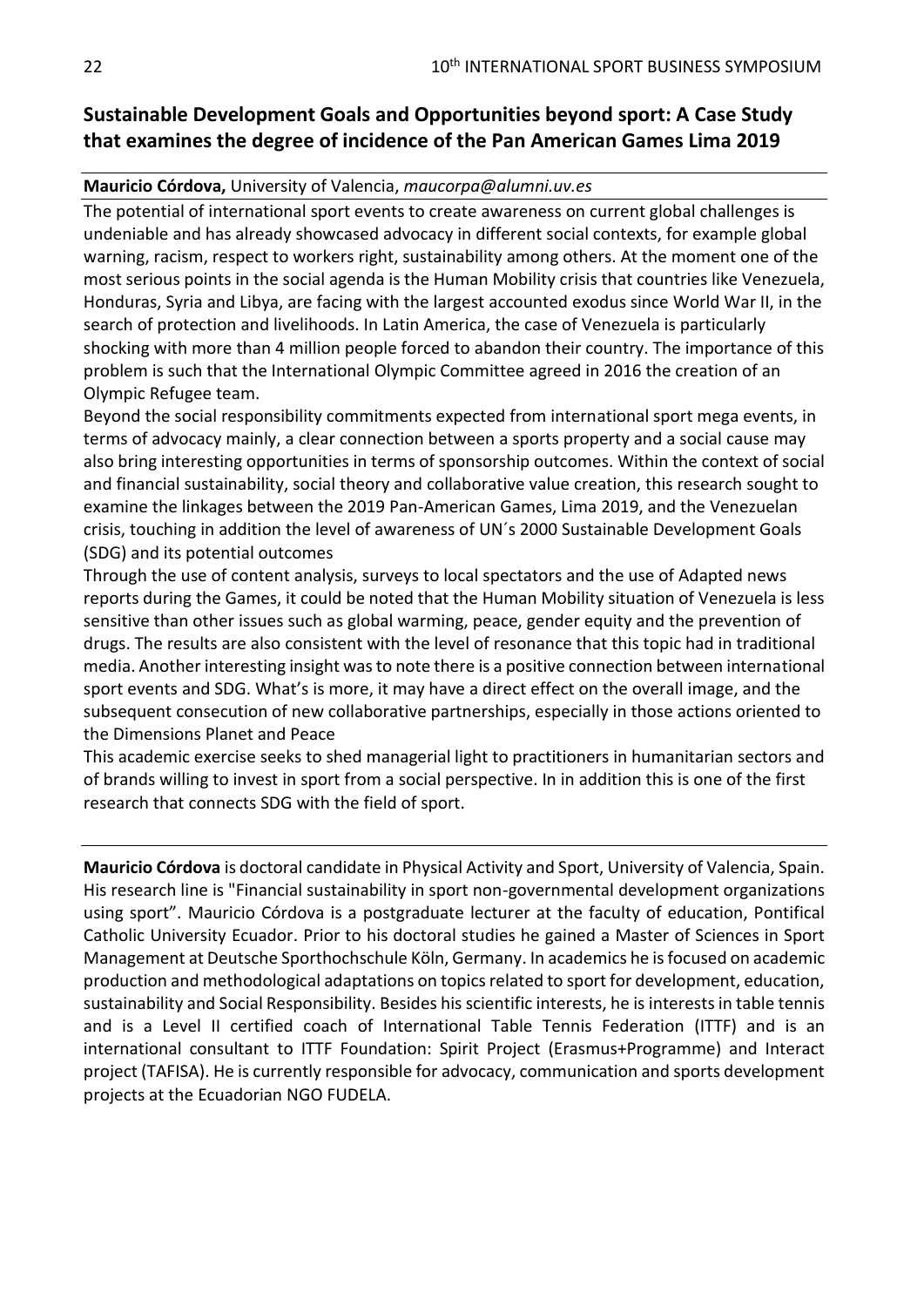# <span id="page-22-0"></span>**Sport events and climate vulnerability: Implications for how we manage natural resources**

**Brendon Knott (ZAF)**, Cape Peninsula University of Technology, *knottb@cput.ac.za* **David Maralack (ZAF)**, University of Cape Town

# **Background, aim and context:**

There is an increased global awareness by policy makers, event organisers and academics on the impact of global climate change and the sustainability of events (Collins & Potoglou, 2019), confirming the IOC's expressed desire to develop a sustainability strategy. This paper draws on findings from a study on sport events in a climate-vulnerable and previous Olympic candidate city, Cape Town, in order to mitigate negative environmental impacts, develop consequence management plans, adaptation mechanisms, and mitigation strategies for sport events.

The events strategy for Cape Town and its provincial region, Western Cape, contends that large social, environmental and economic benefits, including employment, accrues to the region as a result of event hosting (PGWC, 2017). Highlighting the strategic importance of events for the city, Cape Town was recognised as the 'World's Leading Festival and Events Destination' at the 2018 World Travel Awards. However, recent environmental challenges such as an extended drought period, significant water shortages, unseasonal high winds and fires affected event operations severely in the past 5 years. These factors significantly influenced the safety, comfort and overall well-being of participants and visitors (Giddy, 2017; Steyn, 2012) and have resulted in event cancellations and numerous ad hoc mitigation measures. Consequently, organisers of events and government institutions are increasingly re-examining their climate vulnerability, analysing risks and seeking to develop new management tools.

This paper is based on study commissioned by the Provincial Government of the Western Cape to analyse the measures taken by events and government in the Western Cape to mitigate negative environmental impacts, develop consequence management plans, adaptation mechanisms, and mitigation strategies.

# **Methodology:**

The study featured an online assessment of environmental strategies among 21 events in the region, including community events, annual hallmark events and major international events. The researchers accessed the Provincial Government Impact Assessment Report for events for the period 2015-2019 to obtain data of environmental activities, strategies and achievements of sport events. The analysis led to the formulation of a questionnaire distributed online to the event management representatives in the Western Cape (n=21).

## **Findings and contribution:**

The findings show that although the organisations that were examined for this study had the statutory environmental plans in place (EIA, greening policy, waste mitigation, waste recycling and water usage plan), the events and government are not well positioned to minimise their vulnerability, or plan for the organisational capacity and resources needed to address climaterelated risks. However, selected examples from events highlight successful learnings and adaptation strategies used by events, particularly in the area of water-saving measures and raising awareness of environmental sustainability through the events. The paper applies the findings to the context of mega-events and the Olympic Games, suggesting key insights for the mitigation, adaption and strategic resource mobilisation needed for sustainable events.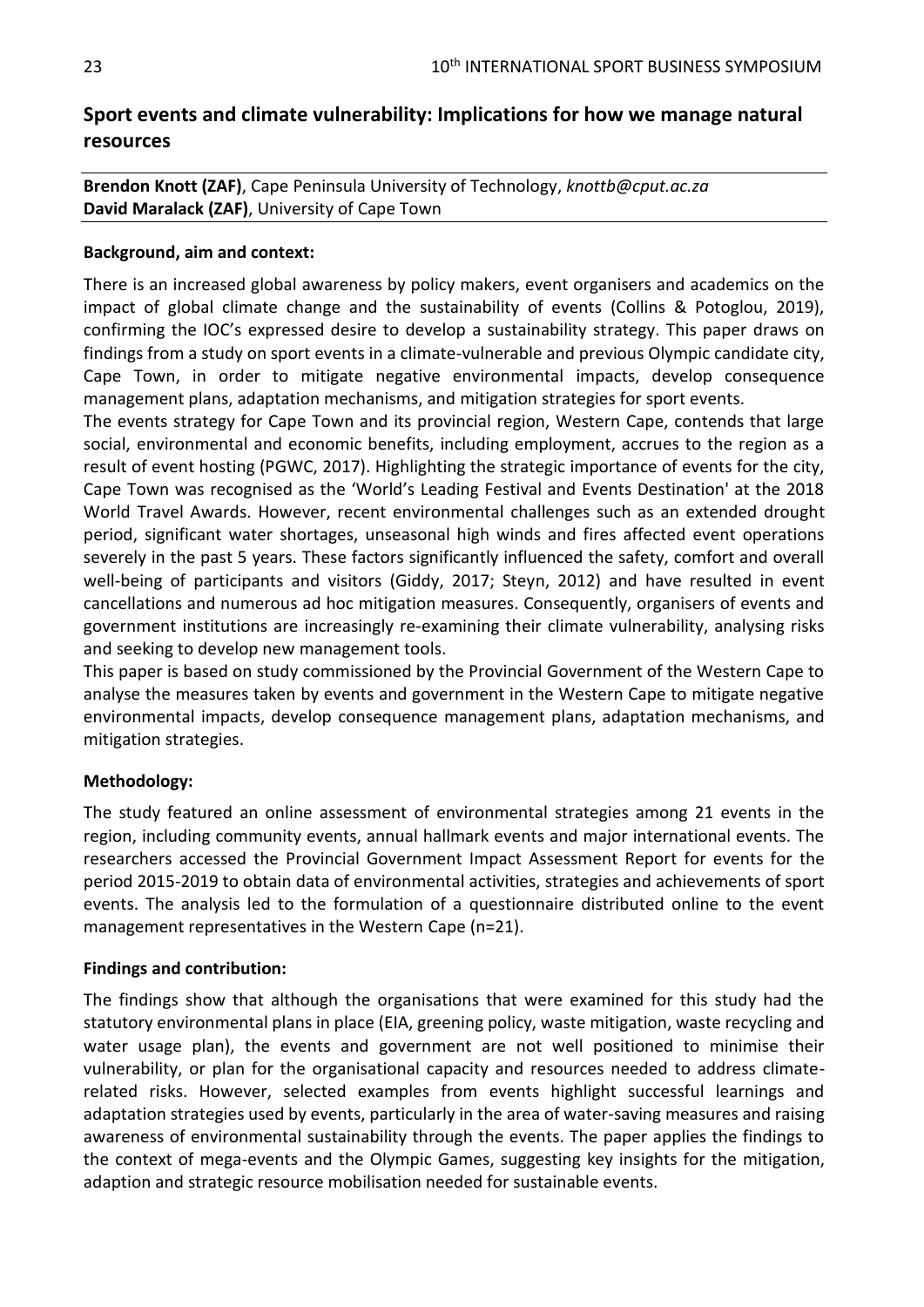**Brendon Knott** lectures and conducts research into aspects of sport event marketing, especially relating to event sponsorship, place branding, sport tourism and mega-event legacy. Prof Knott completed his PhD study at Bournemouth University, UK. Prof Knott has 12 publications in peerreviewed journals, 3 peer reviewed conference proceedings, 13 book chapters, along with 23 presentations at academic conferences at numerous national and international conferences. He has supervised multiple Masters and Doctoral full-thesis projects. He has a South African National Research Foundation rating. He serves as a member of the editorial board for the Journal of Destination Marketing and Management and as Associate Editor for the Journal of Leisure Research. Prof Knott has taught at various universities internationally, including a sport event module at the JAMK Summer School, Finland (2017-2019). He serves as external examiner and moderator for event management courses of postgraduate qualifications at other South African universities. Prof Knott leads the curriculum design process of the department as the Curriculum Officer and serves on the Business Faculty's Research Ethics Committee. He serves as the Conference Chair of the 5th International Conference on Events (2020).

**David Maralack** is Senior Lecturer and Convenor of Sport Management in Applied Management (Sport Management) at the University of Cape Town.

He holds degrees from the University of Minnesota, University College of London and UCT. He is an active member of the Institute of Directors of South Africa (IoDSA) and Society for South African Geographers. David Maralack is involved in social action and serves / served as a Director and Trustee on various Boards in sports, housing, community development and empowerment groups. He is active in social action in various school and communities in working class Cape Town, contributing to food and nutrition programmes, scholarships and youth sports.

He has worked in the private sector, the public sector and consults to local, national and international organisations, such as City of Cape Town, Western Cape Provincial Government, SA Sports Commission, Active Communities Network and Breaking Barriers (UK). His research interests are socio-economic development, events, sport policy, sport governance and democracy, impact studies, sport in development, and youth development in marginalized communities.

David Maralack is integrally involved in various mega-events in Cape Town, coordinating volunteers, engaging tertiary students to become involved in the sports industry and promoting research as a foundation to development. He completed consulting work for Western Cape Provincial Government (developing a methodology for M&E for mega sport and culture events); the City of Cape Town (evaluation of youth leadership camp), an event and socio-economic impact study of the Two Oceans Marathon, sports facilities planning and strategic planning.

He was involved in various Boards and Trusts, contributing to governance processes of the Western Province Sports Council, Western Province Sports Confederation, Western Province Athletics, Two Oceans Marathon Board of Directors, and various youth, community and housing development Trusts. He remains an active runner and athletic club member.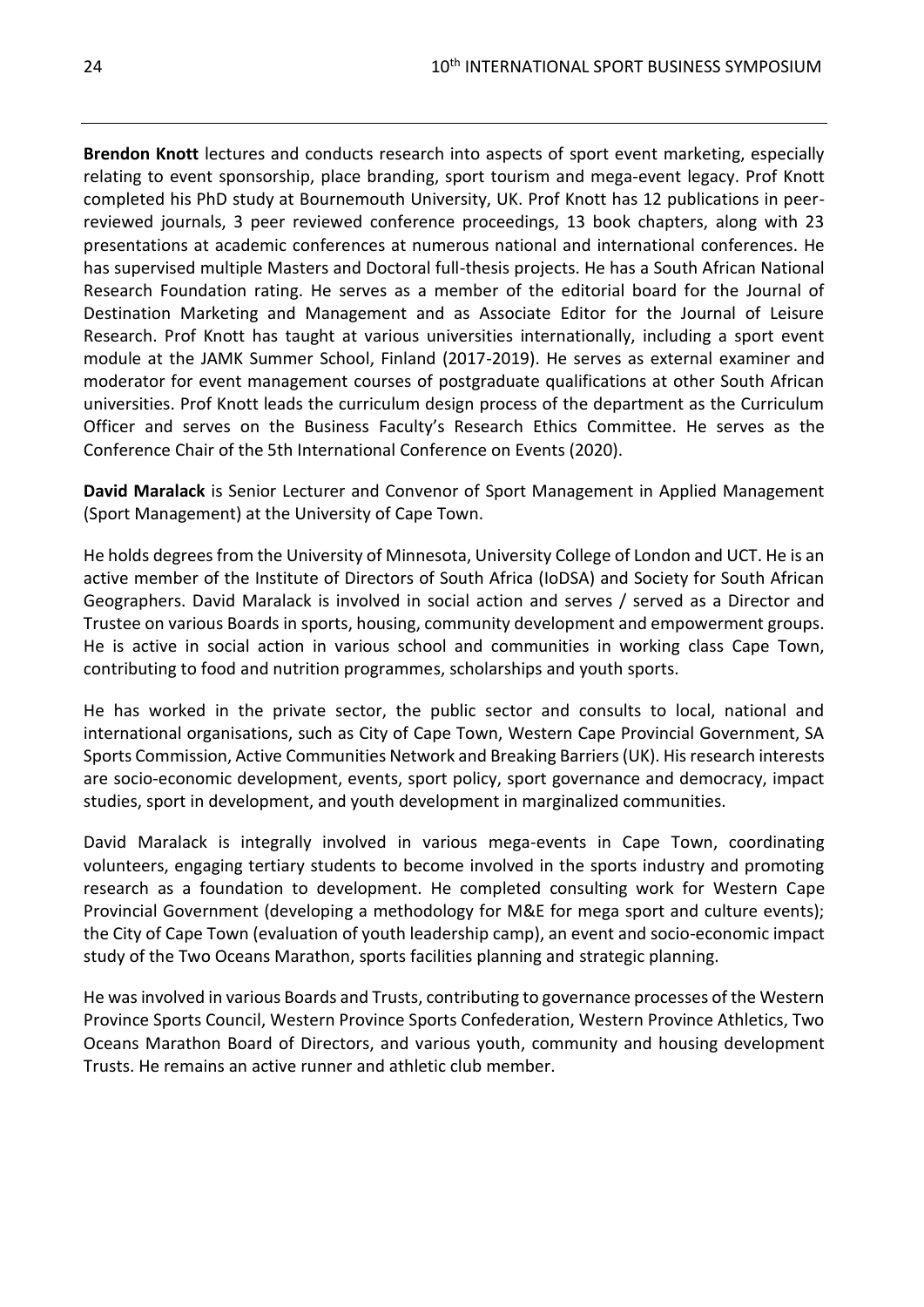# <span id="page-24-0"></span>**The Application of Realist Evaluation and Contribution Analysis to Tokyo 2020 Olympic Education Programmes**

# **Bora Hwang,** University of Tsukuba, *bora.hwang.oe@gmail.com* **Ian Henry**, Loughborough University

The role and significance of Olympic education initiatives has become increasingly evident in the activities of host and candidate cities since Müller's (1977) promotion of the term in the 1970s. Organising Committees for the Olympic Games (OCOGs) are now required to provide a plan for the implementation of an official Olympic education programme to be run in schools throughout the host nation during the four years of an Olympiad (IOC, 2015), and in compliance with the IOC's requirements, various Olympic education programmes and initiatives have been introduced from Athens 2004 to the coming event Tokyo 2020. Key to this phenomenon are claims relating to the contribution education can make to the promotion or realisation of Olympic values among young people, athletes and their entourage, and thus to the IOC's mission as declared in the preface to the Olympic Charter.

A systematic review of the English language literature on Olympic education undertaken by one of the authors (Hwang, 2018), suggests that a small but growing number of papers addressing Olympic education relate to evaluation studies. Such studies suffer from three principal shortcomings: first, they tend to assess Olympic education programmes by focusing on immediate outputs and impacts rather than on outcomes, or the achievement of policy and programme goals; second they tend not to consider how the success of outcomes may be mediated by contextual factors; and third, even if positive outcomes can be identified, they fail to assess the contribution to achieving outcomes which can be attributed to the project(s) under consideration.

This paper has three principal aims relating to ways to address these weaknesses. First, it will seek to demonstrate how an analytic logic model approach can clarify goals and the means of achieving them. Second, it will highlight, drawing on the realist evaluation approach (Pawson & Tilley, 1997), how the impacts of different contexts on causal mechanisms can be accommodated in modifications to the logic model adopted. Third, drawing on contribution analysis developed by Mayne (2001) as an approach to identifying the contribution a development intervention has made to a change or set of changes, the paper will highlight the ways in which evidence concerning the contribution of projects / programmes to the achievement of outcomes can be assessed.

The data on which this paper draws, relate to Olympic education programmes organised by actors and agencies involved in Tokyo 2020, namely TOCOG, Tokyo Metropolitan Government, Japan Sports Agency, and Japanese Olympic Committee. The data were collected through document analysis and semi-structured interviews with key policy makers in the organisations directly engaged in the development and delivery of Olympic education programmes for Tokyo 2020 over a 6-month period in 2017/18. The paper outlines a framework for evaluation of the contribution of the programmes investigated to the achievement of their intended outcomes within their specific political, cultural, institutional and organisational contexts.

## **References**

Hwang, B. (2018). A meta-narrative review of Olympic education and its implications for realist evaluation of programmes for Tokyo 2020. PhD Thesis, Loughborough University.

IOC. (2015). Host city contract operational requirements September 2015. Lausanne: IOC.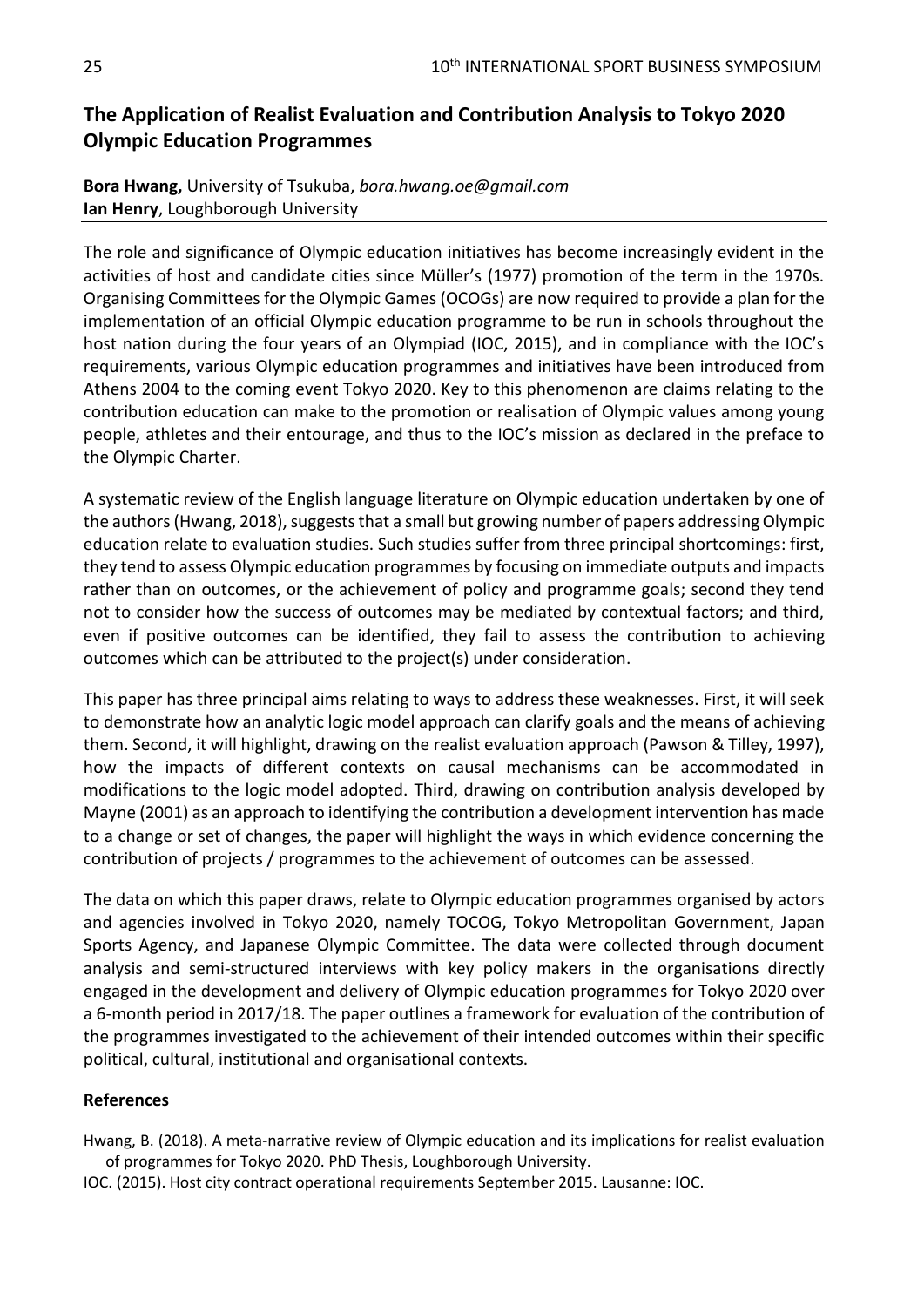Mayne, J, J. (2011). Contribution Analysis: Addressing Cause and Effect. In: SCHWARTZ, R., FORSS, K. & MARRA, M. (eds.) Evaluating the Complex. New Brunswick, NJ: Transaction Publishers.

Müller, N. (1977). The Olympic idea of Pierre de Coubertin and Carl Diem and its materialisation in the IOA. In Report of the 16th Session of the IOA (pp.94-100). Athens: IOA.

Pawson, R., & Tilley, N. (1997). Realistic evaluation. London: Sage.

**Bora Hwang** earned her PhD in 2019 from Loughborough University. Since then, she has been a research fellow at the University of Tsukuba, Japan. In 2017, she won the PhD Students research grant program from the Olympic Studies Centre. Her research focus is on Olympic education.

**Ian Henry** Ian Henry is Emeritus Professor in the School of Sport, Health and Exercise Sciences at Loughborough University. His principal research interests lie in the fields of: Olympic policy and management; sport and interculturalism (and in particular the role of sport in social integration of refugees and asylum seekers); athlete lifestyle and dual careers; and policy innovation, policy analysis, and policy evaluation. He has undertaken commissioned research for a range of international, continental and national bodies, including the IOC, UNESCO, the European Parliament, the European Commission, the Council of Europe, UK Sport, Sport England and a number of UK government departments, and foreign national governments. He was a member of the European Commission's expert group on Athlete Dual Careers, and in 2013-14 he was Expert Advisor to the House of Lords Select Committee on the Legacy of the London 2012 Olympic Games. Ian Henry has published widely in journals, books (authored, co-authored and edited) in the field of sport management, as well as producing a range of government reports. He has held positions as a Visiting Academic and/or Visiting Professor at l'Université de la Méditerranée, Aix-Marseille II, 2003; Hitotsubashi University, Tokyo, 1998, 2003 and 2008; University of Technology Sydney, 1994, 2008, Taiwan National Sport University, 2009 and 2011, Renmin University (Beijing) 2013, Tsing Hua University (Beijing) 2018.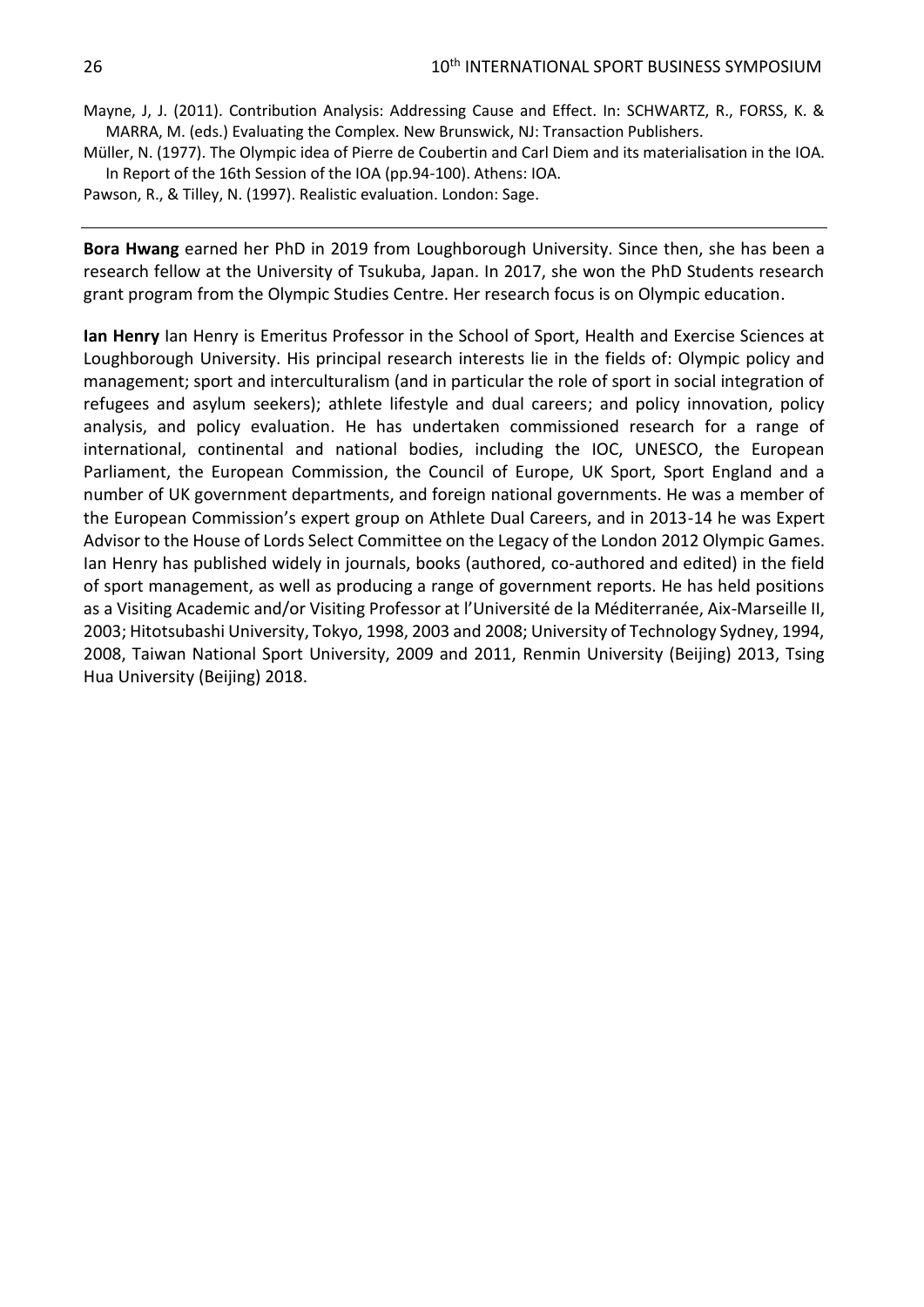



# <span id="page-26-0"></span>**Economics**

# **Papers:**

• **Maennig (GER) The development of world records in Olympic sports. Lessons for other fields of human activity**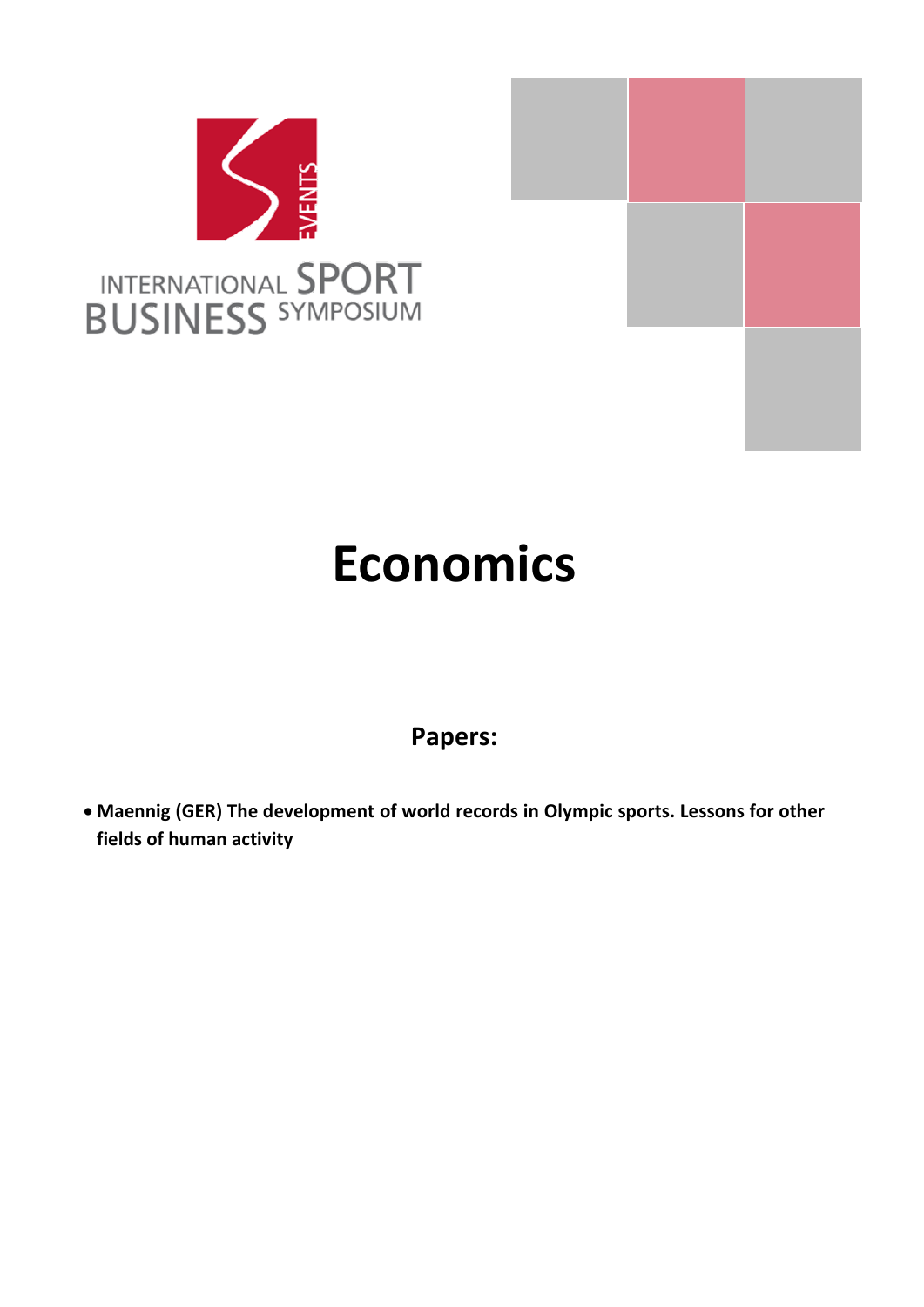# <span id="page-27-0"></span>**The development of world records in Olympic sports. Lessons for other fields of human activity**

### **Wolfgang Maennig**, Hamburg University, *Wolfgang.Maennig@uni-hamburg.de*

Economic productivity growth in leading countries has significantly decreased in recent decades. In the US/OECD/Euro Area, average productivity growth was at +2.7%/2.0%/1.3%, respectively, from 2000 to 2007 and decreased to +1.1%/0.8%/0.5%, respectively, from 2008 to 2017 (OECD and Euro Area: 2008 – 2012).

This surprising development would induce fulminant changes in economic perspectives and the potentials of politics if found to not be a cyclical but a permanent phenomenon, as argued by (Fernald 2014). Analysis of the causes is in full swing, ranging from the argument of a mismeasurement problem of price indices and of several welfare-increasing goods (Byrne et al. 2016; Syverson 2017) to the argument that the number of innovations – that might lead to measurable productivity growth – is low (Cowen 2011). For a systematic overview of the debate on lowering economic productivity growth see (Feldstein 2017).

We wonder whether low(er) economic productivity growth may be less surprising and may appear to be a natural development when compared to other fields of human activity, such as Olympic competition sports. Our analysis of the development of the performance in central Olympic sports is of relevance to the debate on economic productivity because athletic performance/productivity is (also) driven by technical know-how (e.g., in nutrition science, psychology, exercise science, biodynamics, and medicine) and technical innovations in sports equipment. Further, the relevant capital and funding, as well as evolutionary progress in mankind, are relevant determinants (Lippi et al. 2008; Zamparo et al. 2012).

We contribute to the debate by analysing world record developments on the broadest available basis of sporting disciplines with growth estimation methods from different academic disciplines. Our descriptive analysis finds athletic productivity growth rates that are substantially lower than even the recent economic productivity growth rates; indeed they are close to zero. New world records have become less frequent (IAAF 2019).

It is occasionally argued that world records set in the 1990s and before may result from doping and can barely be broken by today's athletes who are under more effective doping control. The athletic productivity of earlier decades may be – as in the case of economic growth - mismeasured, and athletic productivity in recent times relative to earlier times is biased downward. However, doping (innovations) may be regarded as a (illegitimate) form of an advance in a specific know-how, and it may be argued that the economic productivity growth of earlier decades was, among others, the result of an illegitimate misuse of natural resources and unsustainable international economic structures (Lane and Tornell 1996; van der Ploeg 2011). In addition, even before the Ben Johnson scandal of 1988, which is often regarded as the starting point of today's more effective antidoping control, athletic progress, measured in world records, was far below the economic productivity rates deemed to be normal up to the start of the 21st century.

We collect a database of world records for all disciplines that use official world records from the relevant websites (International Association of Athletics Federations (2017), Fédération Internationale de natation (2017), International Skating Union (2017) and Union Cycliste Internationale (2017)). We measure world records by speed in meters per second (m/s). We dismiss a discipline if there was no officially validated world record (e.g., triathlon). We restrict the sample to 1980-2019, due to the availability of time series, and exclude disciplines that experienced significant changes in regulations. For disciplines with both indoor and outdoor records, we focus on the indoor records. We use swimming data from the Olympic long course (50 meters) data set,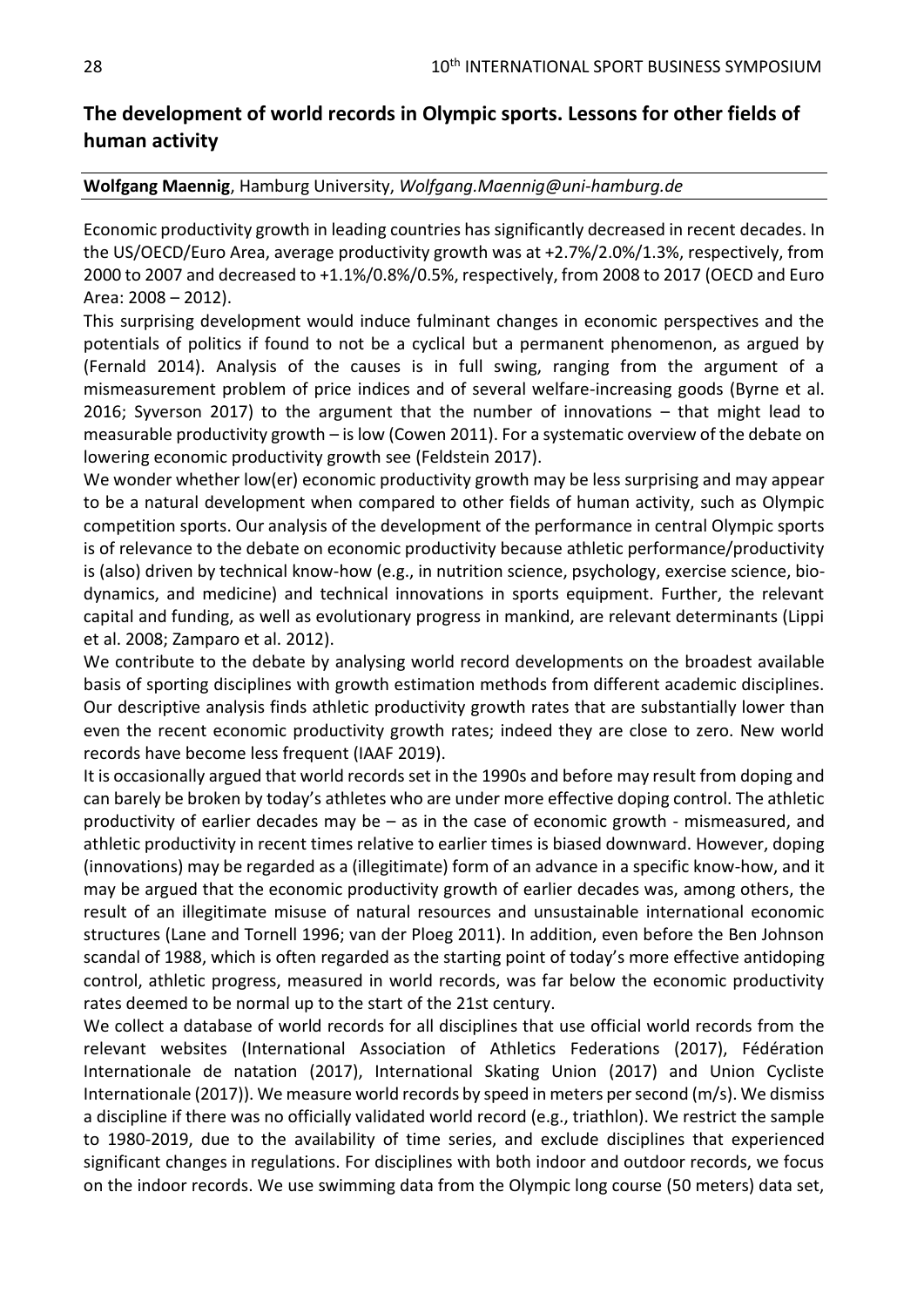which is historically older than the short track (25 meters). In several disciplines in swimming and walking, women's world record time series do not start before in the mid-90s and have to be excluded. In sum, we use 46 men's and 21 women's disciplines. If the records showed multiple observations for one discipline in one year, we use the fastest of all the observations in that year.

We analyze men's and women's world records in separate analyses to account for the issue of a gender gap of sporting performance differences and its potential future disappearance, implying different productivity growth rates (Whipp and Ward 1992; Sparling et al. 1998; Cheuvront et al. 2005; Nevill and Whyte 2005).

We suggest to estimate the sporting productivity growth rates by two methods: Fractional polynomials (Box and Tidwell 1962) (Royston and Altman 1994) (Royston and Sauerbrei 2008) and by a Gompertz (1825) following (Kuper and Sterken 2007). We use alternate "exogeneous" variables which are of potential importance to both, economic and athletic performance. We will also search for alternate endogenous variables to measure performance.

The analysis of the world records in Olympic sports may be of an interest in itself. In addition, if athletic performances are accepted as a mirror of human capabilities, technological progress and capital endowment, the message of our analysis may go beyond; other faculties might find more reasons to adapt their expectations to lower productivity growth rates in other areas of human activity.

#### **References**

- Box, G.E.P. & Tidwell, P. W. (1962). Transformation of the Independent Variables. *Technometrics 4* (4), pp. 531–550.
- Byrne, D. M., Fernald, J. G. & Reinsdorf, M. B. (2016). Does the United States have a productivity slowdown or a measurement problem? *Brookings Papers of Economic Activity Spring*, pp. 109–157.
- Cowen, T. (2011). *The Great Stagnation: How America Ate All the Low-Hanging Fruit of Modern History, Got Sick, and Will (Eventually) Feel Better*. New York.
- Feldstein, M. (2017). Underestimating the Real Growth of GDP, Personal Income, and Productivity. *Journal of Economic Perspectives, 31*(2), pp. 145–164.
- Fernald, J. G. (2014). Productivity and Potential Output Before, During, and After the Great Recession. *NBER Working Paper* 20248.
- FINA (2017). Swimming records. Edited by FINA. Available online at http://www.fina.org/content/swimming-records.
- IAAF (2019). World Records. IAAF. Available online at https://www.iaaf.org/records/by-category/worldrecords, checked on 7/16/2019.
- ISU (2017). Biographies and Statistics. ISU. Available online at http://www.isu.org/inside-speedskating/entries-results-speed/biographies-

statistics#PageID%3D103004&SportID%3D103&SeasonID%3D-1&ClassID%3D-

1&GenderID%3D1&TaalCode%3D2&StyleID%3D0&Cache%3D2.html?967998.

- Kuper, G. & Sterken, E. (2007). Modelling the development of world records in running. In Jim Albert & Ruud H. Koning (Eds.). *Statistical Thinking in Sports*. Boca Raton: CRC Press, pp. 7–32.
- Lane, P. R. & Tornell, A. (1996). Power, Growth, and the Voracity Effect. *Journal of Economic Growth, 1*, 213– 241.
- Lippi, G., Banfi, G., Favaloro, E. J., Rittweger, J. & Maffulli, N. (2008). Updates on improvement of human athletic performance: focus on world records in athletics. *British Medical Bulletin, 87*(1), 7–15.
- Syverson, C. (2017). Challenges to Mismeasurement Explanations for the US Productivity Slowdown. *Journal of Economic Perspectives, 31*(2), 165–186.
- UCI (2017). World records. Edited by UCI. Available online at http://www.uci.ch/track/news/article/worldrecords/.
- van der Ploeg, F. (2011). Natural Resources: Curse or Blessing. *Journal of Economic Literature, 49*(2), 366– 420.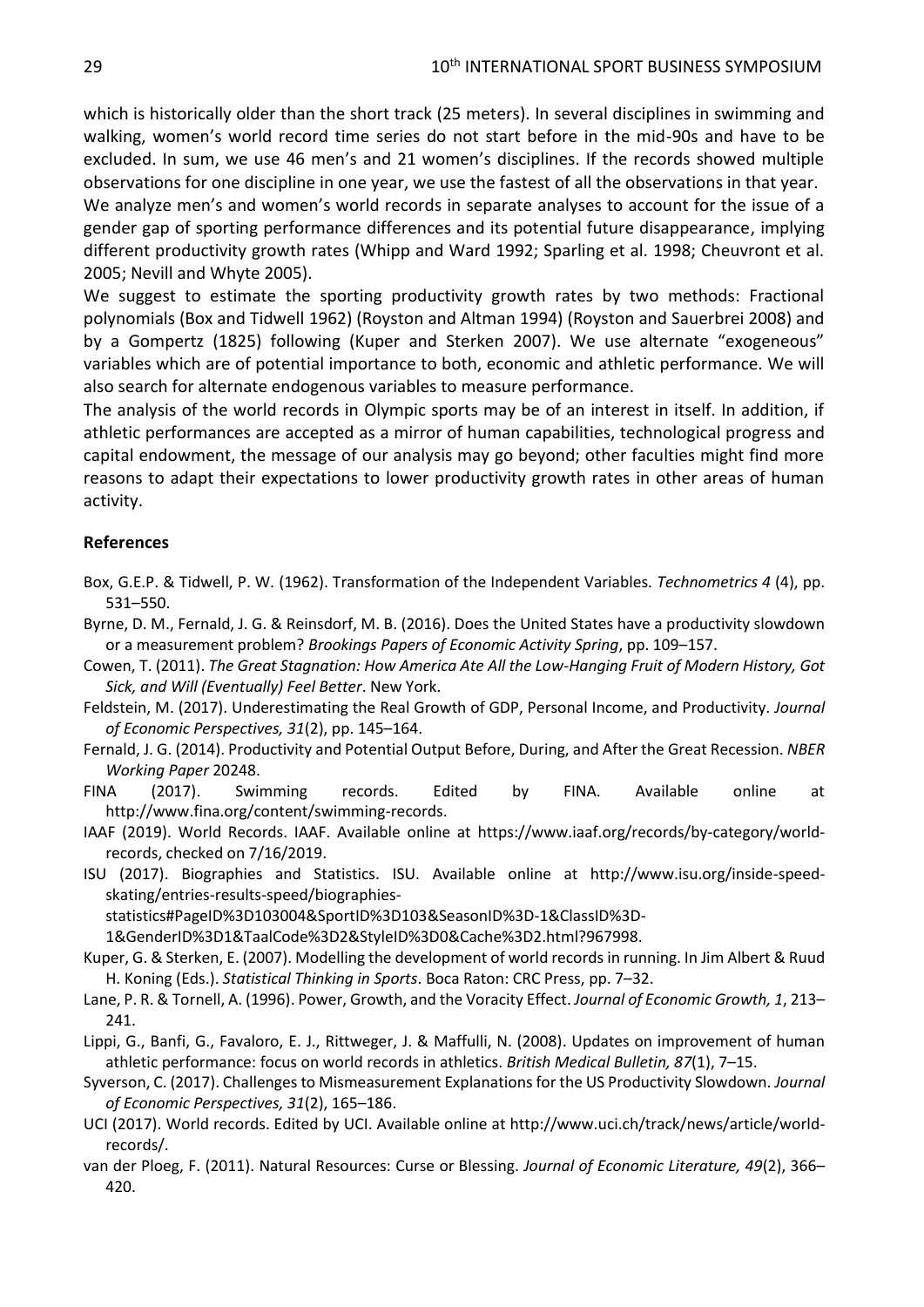Zamparo, P., Gatta, G. & Di Prampero, P. E. (2012). The determinants of performance in master swimmers: an analysis of master world records. *European Journal of Applied Physiology, 112*(10), 3511–3518.

**Wolfgang Maennig** is professor at the Department of Economics of Hamburg University. He was a visiting scholar at the UC Berkeley, at MIT, at the American University in Dubai, and at University of Stellenbosch (South Africa), among others. He was also visiting scholar at International Monetary Fund in Washington, D.C., and at Deutsche Bundesbank in Frankfurt. His research concentrates on spatial economics and sport economics and has been published in numerous leading academic journals, including International Journal of Sport Finance, Journal of Sports Economics, Journal of Economic Geography, Journal of Urban Economics, Labour Economics, Economic Letters, Oxford Bulletin of Economics and Statistics, Journal Of International Money And Finance, Environment and Planning A, Transportation, Real Estate Economics, Regional Studies, Regional Science and Urban Economics, Urban Studies, and Review of World Economics. He is co-editor of the International Handbook on the Economics of Mega Sporting Events. Wolfgang Maennig was Olympic Champion (rowing, eight with coxwain) at the Olympics 1988 in Seoul and president of the German Rowing Federation, 1995-2001. In 2000 he received the Olympic Order.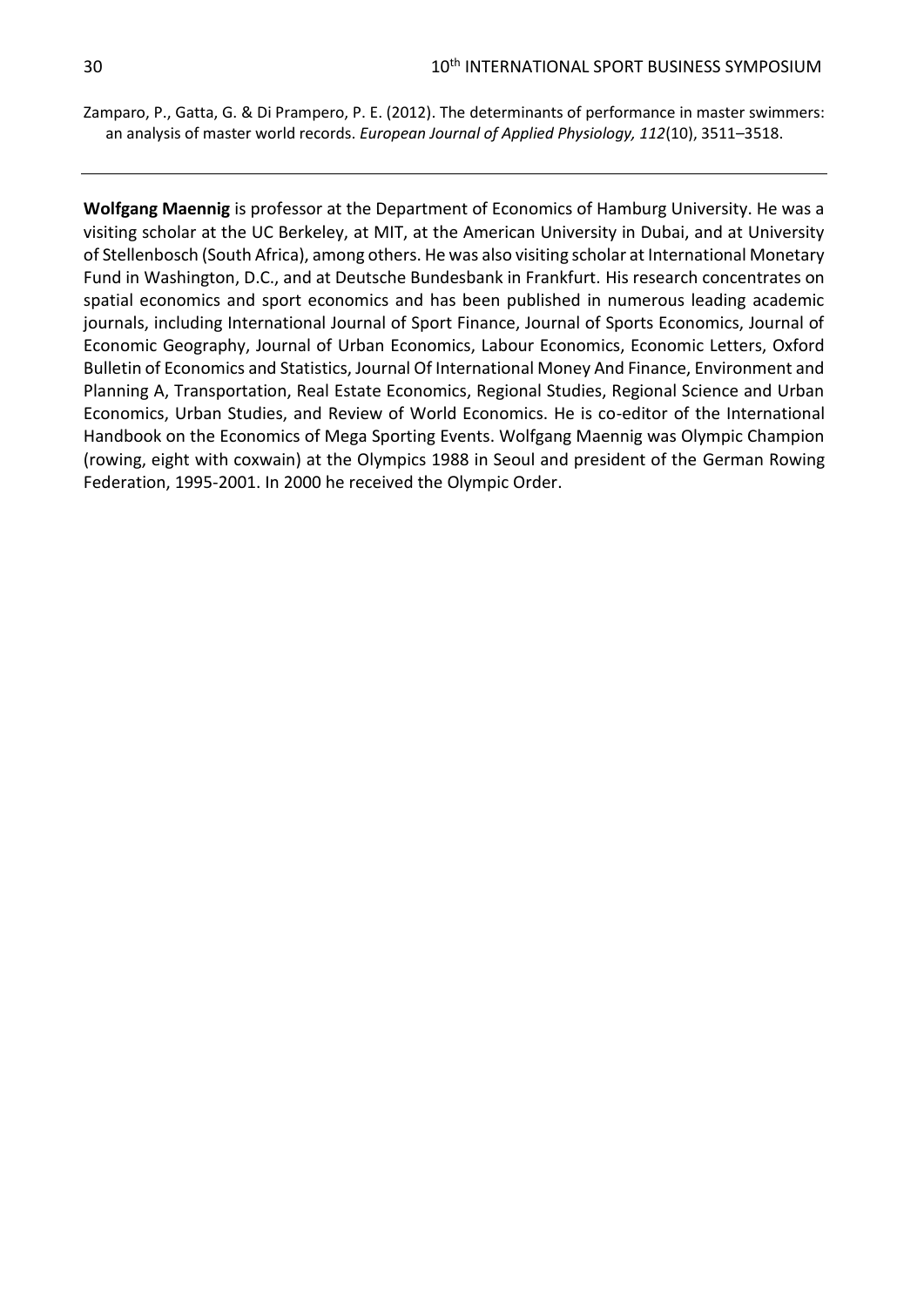



# <span id="page-30-0"></span>**Legacy**

# **Papers:**

- **Girginov (GBR) & Preuss (GER) Olympic Legacy for National Sport Federations**
- **Moreno (PER) Olympics Legacy Tokyo 2020**
- **Pena (BRA), DaCosta (BRA) & Papadimitriou (GRE) Application of the Triple Helix Model for the Olympic Games' Legacy**
- **Sterken (NED) Ranking the Stars. The Legacy of the Cold War Summer Olympic Games**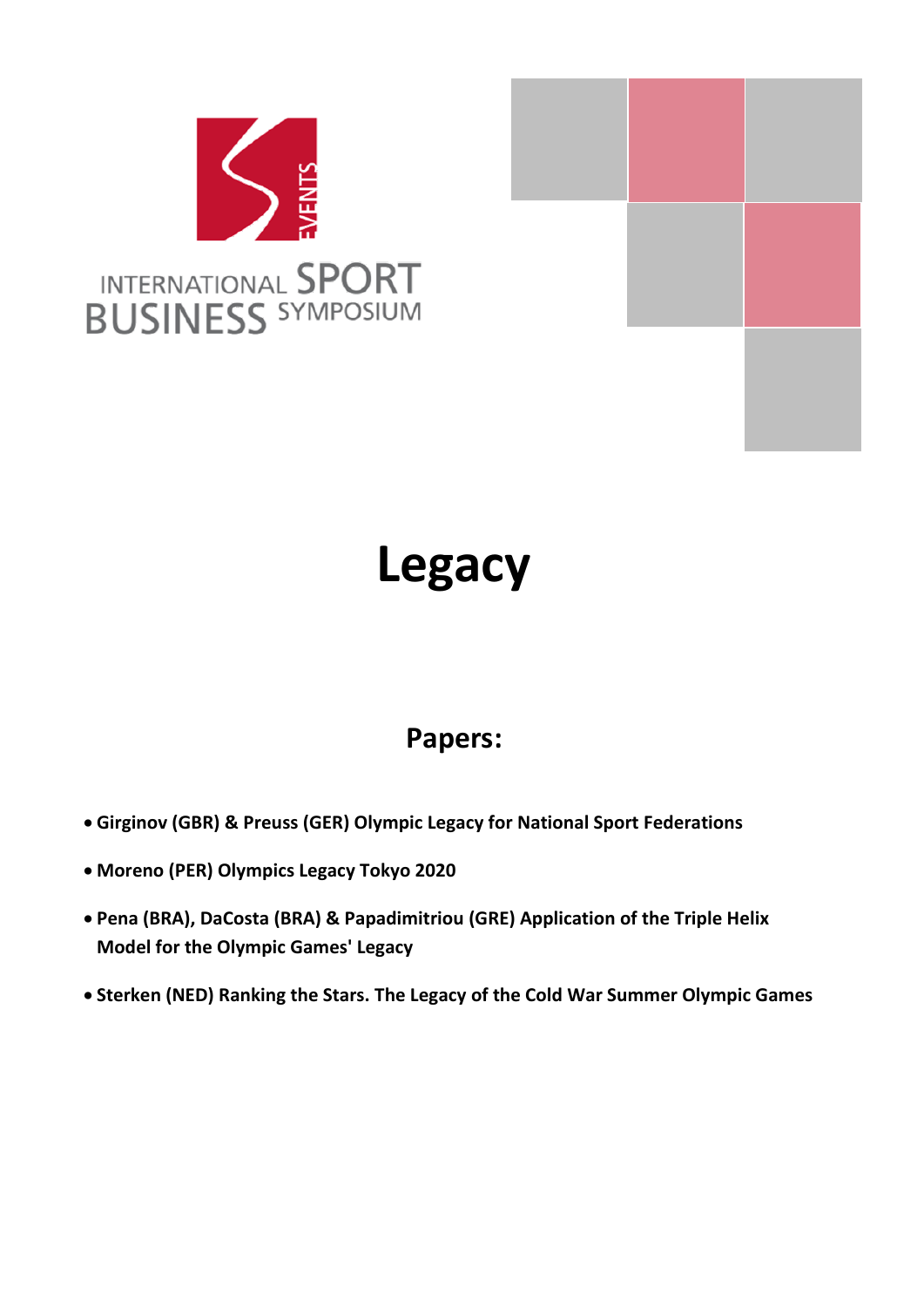# <span id="page-31-0"></span>**Olympic Legacy for National Sport Federations**

**Vassil Girginov**, Brunel University, *Vassil.Girginov@brunel.ac.uk* **Holger Preuss**, Johannes Gutenberg-University Mainz, *preuss@uni-mainz.de*

#### **Aim and Research Questions**

The study addresses the question of what constitutes intangible Olympic legacy the Games provide for National Sport Organisations (NSO) and how it can be measured. This is an important conceptual and practical question as it concerns the fundamental role of legacy for the future of the Games and Olympic Movement (IOC, 2018).

#### **Theoretical Background and Literature Review**

In the space of some 20 years (1998-2019) the notion of legacy has been transformed from a relatively negligible by-product of the Olympics, to a normative concept promoting institutionalized forms of behaviour and capable of delivering benefits to a wide range of stakeholders. Yet, despite attempts for developing legacy frameworks (Dixon, et al., 2011; Kaplanidou, 2012; Misener, 2015; Preuss, 2018) there is a distinct lack of knowledge of what is intangible legacy and how it can be studied and measured.

This study builds on Preuss' (2018) framework which purports that legacy occurs because of changes in six fundamental structures including urban development, policy and governance, human development (skills, knowledge, networks), innovations, social believes and environmental enhancement. Girginov (2018) conceptualised legacy as a process of capacity building which includes an emergent combination of attributes, assets, capabilities and relationships. There is also a broad agreement in organisational literature that the intangible capital of the firm is composed of three categories – human, structural and relational capital (Martin, 2018). Regardless of the terms used by different conceptualisations of intangible assets and impacts, there is a great deal of overlap and complementarity between them.

## **Research Design, Methodology and Data Analysis**

This paper is part of a two-stage study and utilizes a longitudinal multiple case study approach, from 2007, when the London 2012 Olympic legacy visions were formally articulated, to the present day. We report here the process of conceptualising intangible legacy and developing an instrument for measuring it. The focus of the study was on NSO which play a central role in delivering the Games, serve millions of members and actively support governments' wider welfare agenda. First, we surveyed literature and empirical investigations and formulated a definition of intangible legacy. This definition allowed identifying six main proxy variables related to NSO, which also correspond to the three main long-term benefits identified by the IOC's (2018) legacy framework including organised sport development, social development through sport, and human skills, networks and innovation. These proxy variables were operationalised through a series of 72 measurable and easy to interpret indicators. We then conducted two focus groups with 10 and 8 Olympic NSOs to test out the conceptualisation and operationalisation of intangible legacy and refined the instrument.

## **Results/Findings and Discussion**

It is generally accepted that any intangible legacy of the Games is produced because of sport organisations' ability to mobilize and deploy resources. There are four important implications of this that need consideration. The first concerns the existing pre-group organisation which largely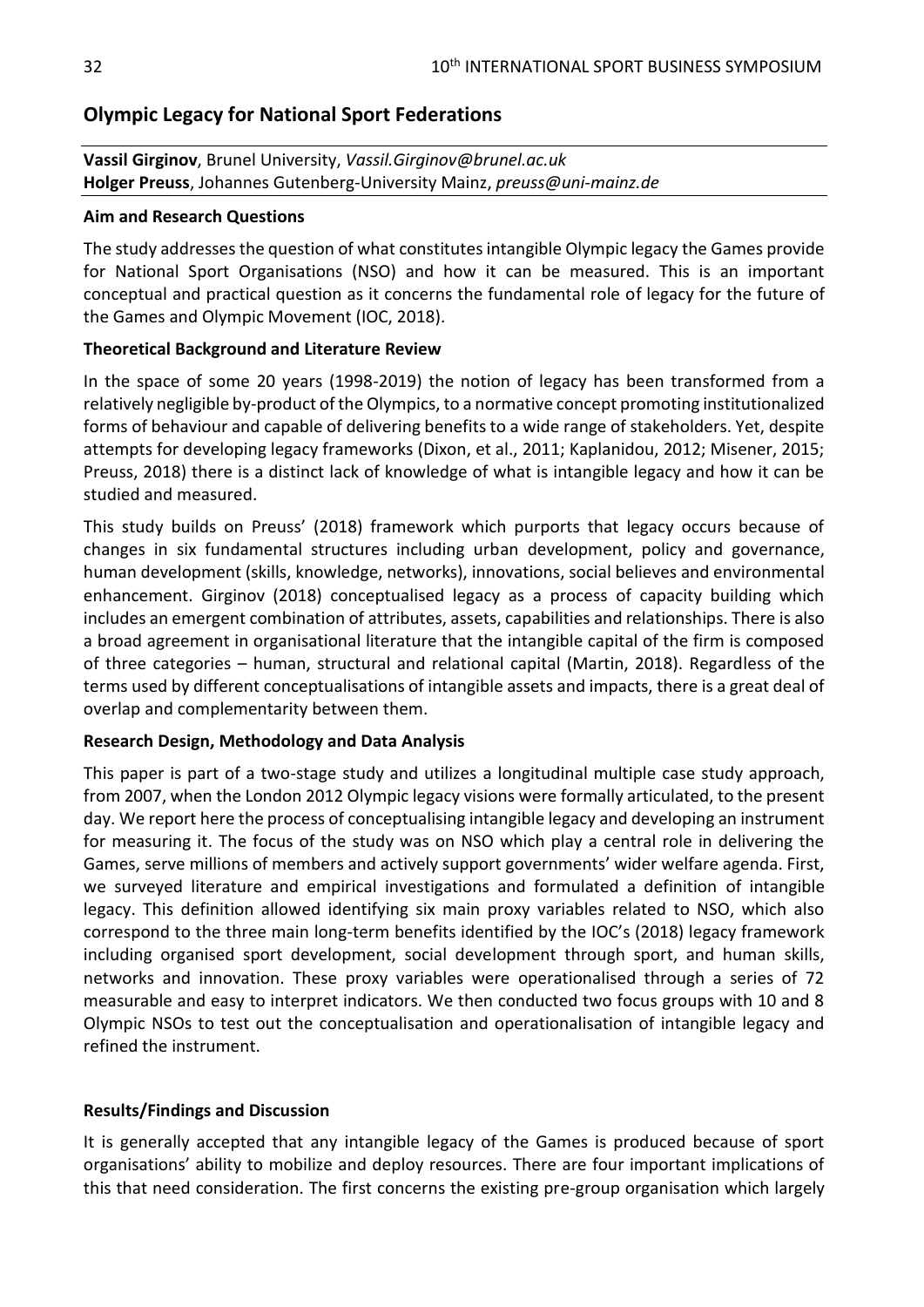determines the ability of a sport to generate resources. The second acknowledges that there are different mechanisms for access to resources including self-production, aggregation, co-optation and patronage. The third point focuses on the type of interactions taking place in the process of resource mobilization and utilization. Finally, it is of critical importance to examine the target groups which interact with the Games and are the main beneficiaries of intangible legacy. NSO serve a large group of stakeholders including internal members (i.e., staff, volunteers, coaches, athletes) and external partners (i.e., government agencies, sponsors, media). Deriving a measurement system for intangible legacies is especially difficult as the knowledge of their mode of creation is largely correlational rather than theoretical. Classified and displayed indicators represent a selected base for interpretation of an organisation's ongoing business activities. In terms of an organisation's management, indicators should be connected clearly to the process of mobilizing resources for goal achievement leading to overall success. They should describe measurement points as a chain through the process of public value creation.

## **Conclusion, Contribution and Implication**

The principal outcome of the project will be to generate an evidence-based understanding and a methodology for measuring the intangible legacies of NSO concerning the main pillar of Olympism that is sport. This is in keeping with the Olympic Movement's Agenda 2020 prioritization of sport and education as its core business. The study addresses a major gap in the current legacy thinking and practices concerning the lack of attention to resource development, exchange processes, and resource access mechanisms that have been triggered because of staging the Olympics in the context of NSO. This has never been achieved before.

#### **References**

Dixon, T.; Benson, A., & Blackman, D. (2011). Developing a framework for evaluating Olympic and Paralympic legacies. Journal of Sport & Tourism, 16(4): 285-302.

Girginov, V. (2018). Rethinking Olympic Legacy. London: Routledge.

Kaplianidou, K. (2012). The importance of legacy outcomes for Olympic Games four summer host cities resident's quality of life: 1996-2008. European Spot Management Quarterly, 12, 397-433.

- Misener, L. (2015). Leveraging parasport events for community participation: development of a theoretical framework, European Spot Management Quarterly, 15 (1), 132-153.
- Preuss, H. (2018). Event legacy framework and measurement, International Journal of Sport Policy and Politics. https://doi.org/10.1080/19406940.2018.1490336.

**Vassil Girginov** is Reader in Sport Management/Development. Previously he has worked as advisor to the Chairman of the Bulgarian Sports Union, on the Sofia bids for the Winter Olympic Games and in higher education institutions in Bulgaria and Canada. He has been researching the sports development legacy of the 2012 London Olympic Games and the relationship between the culture of national sports governing bodies and participation in sport. Vassil is the editor of the two volume collection on the London 2012 Games published by Routledge, and is also an Executive Editor of the 2012 Routledge Special Olympic Journals Issue that involves some 40 journals from a range of academic disciplines. Vassil's current research projects include: 'Creation and transfer of knowledge within the Sochi Organizing Committee of the 2014 Winter Olympic Games' (supported by the Russian International Olympic University), and 'UK National Governing Bodies of sport leveraging of the London Olympics for capacity building'. His research interests, publications and industry experience are in the field of Olympic movement, sport development, comparative management and policy analysis.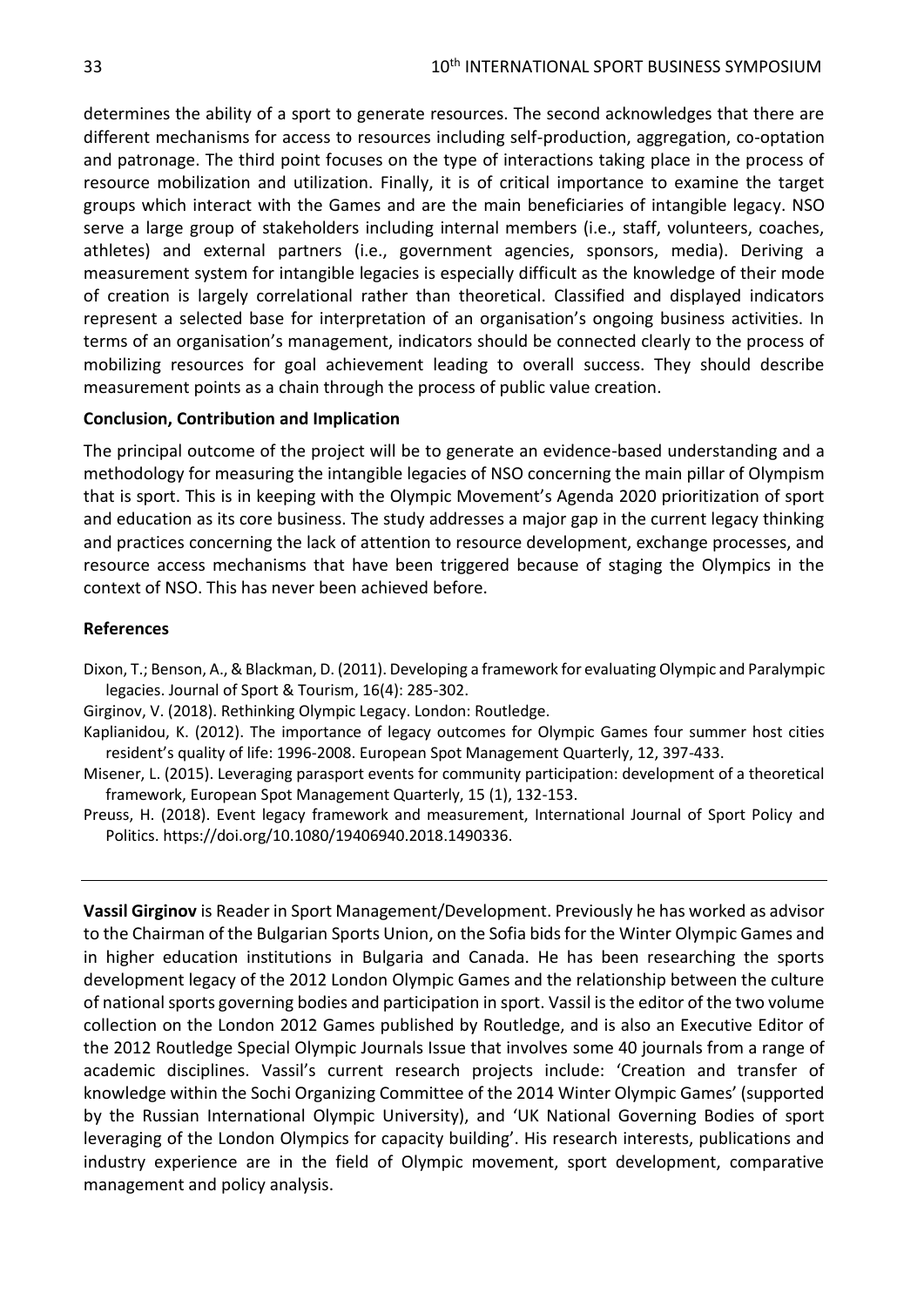**Holger Preuss**is Professor of Sport Economics and Sport Sociology, Johannes Gutenberg-University, Mainz. He also holds professorial appointments in Ottawa, Canada. He is a founding partner of MESGO (Master of European Sport Governance) and has worked with and for many national and international sport federations. His research expertise is focused on the governance and organization of mega sport events as well as to their economic and social impacts. He is a former Editor of European Sport Management Quarterly and has published 15 books and more than 70 essays in sport related concerns. He is a member of IOC Commission for "Sustainability and Legacy", the Ethics Commission of the World Flying Disc Federation and member of the ad hoc committee of the International Modern Pentathlon Union.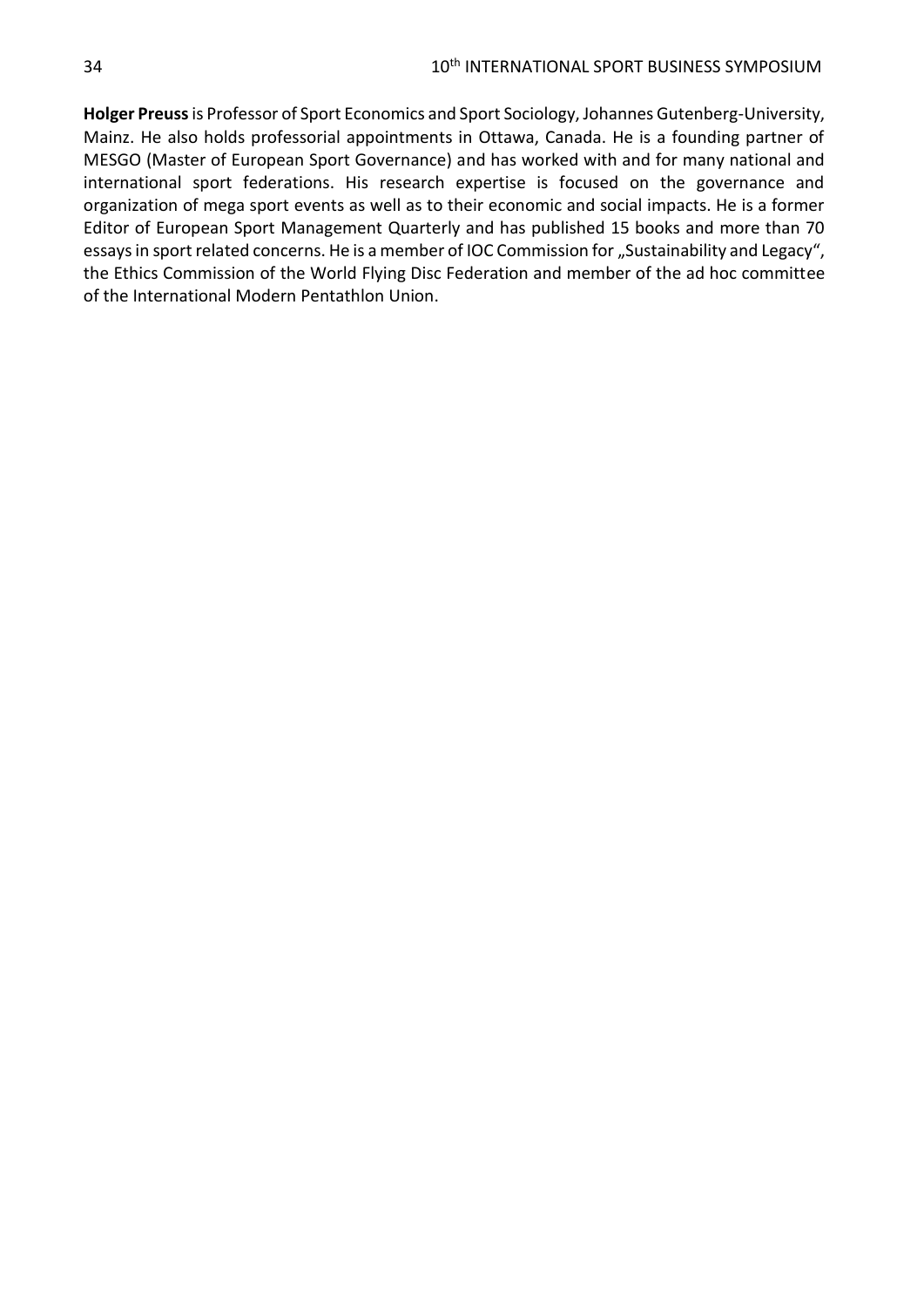# <span id="page-34-0"></span>**Olympics Legacy Tokyo 2020**

# **Diego Moreno Guzman**, President of the Athletics League of Lince, Head Coach Track and Field American School of Lima, General Manager Peru Road Runners, *Diemo1984@gmail.com*

The most important social and sport event in the world is definitively the Summer Olympic Games, where around 200 countries participate in a host selected city every four years. Organize this Giga Sports Event takes a lot of work, years of preparation and billions of dollars to invest in road, sports facilities, transportation, Build the Olympic Village, etc. All these are funded by the Local Organization Committee (LOC)-Government and Private Sponsors. The main issue of previous Olympic Games is what to do with the sports facilities that were built. They are usually abandoned because LOC did not make a plan to sustain the legacy of the Games. That is why those giant facilities are just "white elephants" once the games are terminated. LOC should make the legacy of the Olympics sustainable, and not just being used during the games, causing loss of money to the Local and National government.

Legacy of the Olympic Games should focus on four areas like Sport Legacy, Social Educational Legacy, Economic Legacy, and Urbanistic Legacy. I will put emphasis on Sport Legacy, which has two main objectives:

- To promote the development of competitive sport and its institutions.
- To increase recreational and formative sports practice among all ages, genders and social classes, including athletes with different abilities.

Tokyo 2020 Organization Committee should make a plan in advance to ensure the facilities will be used after the games, The Olympics are usually organized in big cities like Tokyo where they already have sport facilities but they still need to build new and modern ones according to the need of the new era. I will suggest three ways to preserve the sports legacy:

- 1. Implementing Sport Programs: The Ministry of Education, Culture, Sports, Science and Technology of Japan in cooperation with the local government and athletes' commission should implement sport programs for the community, scholars, college students and high performance athletes. Hence, sport facilities will be used by the whole community, improving their health and lifestyle.
- 2. Sustainable Sports Facilities: New Removable sport facilities should be a new trend when organizing mega sport events. After the games, the removable sport complex could be sent to rural areas where they do not have the proper infrastructure to develop sport and recreational activities. Also, make an agreement with Local and Regional Governments to implement sport program to ensure the success of the Olympics Legacy.
- 3. Organizing International Sports Events: After Tokyo 2020 will be new and modern facilities, so Tokyo will be ready to organize any other international event, independently of how big the event is. These events will keep athletes and communities active through sports, and local businesses will benefit economically from the visitors that will arrive at the event.

I have researched the experience of the Legacy of the Rio 2016 and Lima 2019, and it has been a big issue for both organizers to maintain the Legacy sustainable. Tokyo 2020 should implement good strategic plan that involved the private and public sector, in favor of the community for a better lifestyle and wellbeing. A crossover work among The Ministry of Education, Culture, Sports, Science and Technology, National Sport Federations, Olympic Committee, and Local Governments. Therefore, the facilities and sport programs will be sustainable and increment the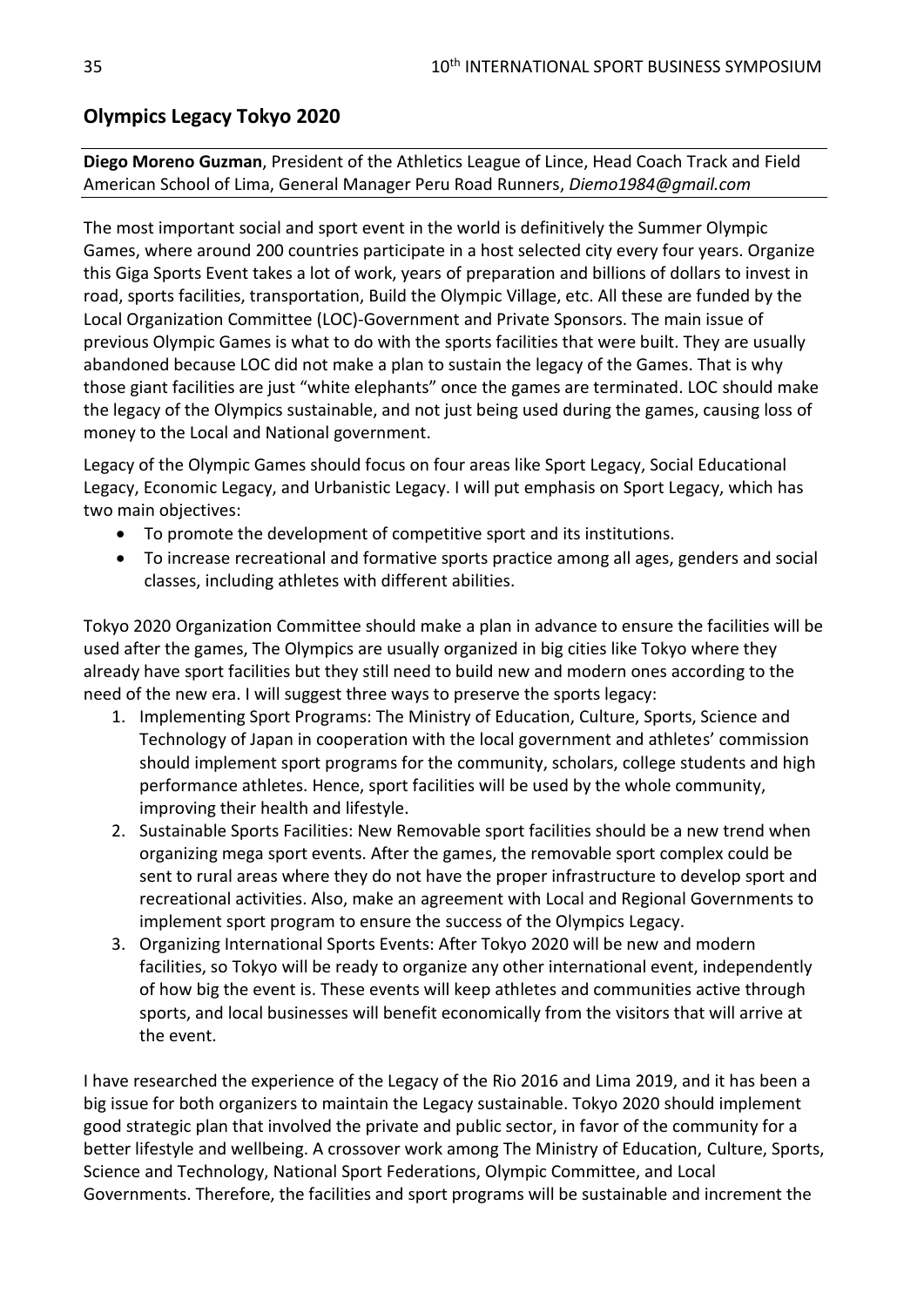physical and sport activity in the community, either recreational or competitive. The quantitative and qualitive methods should be applied to

verify how the population has incremented practicing physical and recreational activity, and how the competitive athletes are improving their performance in national and international events.

**Diego Moreno Guzman** holds a B.S. in Business Administration from the University of San Marcos (Lima, Peru) and also a B.A. in Business General Studies from the University of Idaho (Moscow, USA). Furthermore, Diego Moreno Guzman has studied Management and Public Administration at the Center of Peruvian Government Studies and has attended the International Coaches Course Sport Management at the University of Leipzig (Germany). He is currently general manager of Peru Road Runners, head coach track and field at the American school of Lima und president of the Athletics League of Lince.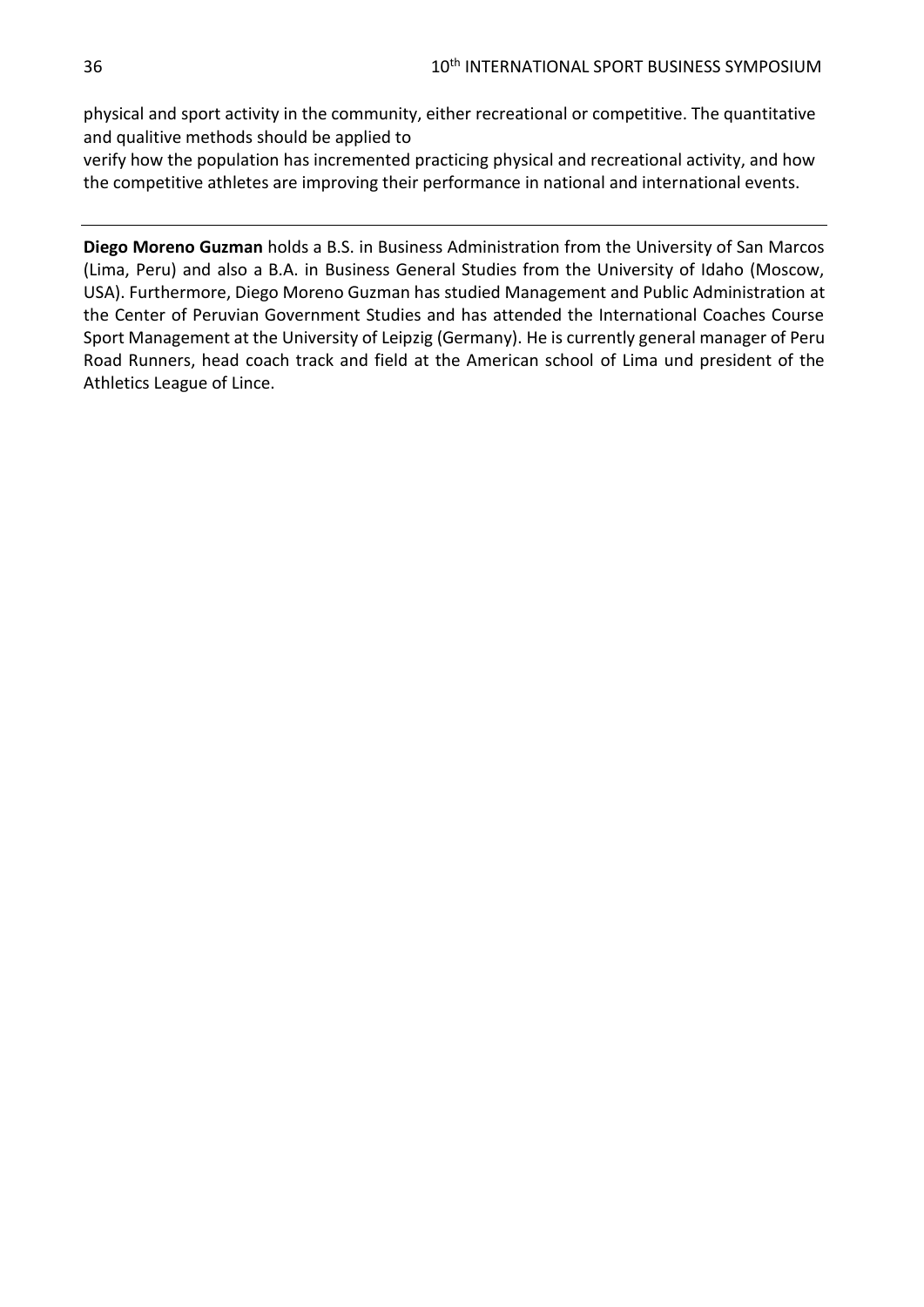# <span id="page-36-0"></span>**Application of the Triple Helix Model for the Olympic Games' Legacy**

**Bianca Gama Pena**, Rio de Janeiro State University, *biancagamapena@gmail.com* **Lamartine Pereira DaCosta**, Rio de Janeiro State University **Dimitra Papadimitriou**, University of Patras

Despite its international well acceptance among managers, the Triple Helix theory (ETZKOWITZ, 2010) applicability is still far from being a tool for the development of actions that result in legacy for the host city of Olympic Games. In short, the Triple Helix theory considers that there are three key actors for effective management using their capabilities to be complementary in their actions, namely: companies, universities and the government. However, an interrelationship of those 3 actions as a triple support to organizational developments is lacking experience to become a model for sport mega-events' managerial claims, specially at the innovation research field. In this concern, the gap of knowledge between the so-called HT model and its potential users in Olympic Games' grounds became the initial approach of this study in terms of research question.

The Rio 2016 Olympic Games were the first ground working in order to test the HT model as long as that former mega-event was an ongoing development when this investigation begun. Furthermore, to improve the elaboration of a successful model through the Triple Helix applicability in the Rio de Janeiro city we decided to extend the study to two other cases of Olympic Games' legacies: the Olympic Park in Munich (POM) and the Los Angeles Foundation 1984 (LA84). The POM was selected for being one of the oldest Olympic Parks open to the public today, after 45 years of the 1972 Munich Olympic Games and for standing out as a benchmark of success as it relates to social legacies as a final result. The LA84 Foundation was also selected because it was considered a great legacy reference for the 1984 Los Angeles Olympics. The creation of the LA84 Foundation one year after the event was due to the need to apply surplus financial amount in actions to generate legacy for the host city. The three scenarios of Olympic Games were finally constructed, because at the time of this study the Olympic Park Rio 2016 was being a matter of much controversy for not being administratively resolved how to proceed with the management of the Olympic equipment.

Overall, the objective of this study was to propose a version of the Triple Helix model that could contribute to a better management of the Rio 2016 Olympic legacy with applicability in other Olympic Games. The Triple Helix theory was used as a reference for three studies as concerned to the three editions of the Olympic Games. For the theoretical approaches, a search of bibliographic references was made in the database EBSCO, Web of Science, PubMed, Scopus and Scielo with the keywords Triple Helix, Sports, Physical Education, Impact, Legacy, Heritage, Olympic Games, with special Rio 2016 focus. In addition, 17 interviews with semi structured script were made, besides performing field research and documentary analysis (VEAL & DARCY, 2014).

The interviewees were: a) 6 companies' participants of the Rio 2016 Olympics official sponsorship program; b) 3 directors from the Munich Olympic Park Management team: the director, the former director and the marketing director, and 3 POM sponsors companies; c) 5 leaders from the LA84 Foundation Management team: VP of Programs & Scholarships, VP of Operation & Finance, VP of Development & Partnerships, VP of Communications & Marketing and the former CEO. The criterion selection method (VEAL & DARCY, 2014, p.403) was used since respondents were selected because they were responsible for strategic sector of their management team, either as a sponsor or manager at the POM or LA Foundation. Semi-structured script was prepared by three experts in the management of mega sports events, two of them from the State University of Rio de Janeiro (Physical Education Department), the other was from Patras University (Sport Management Department). The interviews were conducted in person, being recorded and fully transcribed. The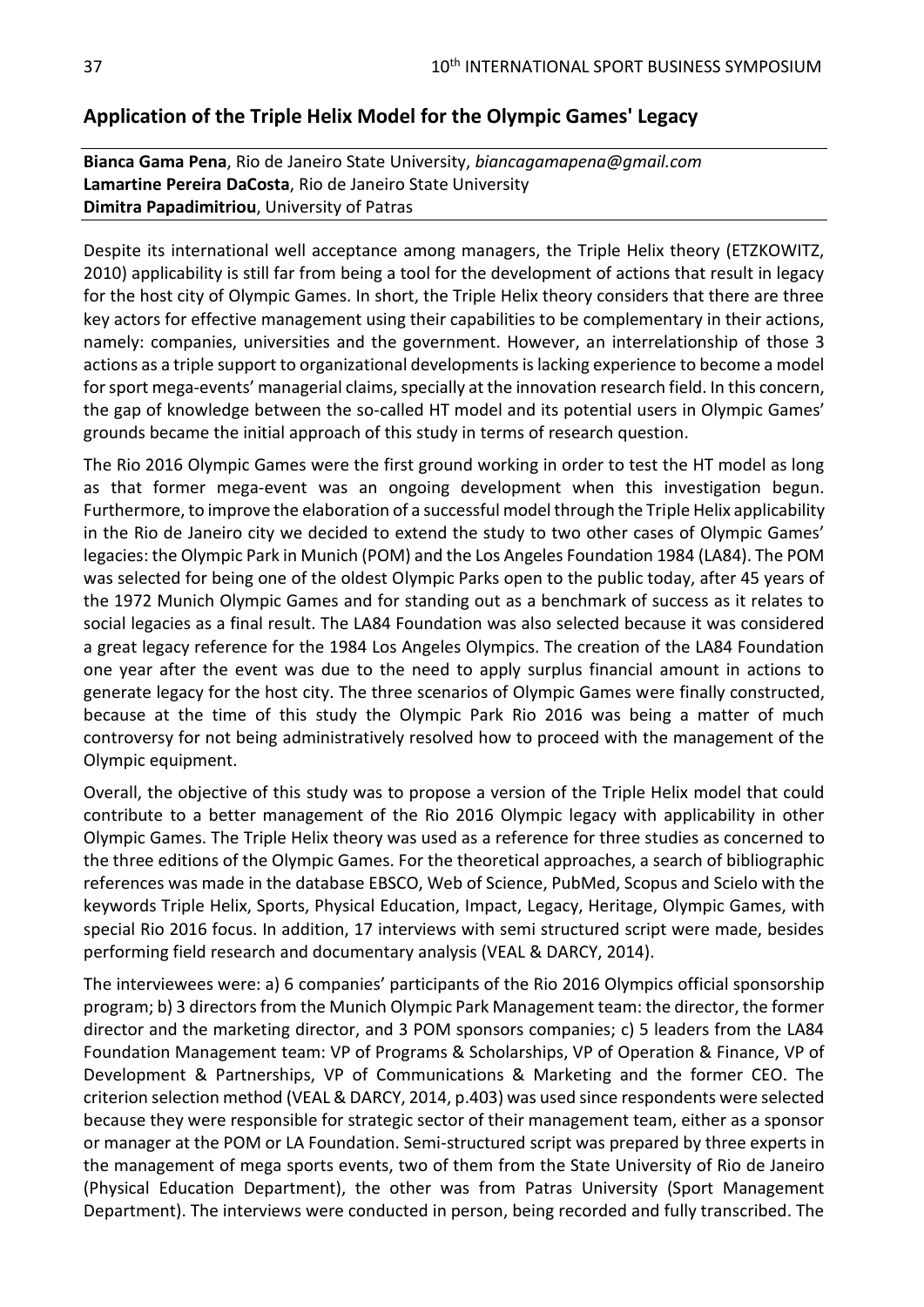content analysis was used (THOMAS, NELSON & SILVERMAN, 2015) after the interviewees' validation.

In conclusion, separate analysis of POM, LA84 and Rio 2016 found points of connections with the HT model of management demonstrating the viability of possible cooperation among the triple institutional supports. The proposed HT model stands for the HT Theory by the presence of the three actors with the following general roles: universities generating knowledge using their human resources, the government promoting tax waiver for financially supporting by companies and the companies as sponsors to foster the start-up's creation and innovation development. Nevertheless, it was also concluded that for the legacy plan of the Rio 2016 Olympic Games managers should act as referred to an ecosystem joining businessmen from the organized civil society, government and universities, each of which would have its complementary role. Moreover, the application of the Triple Helix theory for the management of mega-sport events presents itself as a possible great turning point of the innovation for the next editions of the Olympic Games, certainly being the fundamental principle for success. In a pragmatic way it is suggested for the next hosting Olympic cities the implementation of an external entity to the three HT actors, providing the shared management of small companies subsidized by big companies, government and universities in the incubation movement to leverage the production of products and services in an innovative and entrepreneurial way.

**Bianca Gama Pena** is CEO of Gama Advisory and Sport Management Professor at the Institute of Sport and Physical Education at UERJ. She submitted her PhD thesis entitled Sponsorship in mega events to the University of Rio de Janeiro in 2019. Since 2019, she is a research fellow at Erasmus+ International credit mobility 107 at Patras University in Greece.

**Lamartine Pereira DaCosta** has a Bachelor Degree in Oceanography by Naval School Rio de Janeiro/RJ (1958), a degree in Physical Education by EsEFEx /RJ (1963), specialization in Ergonomics at FGV/RJ (1971), a PhD in Philosophy by the University Gama Filho-UGF /RJ (1989) and a PhD - Livre Docente in Sport Management (1988) by State University Rio de Janeiro (UERJ). Currently he is Professor at UGF for Ms and PhD in Physical Education, Visiting Professor at the University of East London-UK and Regional Coordinator Latin America in ICSSPE (Berlin). Previously he was a member of Research Council of International Olympic Committee, Lausanne (2001-2008), member of WADA-Montreal (2000-2008) in addition to Visiting Professor at Lisbon Technical University and the University of Porto (Portugal), International Olympic Academy (Greece), Universidad Autonoma de Barcelona (Spain) from 1992 to 2007. In Brazil he was Professor at the Catholic University of Petrópolis (Engineering), Universidade Federal do Estado do Rio de Janeiro (Masters degree in Geography), UNIRIO (masters of Cultural Studies, USP (masters of Physical Education) and UERJ (grad in P.E.) from 1979-2002. Lamartine Da Costa has experience in the areas of Physical Education and Sports, Leisure Studies, Sport Management, History and Philosophy with emphasis on environmental issues, ethics, social values, Olympic Studies and Knowledge Management. He has continuous production in research and development since 1963 in Brazil and abroad, starting with a line of research on environment and sport still active to date.

**Dimitra Papadimitriou** has a PhD in Sport Management and is located at the University of Patras at the Department of Business Administration. Her research interest is in sponsorship, sport management, knowledge culture, brand management, cultural diversity and marketing management.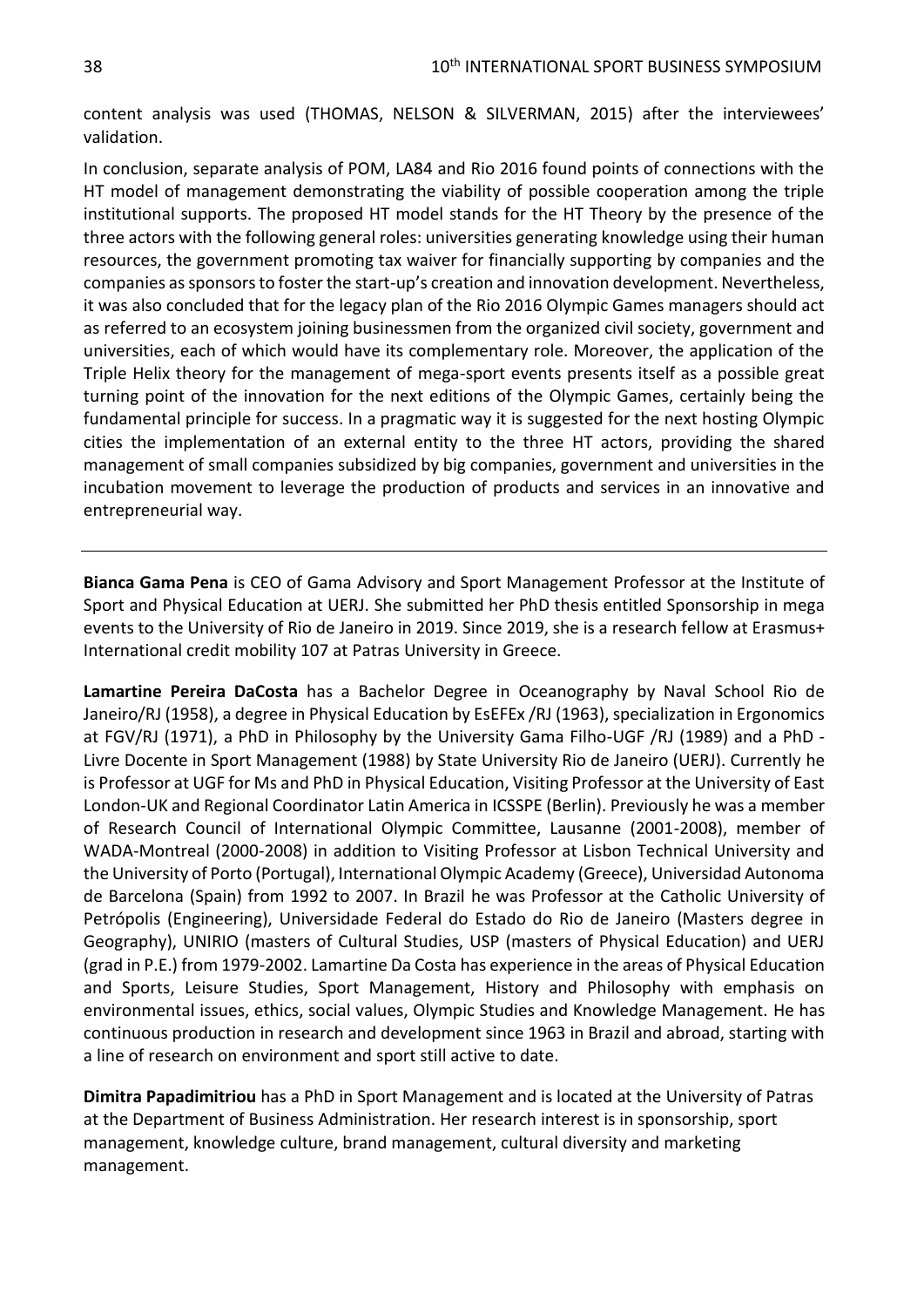# <span id="page-38-0"></span>**Ranking the Stars. The Legacy of the Cold War Summer Olympic Games**

#### **Elmer Sterken**, University of Groningen*, e.sterken@rug.nl*

We compare the legacy of various editions of the Summer Olympic Games in the years of the Cold War 1948-1988. In these 40 years the Olympic Games developed into a full mega sporting event, despite a lot of political turmoil. We apply a contemporary view on legacy, although legacy has not been a decisive organization criterium in the Cold War episode. This implies that we do not need to be concerned about endogeneity of legacy policies. It is important to note that all the characteristics which are used in a modern legacy analysis are not available for the evaluation of the Olympic Games in the years 1948-1988. But based on ex post objective measurable characteristics like participation, success, urbanization and economic impact, we present a legacy ranking analysis, which shows that the Seoul 1988 Summer Olympic Games have generated the largest impact during the Cold War. The runner-up is Melbourne 1956, followed by London 1948 and Munich 1972.

**Elmer Sterken** is Rector Magnificus of the University of Groningen in the Netherlands since 2011. Sterken is professor of Monetary Economics since 1994. He graduated in Econometrics in 1983 and holds a PhD in Economics from the University of Groningen. His research interests are in monetary policy, bank-firm relations and sports statistics. He published papers on sports related topics in the Journal of Sports Sciences, Journal of Olympic History, Journal of Sports Technology and European Sport Management Quarterly.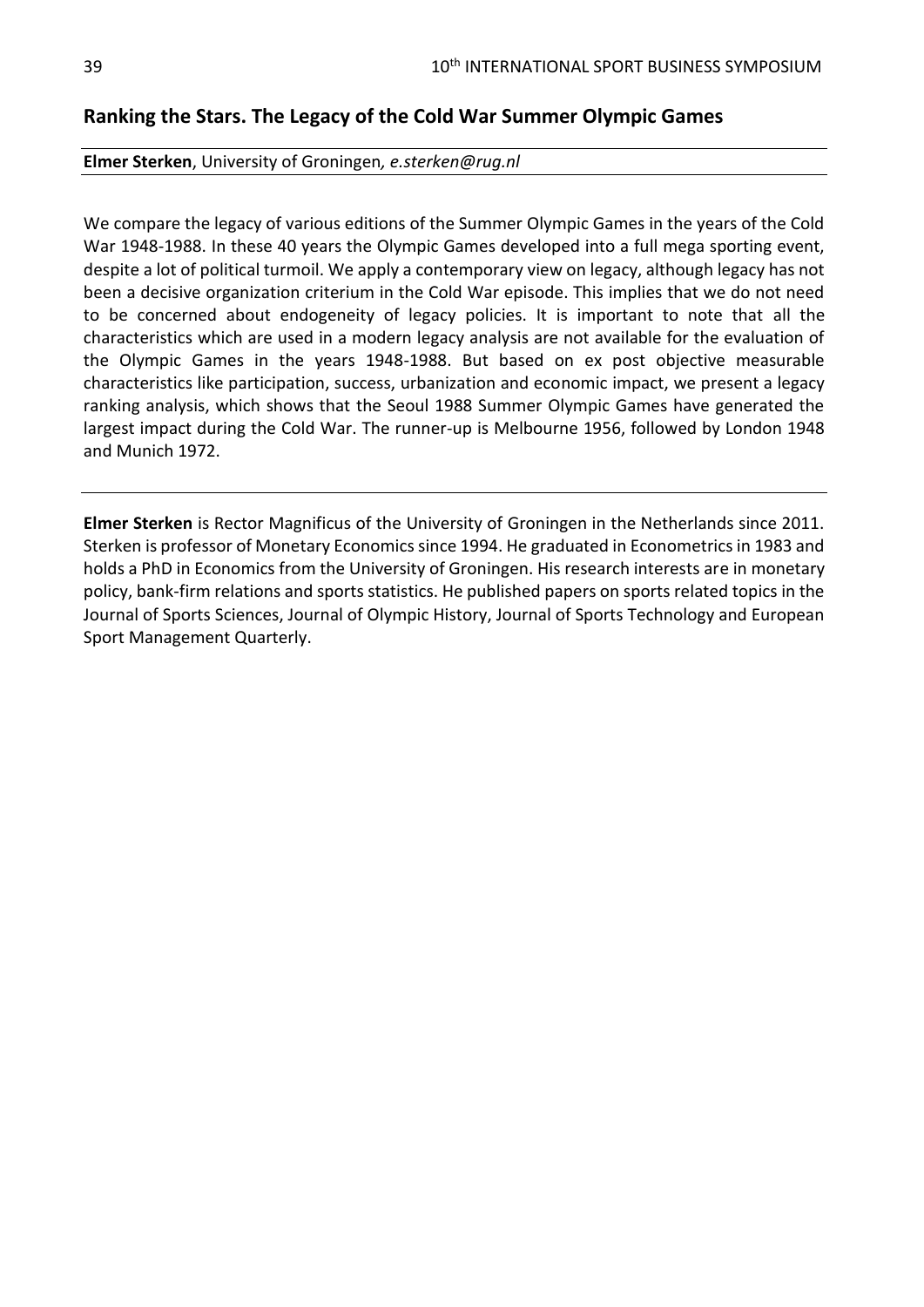



# <span id="page-39-0"></span>**Olympic Reform**

# **Papers:**

- **Walzel (GER) The governance challenges of co-hosting major sport events**
- **Marques (BRA) Temporary Venues and the Olympic Games: How and why such structures can benefit the Olympic Movement**
- **Zhuk (RUS) & Desbordes (FRA) Polycentric Approach to hosting the Olympic Games**
- **Mukanova, Desbordes & Hautbois (FRA) Towards a New Typology of Sports Events Considering Polycentric Event Context**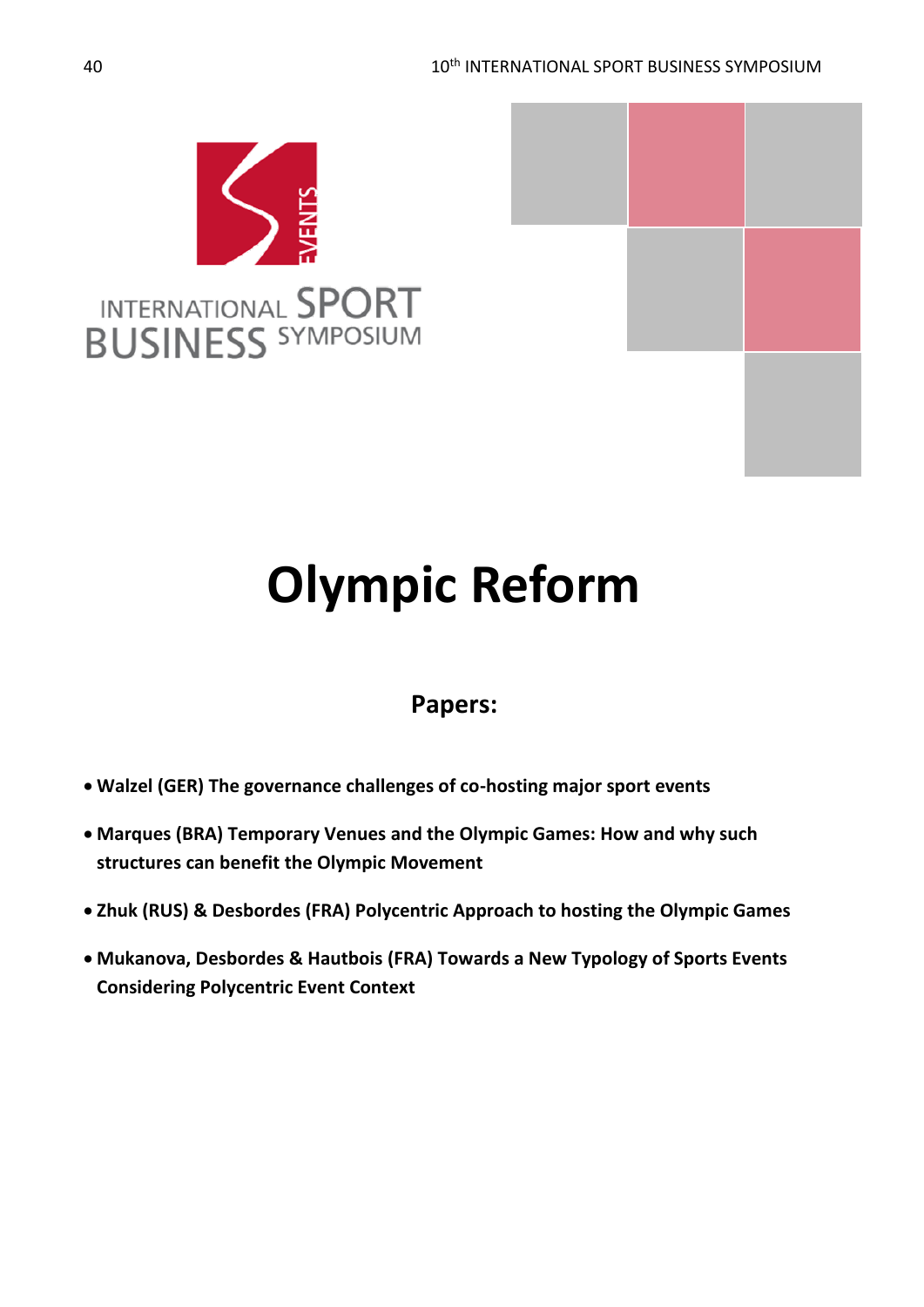# <span id="page-40-0"></span>**The governance challenges of co-hosting major sport events**

#### **Stefan Walzel,** German Sport University Cologne, *Walzel@dshs-koeln.de*

The increasing critical view of mega sports events such as the Olympic Games (Koenecke et al., 2016; Langer et al., 2017; Scheu & Preuss, 2018) is due, among other things, to the fact that more sustainability in the sense of ecological, economic and social contributions is demanded by society from the organising committees and the stakeholders involved (Babiak & Trendafilova, 2011; Smith, 2009; Taks, 2017; Trendafilova et al., 2013; Walzel et al., 2018). The co-hosting of mega sport events by several countries is an intensively discussed approach to more sustainability of the event (Heere et al., 2012; Horne & Manzenreiter, 2004; Kristiansen et al., 2016). In its 134th session in June 2019, the IOC decided that as part of the Agenda 2020, multiple cities and even countries can now bid to host the Olympic and Paralympic Games (IOC, 2020). However, the body of literature regarding co-hosted sport events, is limited to two sporting events, which has been the subject of sport management research so far. Heere et al. (2012) as well as Horne and Manzenreiter (2004) were the first ones who analysed the FIFA WC 2002. Kristiansen et al. (2016) chose the European Youth Olympic Festival in 2015 for their study. These studies identified some major challenges for the governance of co-hosted sport events and consequently for the success of the events. Considering the increasing number of co-hosted sport events in the recent years this research focuses on the following research questions: What are the specific challenges for co-hosting sport events from a governance perspective? Considering the exploratory nature of this study and the fact that co-hosting sport events is a quite new phenomenon with only a few events in the recent past, 23 semi-structured individual in-depth interviews with representatives from Local Organising Committees (n=7), hosted National Sport Federations (n=10), and International Sport Federations (IF) (n=5) of seven different co-hosted sport events in five different sports as well as with one policy maker were conducted in 2017. The interview guideline was developed based on first findings from the literature review. Questions included in the guideline were, for example: What were the main reasons for co-hosting the [event]? Which risks and challenges are associated with the [event]? The interviews were conducted personally where possible, otherwise via telephone or via electronic meetings. The time of the interviews varied from 18:40 to 147:09 minutes (Ø 37 minutes per interview), mostly limited to the available time of the interviewees. All interviews were recorded and transcribed. The transcriptions were the basis for the qualitative content analysis that followed. According to Miles and Huberman's (2013) approach, we initially carried out an open coding of the interview contents.

The interviewees mainly perceived the co-hosting approach of sport events positively. The major opportunities are seen in the chance to raise the efficiency of the event hosting, due to having more than one home team, shared risks, pooled resources and infrastructure as well as allocating the workload on different federations. However, during the interviews a number of challenges could be identified, too: different motives and interest, increased complexity for organising the event, tax and legal issues vary (tremendously) between the countries, language barriers, cultural differences, rivalries might create conflicts in the organisation. Furthermore, two different bidding approaches are used, which significantly influence the complexity for the governance of co-hosted sport events. All interviewed managers were aware of the importance of sport event's sustainability. However, none of them considered the potential for more sustainability as a main motive for co-hosting the respective sport event. In addition, none of the considered co-hosted sport events had a leveraging strategy in place, which are increasingly deemed central in major event management.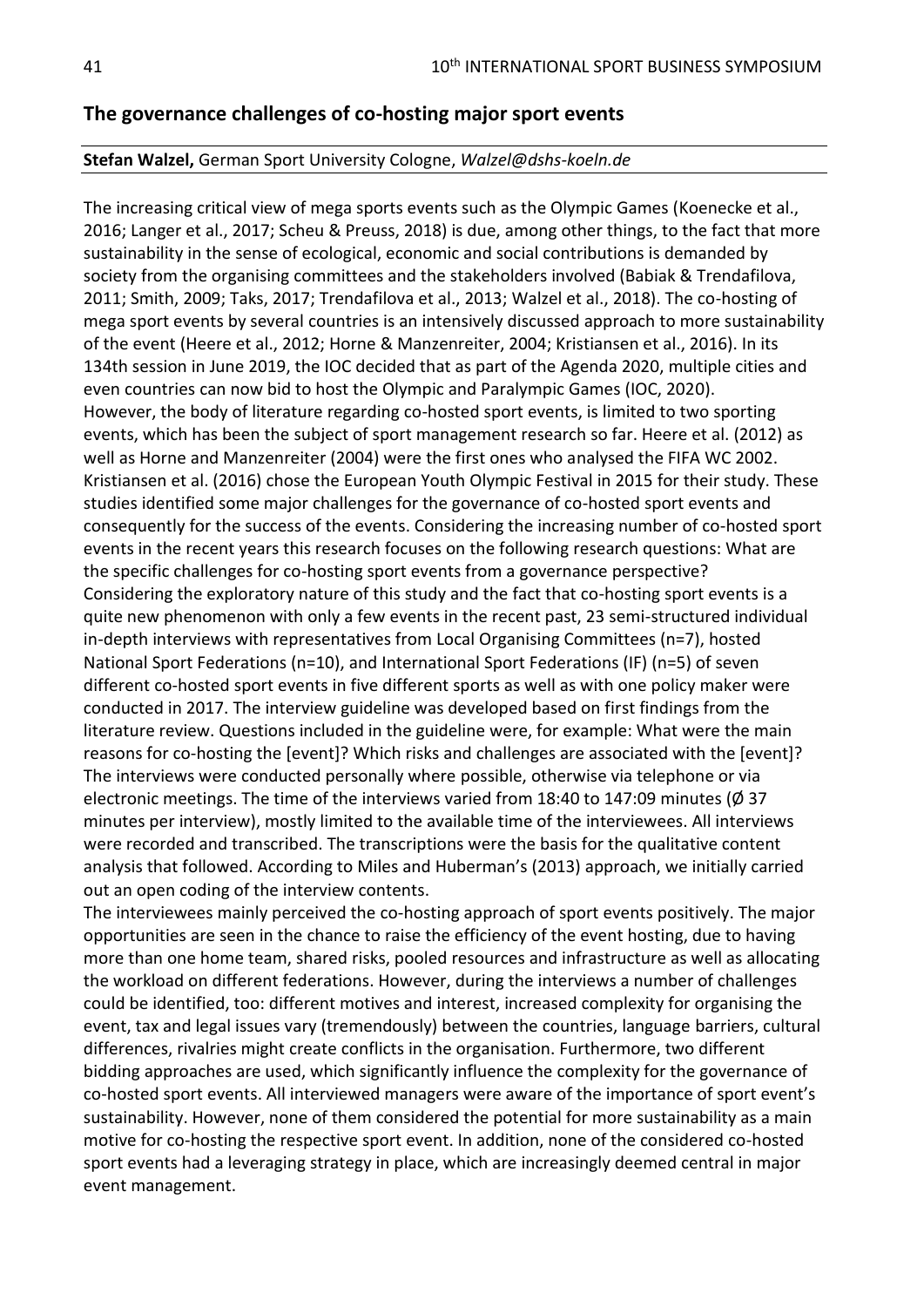The following conclusions can be drawn from this research: 1) IFs should provide better suited framework conditions for more co-hosted sport events. 2) More research is required in terms of the cost-benefit ratio of co-hosting sport events. 3) Some international team sports federations use the co-hosting approach to allow even more teams to participate in the events, which has a negative impact on the sustainability of the respective sport events.

### **References**

- Babiak, K. & Trendafilova, S. (2011). CSR and environmental responsibility: motives and pressures to adopt green management practices. *Corporate Social Responsibility and Environmental Management, 18*(1), 11-24.
- Heere, B., Kim, C. Y., Yoshida, M., Ogura, T., Chung, K. S., Lim, S. Y. & Nakamura, H. (2012). The impact of World Cup 2002 on the bilateral relationship between South Korea and Japan*. Journal of Sport Management, 26*(2), 127-142.
- Horne, J. D. & Manzenreiter, W. (2004). Accounting for Mega-Events: Forecast and Actual Impacts of the 2002 Football World Cup Finals on the Host Countries Japan/Korea. *International Review for the Sociology of Sport, 39*(2), 187-203.
- IOC (2020). *Contractual Framework for Hosting the Olympic and Paralympic Games*. Last access via https://stillmed.olympic.org/media/Document%20Library/OlympicOrg/Games/Future-Olympic-Hosts/Contractual-framework-for-hosting-the-Olympic-and-Paralympic-Games-January-2020.pdf#\_ga=2.226145818.1073018029.1582353916-147521303.1561554984 on 20 February 2020.
- Könecke, T., Schubert, M., & Preuss, H. (2016). (N)Olympia in Germany? An analysis of the referendum against Munich 2022. *Sportwissenschaft, 26*(1), 15-24.
- Kristiansen, E., Strittmatter, A.-M. & Skirstad, B. (2016). Stakeholders, Challenges and Issues at a Co-Hosted Youth Olympic Event: lessons Learned from the European Youth Olympic Festival in 2015. *The International Journal of the History of Sport, 33(*10), 1152-1168.
- Langer, V. C. E., Maennig, W., & Richter, F. (2017). The Olympic Games as a News Shock: Macroeconomic Implications. *Journal of Sports Economics, 19*(6), 884-906.
- Miles, M. B. & Huberman, A. M. (2013). *Qualitative Data Analysis: An Expanded Sourcebook* (3rd ed.). Thousands Oaks, CA: Sage.
- Scheu, A. & Preuss, H. (2018). Residents' perceptions of mega sport event legacies and impacts. The case of the Hamburg 2024 Olympic bid. *German Journal of Exercise and Sport Research, 48*(3), 376-386.
- Smith, A. (2009). Theorising the Relationship between Major Sport Events and Social Sustainability. *Journal of Sport & Tourism, 14*(2-3), 109-120.
- Taks, M. (2013). Social sustainability of non-mega sport events in a global world. *European Journal for Sport and Society, 10*(2), 121-141.
- Trendafilova, S., Babiak, K., & Heinze, K. (2013). Corporate social responsibility and environmental sustainability: Why professional sport is greening the playing field. *Sport Management Review, 16*(3), 298-313.
- Walzel, S., Robertson, J., & Anagnostopoulos, C. (2018). Corporate Social Responsibility in Professional Team Sports Organizations: An Integrative Review. *Journal of Sport Management, 32*(6), 511-530.

**Stefan Walzel** studied Sport Science at the German Sport University Cologne, majoring in Sport Economics and Sport Management and at Victoria University of Technology, Melbourne, Australia. He completed his doctoral studies at the German Sport University in 2010. He has been teaching Sport Marketing, International Sport Management, and Sport Business for over 10 years and is a regular speaker at various European universities. His research interests include Sport Marketing, Sport Sponsorship and Corporate Social Responsibility (CSR) in and through sport. In 2013 he was awarded a research grant by the UEFA and researched into the effects of CSR activities of football federations.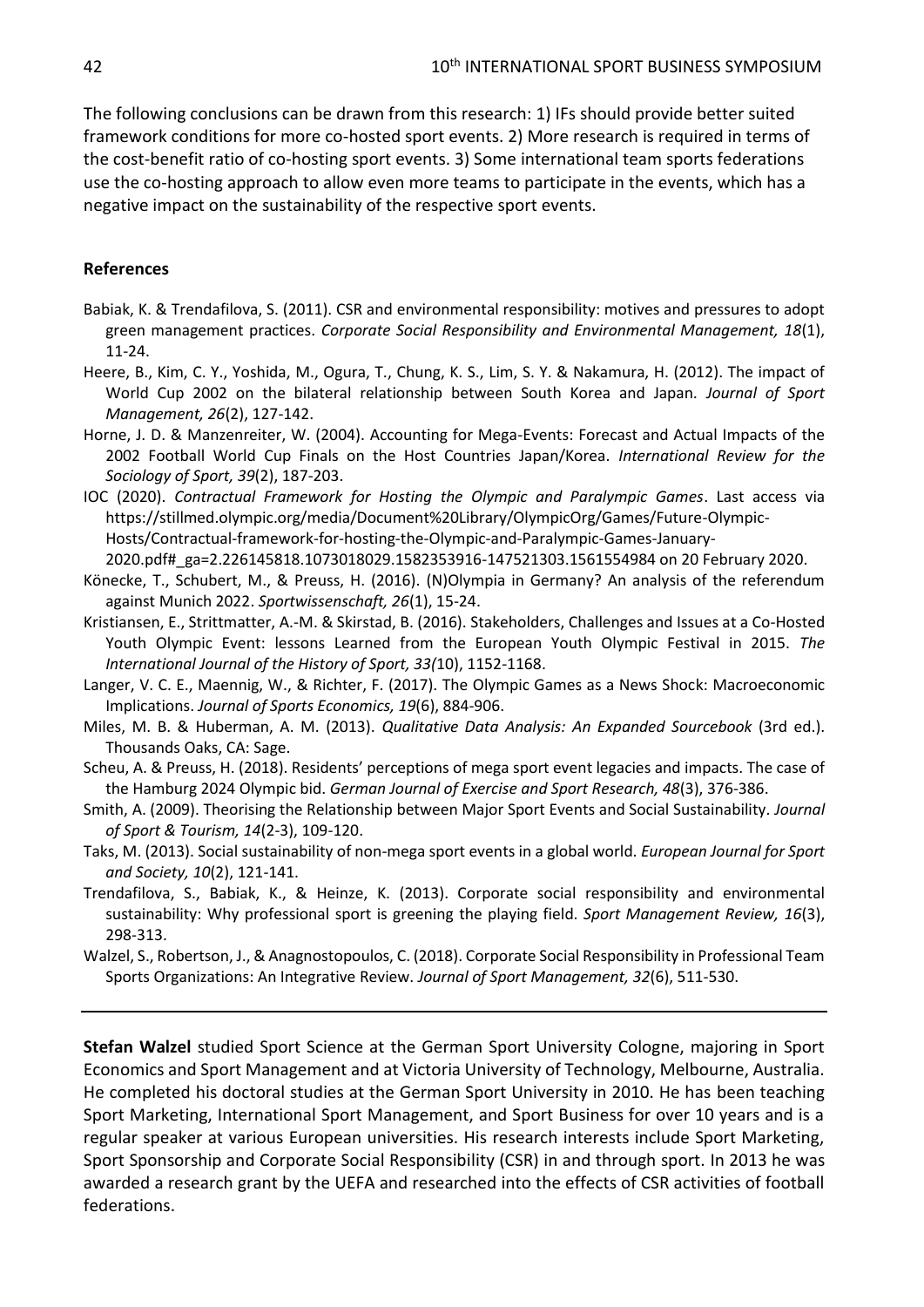# <span id="page-42-0"></span>**Temporary Venues and the Olympic Games: How and why such structures can benefit the Olympic Movement**

# **Bráulio Paes Marques**, University of Peloponnese, Sport Management Research Lab GESPORTE/UnB, *braulio.p.marques@gmail.com*

Olympic venues play decisive roles in the commercial and public success of any edition of the Olympic Games. Host cities don't usually have all the necessary facilities prior to being elected, so there is a need for the construction of new sporting structures that should be used not only during this short time frame but also beyond. Within a context in which sustainable development and legacy are increasingly relevant to the Olympic Movement, temporary venues appear to be a clever solution by complying with both. The objective of this research was to identify different Olympic stakeholders' perceptions of the potential role of temporary venues in fostering the future of the Olympic Movement. The adoption of the stakeholder theory as theoretical framework occurs under the presumption that delivering any edition of the Olympic Games demands from its Organizing Committee (OCOG) fruitful relationships with other Olympic stakeholders, and solutions such as temporary venues need to be closely aligned with the interests of these groups if they ought to be implemented in future Olympic Games. Therefore, the research question of this work is: How and why can temporary venues at the Olympic Games foster the future of the Olympic Movement? This research was designed as a qualitative and empirical project in which a questionnaire was selected as the instrument of collecting sample data. Within January and February 2020, it was responded by a quota sampling of 21 individuals who have already been involved in any edition of the Olympic Games. Developed by the author, such tool is divided into three parts and encompasses theoretical frameworks such as the triple bottom line (Hede, 2007) and potential benefits of stadia (Preuss, 2015) to comply, respectively, with both spheres of the research. Following a stage of data condensation based on indexation, the main tool used for data display is the content-analytic summary table. The results demonstrate a general perception among stakeholder groups that temporary venues are aligned with sustainable development. They also indicate different perceptions by stakeholders of using this venue typology as tools to benefit Games' host communities, regions, and countries. While the development of advanced engineering and architectural techniques are widely accepted as potential outcomes from the adoption of temporary Olympic venues, their use as iconic buildings in fostering national identity and present a positive economic, political, and social status worldwide is met with reasonable scepticism. However, as the IOC acts as the main policymaker in relation to the selection and the potential use of temporary venues, specific policies and guidelines are yet to be made. Therefore, by demonstrating the necessity of the IOC to encourage wide-ranging interactions between Olympic stakeholder groups concerning the potential role of temporary Olympic venues within future Games legacy plans, it can be concluded that this research contributes to the theoretical and practical knowledge of the Olympic Movement by indicating that, while complying with premises of sustainable development, this venue typology is yet to be fully explored as an asset for the Olympic Movement and its guiding philosophy.

#### **References**

- Hede, A. M. (2007). Managing special events in the new era of the triple bottom line. Event Management, 11(1-2), 13-22.
- Preuss, H. (2015). A framework for identifying the legacies of a mega sport event. Leisure studies, 34(6), 643-664.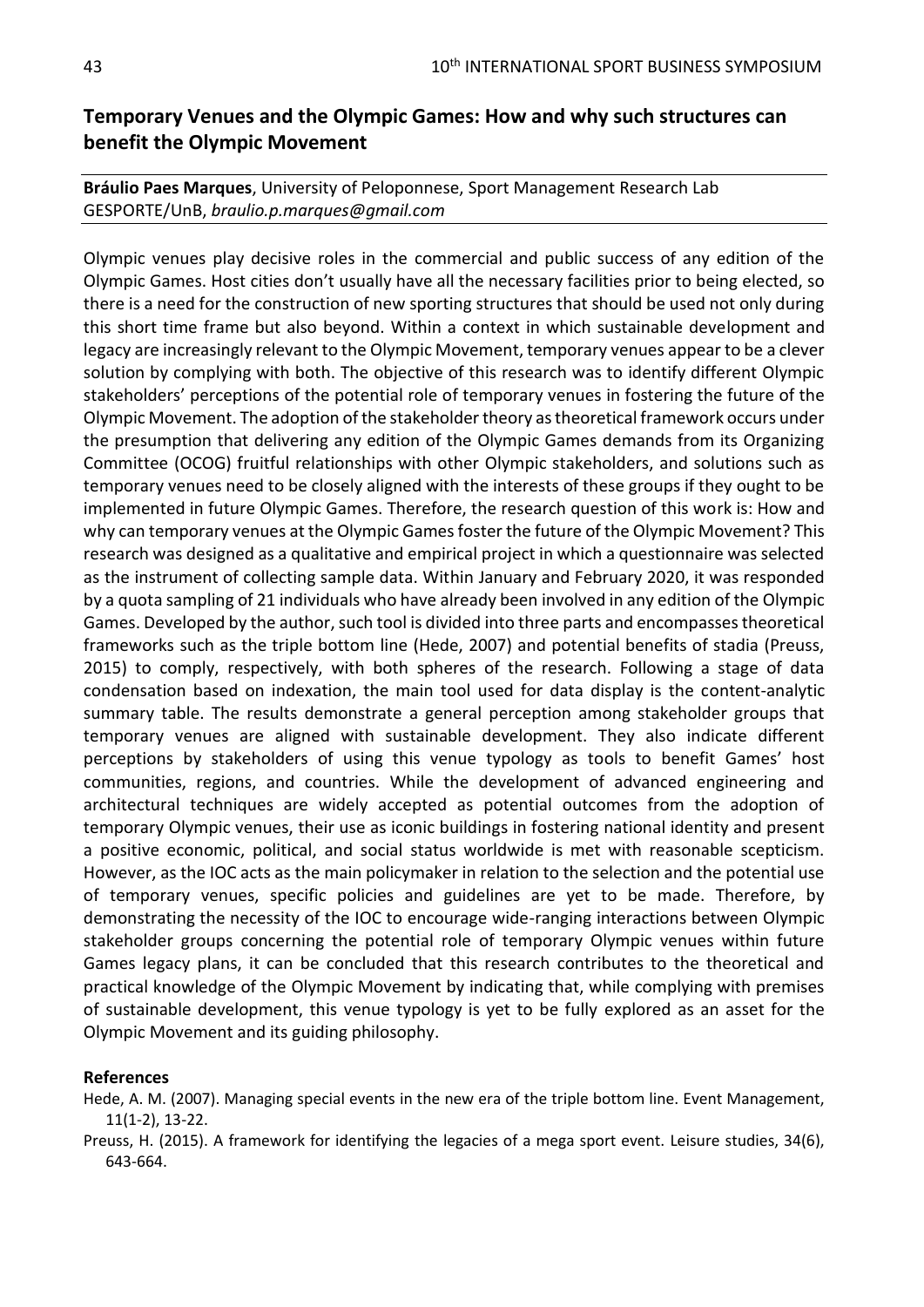**Bráulio Paes Marques** has a degree in Civil Engineering from the University of Brasilia and a Master's degree in Olympic Studies, Olympic Education, Organisation and Management of Olympic Events from the University of Peloponnese in Greece. He has gained event experience at the FIFA U17 World Cup in Brazil, 2019 and the 2016 Paralympic Games in Rio. He has also volunteered at numerous mega sport events.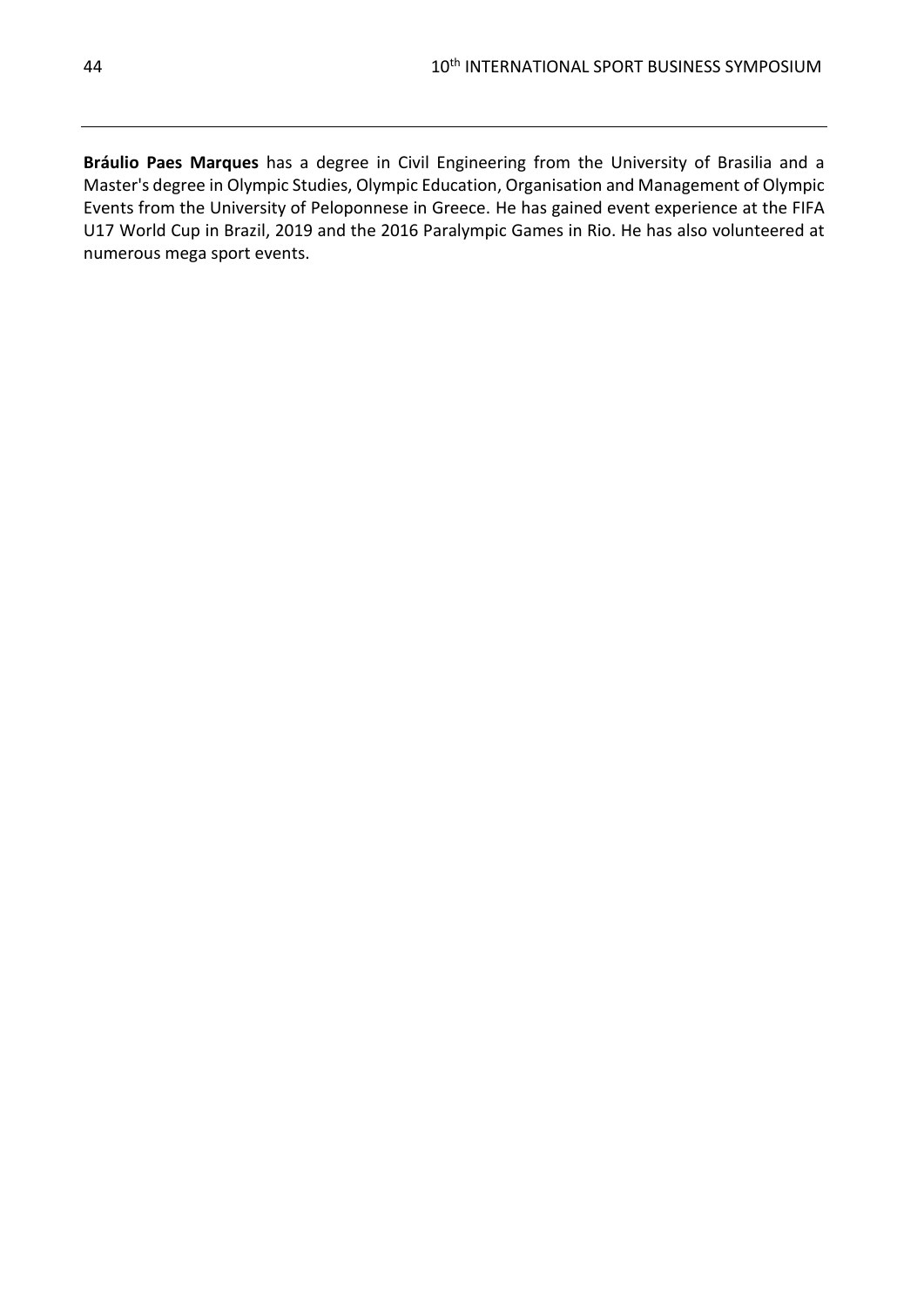# <span id="page-44-0"></span>**Co-hosting the Olympic Games: stakeholders' perspective**

**Elizaveta Zhuk**, Paris-Saclay University, *elizaveta.zhuk@gmail.com* **Michel Desbordes**, Paris-Saclay University, *michel.desbordes@universite-paris-saclay.fr*

### **Background**

In 2014 the International Olympic Committee adopted the Olympic Agenda 2020. Cornerstones of the Agenda 2020 are reduction of costs for bidding, maximum use of existing facilities and possibility of co-hosting (IOC, 2014).

'Co-hosting' is a situation when several countries host sports event together sharing related risks and benefits. It is a relatively new concept, and has not been widely researched yet.

At the moment there were no co-hosted Olympic Games in history (most famous cases of cohosted sports mega-events relate to football championships, such as: UEFA Euro 2000, 2008, 2012 and 2020, and FIFA World Cup 2002 and 2026). However, in 2015 the 12th European Youth Olympic Festival was co-hosted by Austria and Liechtenstein. According to Kristiansen, Strittmatter and Skirstad (2016), this co-hosting was «pioneering in the history of the International Olympic Committee and exemplifies the IOC's ongoing renewal of the Olympic Movement» (p. 1153). Besides, during the 2020 Winter Youth Olympic Games in Switzerland some competitions were cohosted by France.

Indeed, introducing the possibility of co-hosting, the IOC addressed both current challenges related to hosting sports mega-events and the future of the Olympic Games. The possibility of co-hosting had already received the feedback from countries. Joint bid Stockholm—Åre was competing for the right to host the 2026 Winter Olympics and presumed that several events would take place in Latvia, making the 2026 Olympic Games co-hosted by two countries. Though this bid lost to another bid Milan—Cortina d'Ampezzo, the 2026 Olympics will still be hosted by several locations but within one country, with five sports clusters all over Northern Italy. What is important is that countries demonstrated interest in co-hosting the Olympics. Thus, co-hosting has a great potential for the Olympic Movement.

## **Previous research**

Co-hosting has not received much attention in academic research yet. On the contrary, challenges related to hosting sports mega-events have been studied by plenty of scholars. Among the main current challenges are cost overruns, the phenomenon of 'white elephants', public opposition to hosting and the lack of bidders.

Many researchers (Andreff, 2012, Baade & Matheson, 2016, Chappelet, 2014, Parent & Chappelet, 2017, Solberg, 2017, Zimbalist, 2010) fairly claim that the main problem of hosting international sports mega-events nowadays is huge costs. Event organisers try to advocate the use of huge public money and often promise economic windfall which does not occur at the end (Alm, Lechner & Solberg, 2016, Horne & Manzenreiter, 2004, Kesenne, 2012, Kurscheidt, 2006, Parent & Smith-Swan, 2013). Billions are being spent for building so-called 'white elephants' - sports facilities which are not being used after the event and which turn into a burden to municipalities because of huge maintenance costs (Emery et al., 2016, Gratton & Preuss, 2008, Leopkey & Parent, 2012, MacAloon, 2008, Thomson, Schlenker & Schulenkorf, 2013).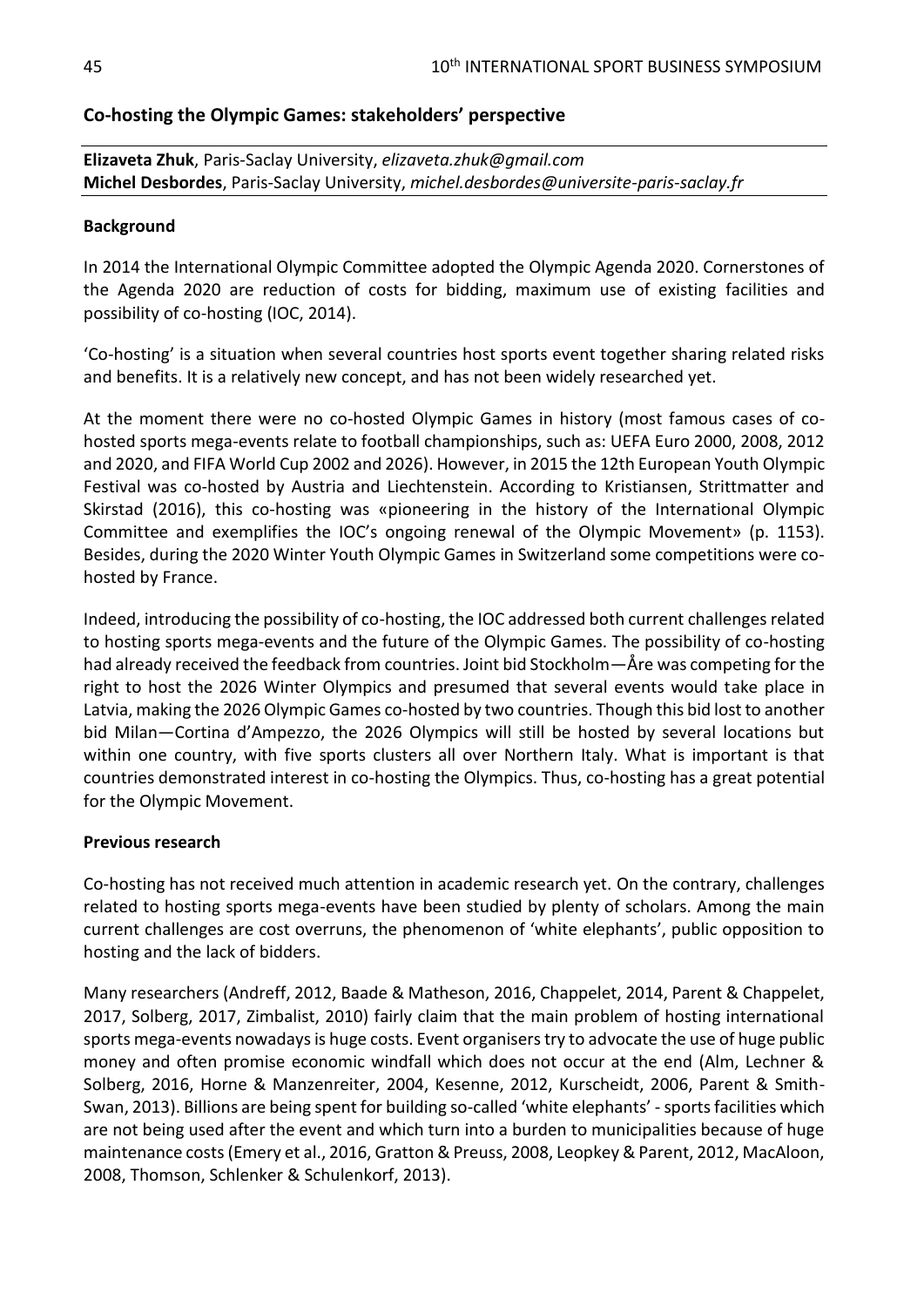As the result, local communities protest against hosting sports mega-events (Allen, O'toole, Harris & McDonnell, 2012, Girginov, 2012, Masterman, 2014). Several referenda related to hosting the 2022 and 2024 Olympics made governments withdraw from bidding process because of public opposition.

Thus, there is a risk for international sports organisations to end up with no countries willing and able to host sports mega-events rather soon. From this perspective co-hosting can potentially become a solution to this problem.

Existing studies on co-hosting relate rather to particular aspects of previous co-hosted events rather than to the phenomenon of co-hosting as such. Besides, there is no research on advantages and challenges of co-hosting the Olympic Games from stakeholders' perspective yet.

# **Central research question**

What are advantages and challenges of co-hosting the Olympic Games, from stakeholders' perspective?

# **Aim**

To identify standpoints of various stakeholders to ascertain their perspectives on pros and cons of co-hosting the Olympic Games.

# **Research hypotheses**

- 1. Although co-hosting has significant advantages and can increase the number of bidding countries, at the same time it has specific challenges. Co-hosting main positive effects refer to: sharing/reducing costs and risks between co-hosts; use of existing sports infrastructure; opportunity to host for new/small countries; opportunity to improve relations between cohosting states; benefits for sponsors. Main difficulties related to co-hosting are: distance and logistics; planning and operational complexity; potential loss of spirit, atmosphere and identity of event; potential lack of intercultural experience for visitors; security concerns.
- 2. There is heterogeneity of perspectives regarding co-hosting between various stakeholder groups. Various stakeholder groups have various perspectives regarding co-hosting positive effects and challenges, and different arguments to support their interests. For some stakeholder group(-s) co-hosting is more beneficial than for others.

## **Theoretical framework**

The authors use stakeholder theory as a theoretical framework.

# **Methodology**

# *Primary data collection*

To collect primary data, the researchers use semi-structured in-depth open-ended interviews with such stakeholders as:

- hosting countries
- global sponsors
- media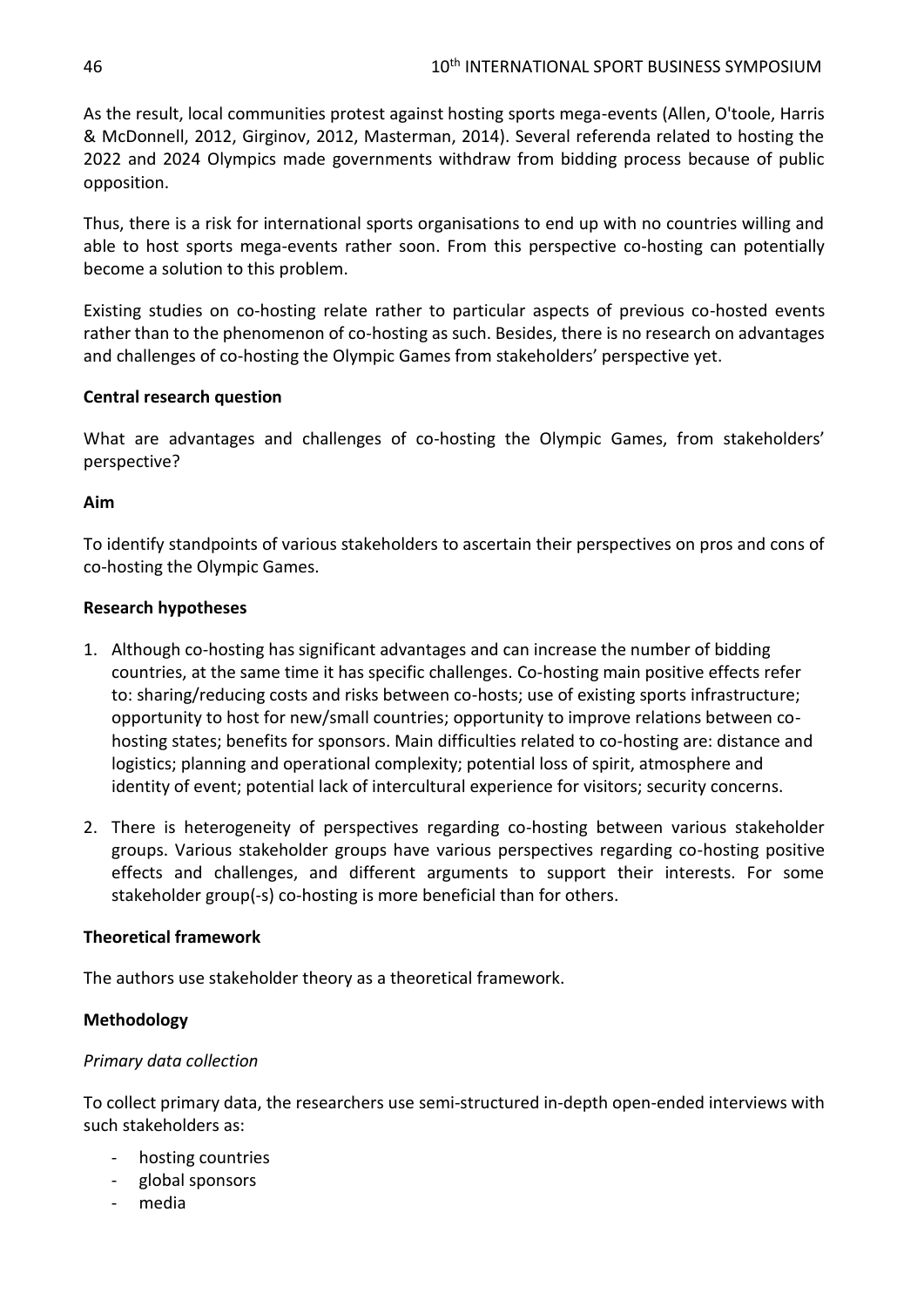- athletes
- spectators

The authors expect to conduct at least one interview with each of five targeted stakeholders (at least five interviews in total). The aim of the interviews is to find out stakeholders' opinions about co-hosting and to define main positive effects and difficulties related to co-hosting from targeted stakeholders' perspectives. Specific questions for interviewees refer to planning and operational processes, costs, logistics, atmosphere of the event, etc.

#### *Secondary data collection*

In terms of secondary data collection, the authors analyse documents of the IOC and other international sports organisations related to the bidding process and co-hosting.

#### **Expected conclusions**

Co-hosting could increase the number of hosting countries offering the opportunity to share risks and benefits between co-hosting states. It could become an alternative to a traditional approach of hosting sports mega-events by one single country. Co-hosting has a huge potential if applied with consideration for interests and needs of various stakeholders. However, co-hosting has certain challenges which have to be taken into consideration (planning and operational complexity, logistics, etc.). The authors' hypothesis is that various stakeholders have different perspectives regarding 'pros' and 'cons' of co-hosting due to their distinct interests and needs. Thorough analysis of stakeholders' interests allows the authors to define a set of positive effects and challenges related to co-hosting and to identify stakeholders who benefit from co-hosting the most and the least. When considering the possibility of co-hosting the Olympic Games, the IOC and countries interested in hosting should take into account advantages and challenges of co-hosting defined in this study, and should balance interests of various stakeholders.

#### **References**

- Allen, J., O'toole, W., Harris, R., & McDonnell, I. (2012). Festival and Special Event Management. John Wiley & Sons.
- Alm, J., Lechner, E., & Solberg, H. A. (2016). The hosting of sport mega-events: a cost efficient perspective. In S. Frawley (Ed.). Managing Sport Mega-Events. (pp. 68-86). Routledge.
- Andreff, W. (2012). The winner's curse: why is the cost of sports mega-events so often underestimated? In W. Maennig, & A. S. Zimbalist (Eds.). International handbook on the economics of mega sporting events (p. 37-69). Edward Elgar Publishing.
- Baade, R. A., & Matheson, V. A. (2016). Going for the Gold: The economics of the Olympics. The Journal of Economic Perspectives, 30(2), 201-218.
- Chappelet, J. L. (2014). Managing the size of the Olympic Games. Sport in society, 17(5), 581-592.
- Emery, P., Westerbeek, H., Schwarz, E. C., Liu, D., & Turner, P. (2016). Managing sport facilities and major events. Routledge.
- Girginov, V. (2012). Handbook of the London 2012 Olympic and Paralympic Games: Volume One: Making the Games. Routledge.
- Gratton, C., & Preuss, H. (2008). Maximizing Olympic impacts by building up legacies. The international journal of the history of sport, 25(14), 1922-1938.
- Horne, J. D., & Manzenreiter, W. (2004). Accounting for mega-events: forecast and actual impacts of the 2002 Football World Cup Finals on the host countries Japan/Korea. International review for the sociology of sport, 39(2), 187-203.
- IOC (2014). Olympic Agenda 2020.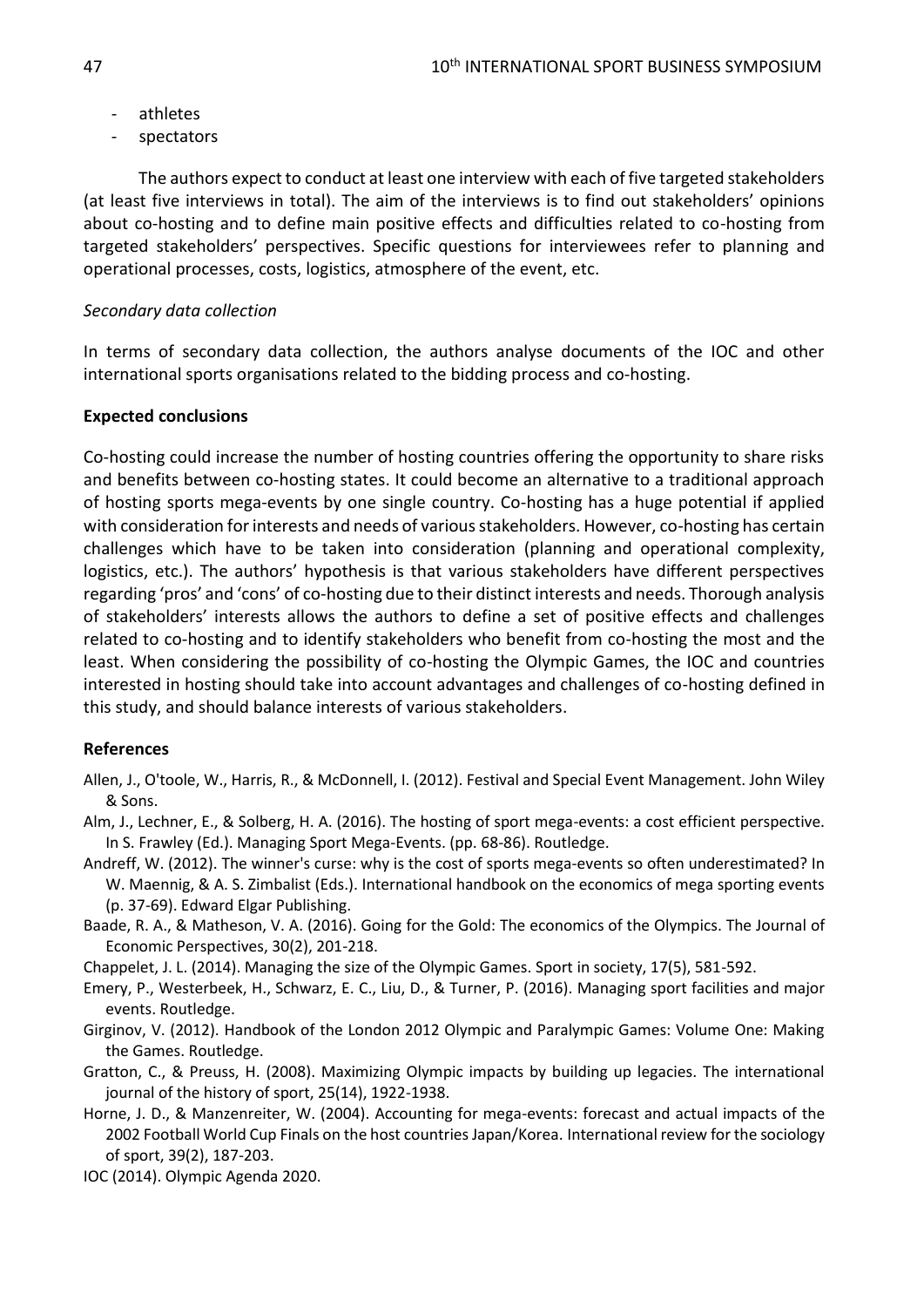- Kesenne, S. (2012). The economic impact, costs and benefits of the FIFA World Cup and the Olympic Games: who wins, who loses? In W. Maennig, & A. S. Zimbalist (Eds.). International handbook on the economics of mega sporting events. (pp. 270-278). Edward Elgar Publishing.
- Kristiansen, E., Strittmatter, A. M., & Skirstad, B. (2016). Stakeholders, Challenges and Issues at a Co-Hosted Youth Olympic Event: Lessons Learned from the European Youth Olympic Festival in 2015. The International Journal of the History of Sport, 33(10), 1152-1168.
- Kurscheidt, M. (2006). The World Cup. In W. Andreff, & S. Szymanski (Eds.). Handbook on the Economics of Sport. (pp. 197-213). Edward Elgar Publishing.
- Leopkey, B., & Parent, M. M. (2012). Olympic Games legacy: From general benefits to sustainable long-term legacy. The international journal of the history of sport, 29(6), 924-943.
- MacAloon, J. J. (2008). 'Legacy' as managerial/magical discourse in contemporary Olympic affairs. The international journal of the history of sport, 25(14), 2060-2071.
- Masterman, G. (2014). Strategic sports event management. Routledge.
- Parent, M. M., & Chappelet, J. L. (2017). The (wide) world of sports events. In M. Parent, & J. L. Chappelet (Eds.). Routledge Handbook of Sports Event Management. (pp. 19-36). Routledge.
- Parent, M. M., & Smith-Swan, S. (2013). Managing major sports events: Theory and practice. Routledge.
- Solberg, H. A. (2017). Mega events: Why cities are willing to host them, despite the lack of economic benefits. In I. Brittain, J. Bocarro, T. Byers, & K. Swart (Eds.). Legacies and Mega Events: Fact Or Fairy Tales? (pp. 63-80). Routledge.
- Thomson, A., Schlenker, K., & Schulenkorf, N. (2013). Conceptualizing sport event legacy. Event Management, 17(2), 111-122.

Zimbalist, A. (2010). Is it worth it? Finance & Development, 47(1), 8-11.

**Elizaveta Zhuk** is a PhD student at Paris-Saclay University since 2019. She graduated from Moscow State University with a law degree in 2007 and has since then worked in various positions in this field. From 2017 to 2018, she studied the Master of Sport Administration at the Russian International Olympic University. Elizaveta Zhuk has already published several publications, participated in several conferences and has been awarded grants, e.g., Play the Game conference full grant winner 2013.

**Michel Desbordes** is a specialist in sports marketing with a research focus on the management of sports events, sports sponsorship and marketing applied to football. He is an expertise in leading MBA programs in sport management. Michel Desbordes published 32 books (with Elsevier, UK, Editorial Piadotribo and Inde Publications, Spain, Economica, Les Editions d'Organisation and PUS, France), 52 academic articles (International Journal of Sports Marketing and Sponsorship, European Sport Management Quarterly, International Journal of Sport Management and Marketing, amongst others). He was editor of the International Journal of Sports Marketing and Sponsorship from January 2009 to 2019. He is also a former adjunct professor at the Sport University of Sport (Shanghai, China) and at the University of Ottawa (Canada).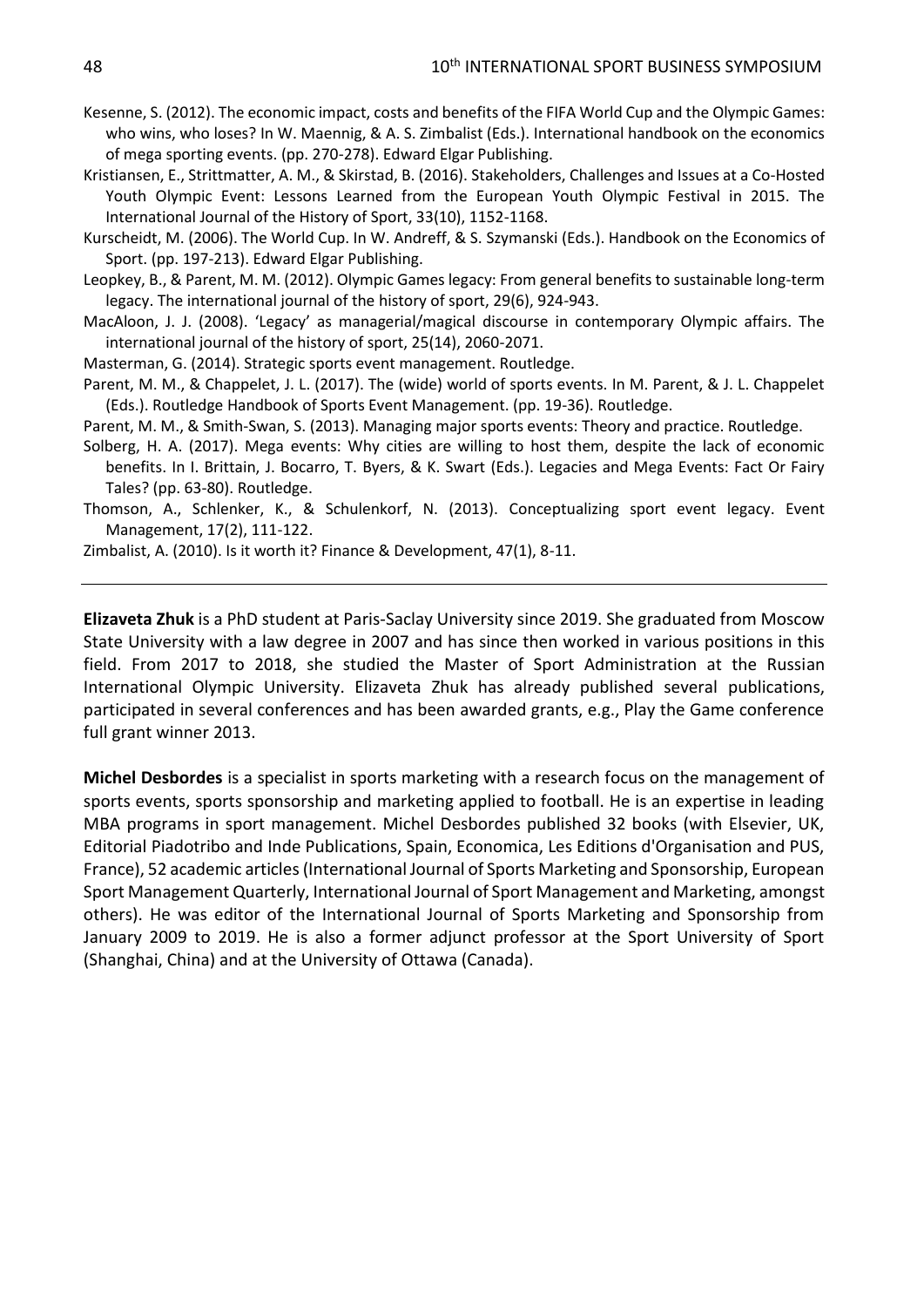# <span id="page-48-0"></span>**Towards a New Typology of Sports Events Considering Polycentric Event Context**

**Karina Mukanova**, University of Paris Sud, *karina.mukanova@u-psud.fr* **Michel Desbordes**, University of Paris Sud, *michel.desbordes@universite-paris-saclay.fr* **Christopher Hautbois**, University of Paris Sud, *christopher.hautbois@u-psud.fr*

The latest edition of FIFA World Cup 2018 in Russia was held across 12 stadiums of the capacity ranging from 33000 to 78000 seats (FIFA, 2018). Hosting multi-sport events such as Summer and Winter Olympic and Paralympic Games is another level of commitment, amplified by the specific weather conditions needed for certain sports. Hence, the way the major sport event hosting requirements are presented today is very discriminatory towards many host nations that naturally either cannot have necessary weather conditions or cannot and do not need to have the required number of facilities.

As a potential response, the International Sport Governing Bodies (ISGBs) are embracing the change. The mono-sport ISGBs have been allowing countries to be more flexible, either by letting them bid for a particular group stage, e.g. UEFA EURO 2020 or jointly bid with another country, e.g. FIFA World Cup 2026 in USA, Canada and Mexico. When it comes to the Olympics, IOC has systematically allowed the practise of hosting certain disciplines like sailing, surfing, rowing or equestrian sport and some of the winter sport disciplines outside the mainland of the host country due to various reasons ranging from national regulations to lack of weather conditions or nature sites. This demonstrates that the way the events have been hosted cannot be still confined to the vision of a single host city or country, where they have always been "bigger" events.

On the academic side, these today's changing formats are not very well considered. The current research on spatial characteristics of sport events have been noticed in the recent classification of sport events based on three dichotomies: for-profit/non-profit, mono-sport/multi-sport and oneoff/recurring events by Chappelet and Parent (2015). The dichotomy of recurring/one-off events explains how the event is either hosted at the permanent location or at a different one with every new edition respectively. Kaspar (2014) mentioned similar concepts of single-site/multi-site events to explain the presence of multiple venues in the Olympics and place/mobile events to explain the one-off/recurring context. Soon, Kaspar (2018) and Stura et al. (2017) introduced the term "polycentric" to explain the presence of a venue cluster beyond the host nation's borders in the Olympics and other major events, e.g. UEFA EURO 2020. There are also researchers who started studying the joint bids and co-hosted events by multiple host nations (Byun et al., 2018; Kristiansen et al., 2016; Walzel, 2018). However, it is uncertain if the discussion of the events they present can be applicable in all polycentric event scenarios without an established understanding of various polycentric event typologies and their major differences. Therefore, applying Kaspar's (2018) "polycentric" lenses to the latest event classification based on 3 dichotomies by Chappelet and Parent (2015), a clear research gap appeared within polycentric events that were disregarded in the literature before. As a result, the idea to embed an additional dichotomy on the event centricity came into life to show the existing plethora of events classified to monocentric and polycentric, where polycentric events have an additional sub-classification.

The purpose of this new complementary dimension is to adapt the current event typology to the up-do-date changing environments in the event hosting. It will provide a panoramic view on all possible polycentric event scenarios that will stimulate the discussion of events beyond the commonly researched one-off and non-profit context. This could be highly useful for benchmarking purposes for both academics and practitioners. It will also highlight how centricity of the event is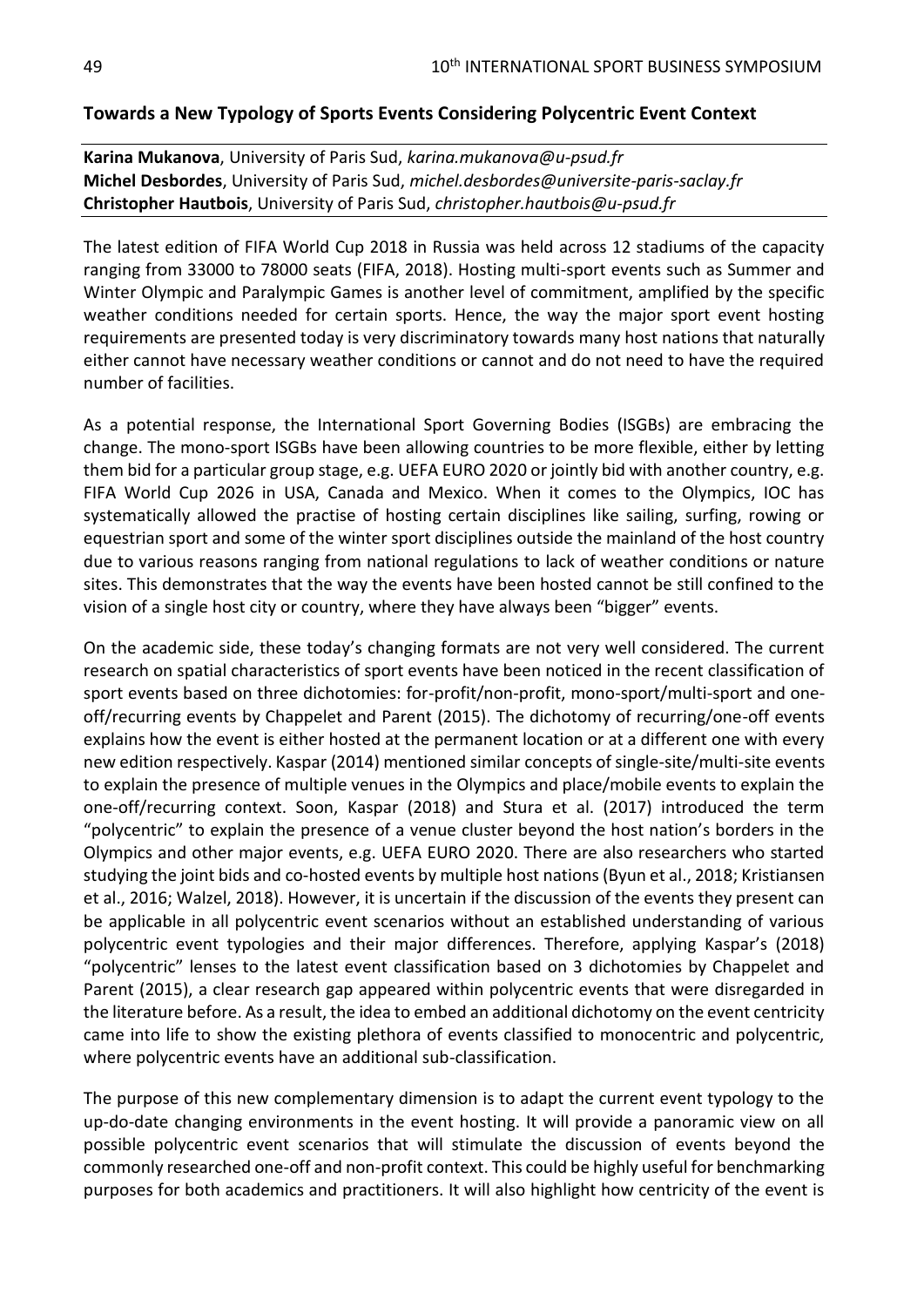variable based on event editions that will then demonstrate the versatility of certain events within the dichotomy of one-off/recurring events by Chappelet and Parent (2015). Finally, the sport event management research body will benefit from the identification of specific research gaps and vulnerable polycentric events for further empirical study.

Similarly, practitioners such as the event owners and organizers will be more informed on the differences in the event outcomes and in the profile of challenges and opportunities at a given polycentric typology. Also, they will be able to see which events today follow which centricity patterns, which events can no longer exist in monocentric context due to its growth and what actions should therefore be undertaken by the practitioners. Moreover, recognizing and studying all possible polycentric events across other dichotomies will lead to more transparency in terms of the environmental footprint and good governance of such events.

#### **References**

- Byun, J., Leopkey, B., & Ellis, D. (2019). Understanding joint bids for international large-scale sport events as strategic alliances. Sport, Business and Management: An International Journal, SBM-09-2018-0074.
- Chappelet, J.-L. & Parent, M. (2015). The (wide) world of sports events. In M. Parent & J.-L. Chappelet (Eds),
- The Routledge Handbook of Sports Event Management (1st ed., pp. 1-17). Abingdon: Routledge FIFA (2018) FIFA World Cup in numbers. Zurich : Fédération Internationale de Football Association.
- Kaspar, R. (2018). Smart Mega Events How Have The IOC's "New Norm" Requirements Impacted
- The Sports Facility Concepts Of The Cities Bidding To Host The 2026 Olympic Winter Games? (Practitioner Contribution).
- Kaspar, R. (2014). The dimensions of events management. In J. Beech, S. Kaiser & R. Kaspar, The Business of Events Management (1st ed.). Harlow: Pearson.
- Kristiansen, E., Strittmatter, A.-M., & Skirstad, B. (2016). Stakeholders, Challenges and Issues at a Co-Hosted Youth Olympic Event: Lessons Learned from the European Youth Olympic Festival in 2015. The International Journal of the History of Sport, 33(10), 1152–1168
- Stura, C., Aicher, C., Kaspar, R., Klein, C., Schulz, S., & Unterlechner, S. (2017). The UEFA Euro Championship 2020. In M. Dodds, K. Heisey, & A. Ahonen (Eds.), Routledge Handbook of International Sport Business (1st ed., pp. 26–36).
- Walzel, S. (2018). Specific legacy of co-hosted sport events Learnings for the Olympic Games. Paper or poster

presented at the 9th International Sports Business Symposium, Chuncheon.

**Karina Mukanova** is a doctoral student at University of Paris Sud. Her research interests lie within co-hosted major sports events by two or more nations. Through her research, she seeks to understand co-hosting through the lenses of Interorganizational relationships (IORs) and its three primary phases: formation, management and outcomes that it has for the organizers as well as the rights holders.

**Michel Desbordes** is a specialist in sports marketing with a research focus on the management of sports events, sports sponsorship and marketing applied to football. He is an expertise in leading MBA programs in sport management. Michel Desbordes published 32 books (with Elsevier, UK, Editorial Piadotribo and Inde Publications, Spain, Economica, Les Editions d'Organisation and PUS, France), 52 academic articles (International Journal of Sports Marketing and Sponsorship, European Sport Management Quarterly, International Journal of Sport Management and Marketing, amongst others). He was editor of the International Journal of Sports Marketing and Sponsorship from January 2009 to 2019. He is also a former adjunct professor at the Sport University of Sport (Shangai, China) and at the University of Ottawa (Canada).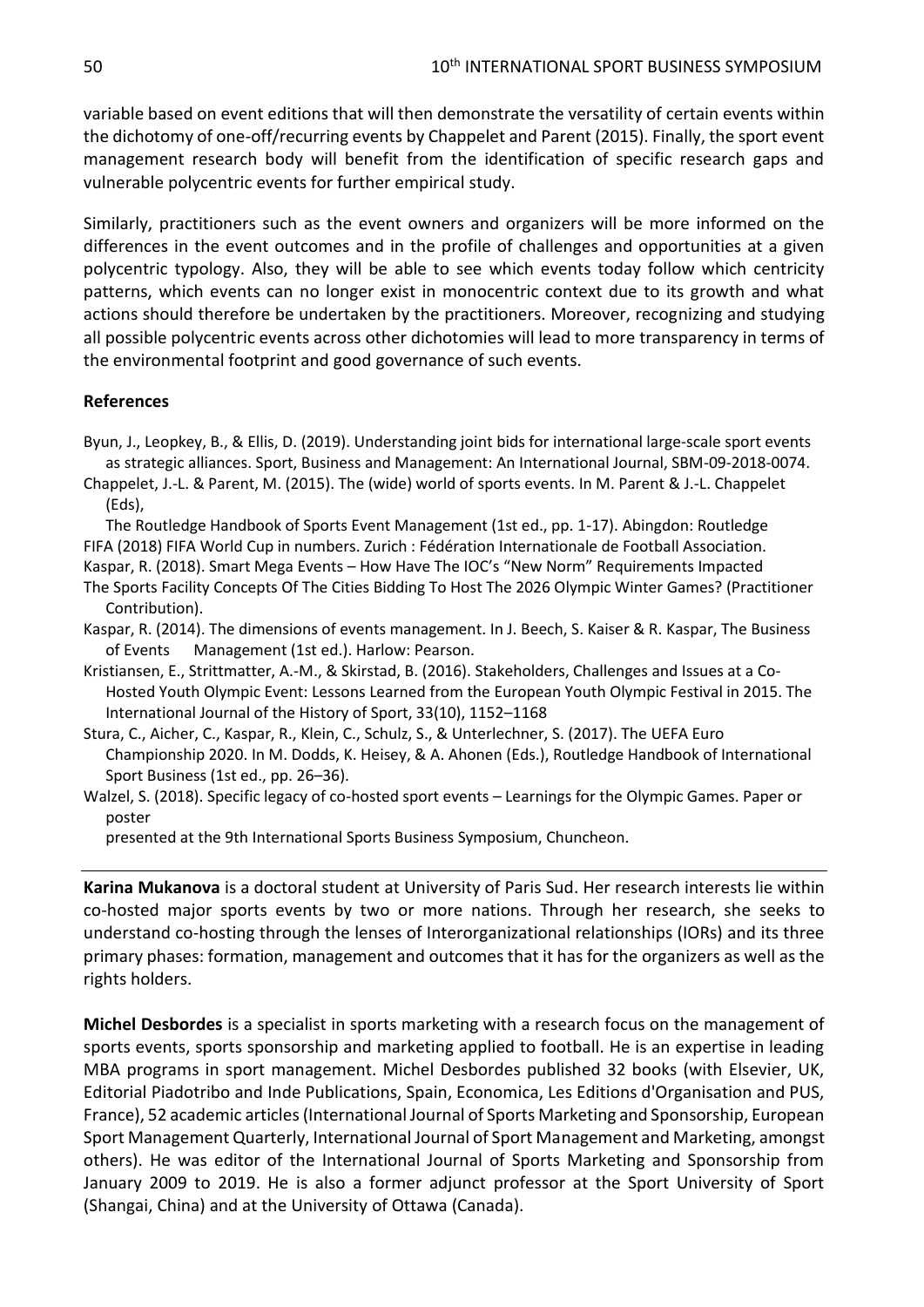**Christopher Hautbois** is an associate professorship at the University of Paris Sud. In 2012, he habilitated at the same university. His main research interests are in sports marketing, non-for profit organisation strategies in sport, destination/place branding through sport and economics of sport.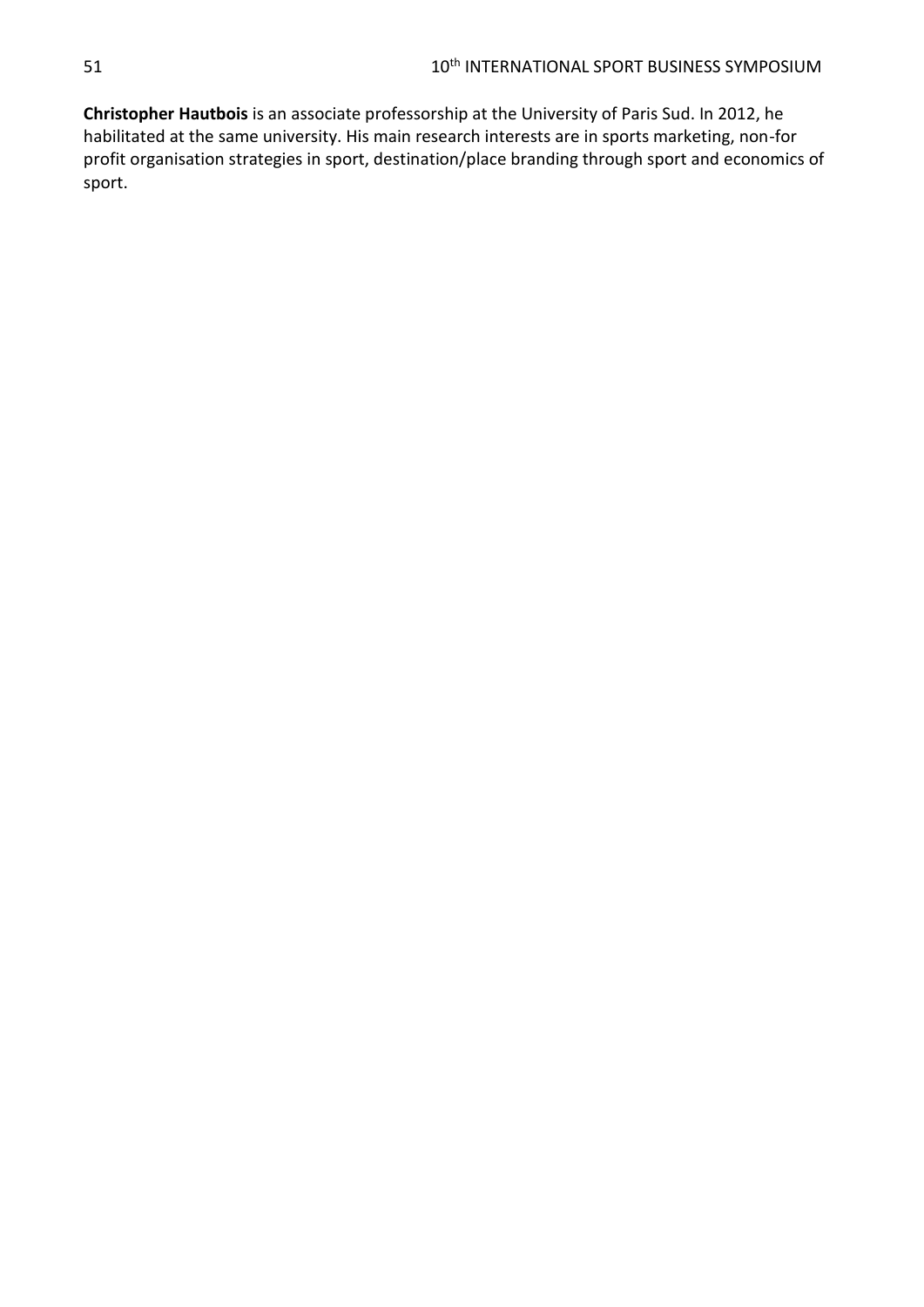



# <span id="page-51-0"></span>**Marketing I**

# **Papers:**

- **Kim & Delia (USA) Understanding Olympic Sponsorship in Caribbean National Olympic Committees**
- **Delpy Neirotti (USA) The Future of Olympic Digital Marketing Engagement**
- **Brownell (USA) Olympic Hospitality in Tokyo: The Legal and Sports Development Legacies**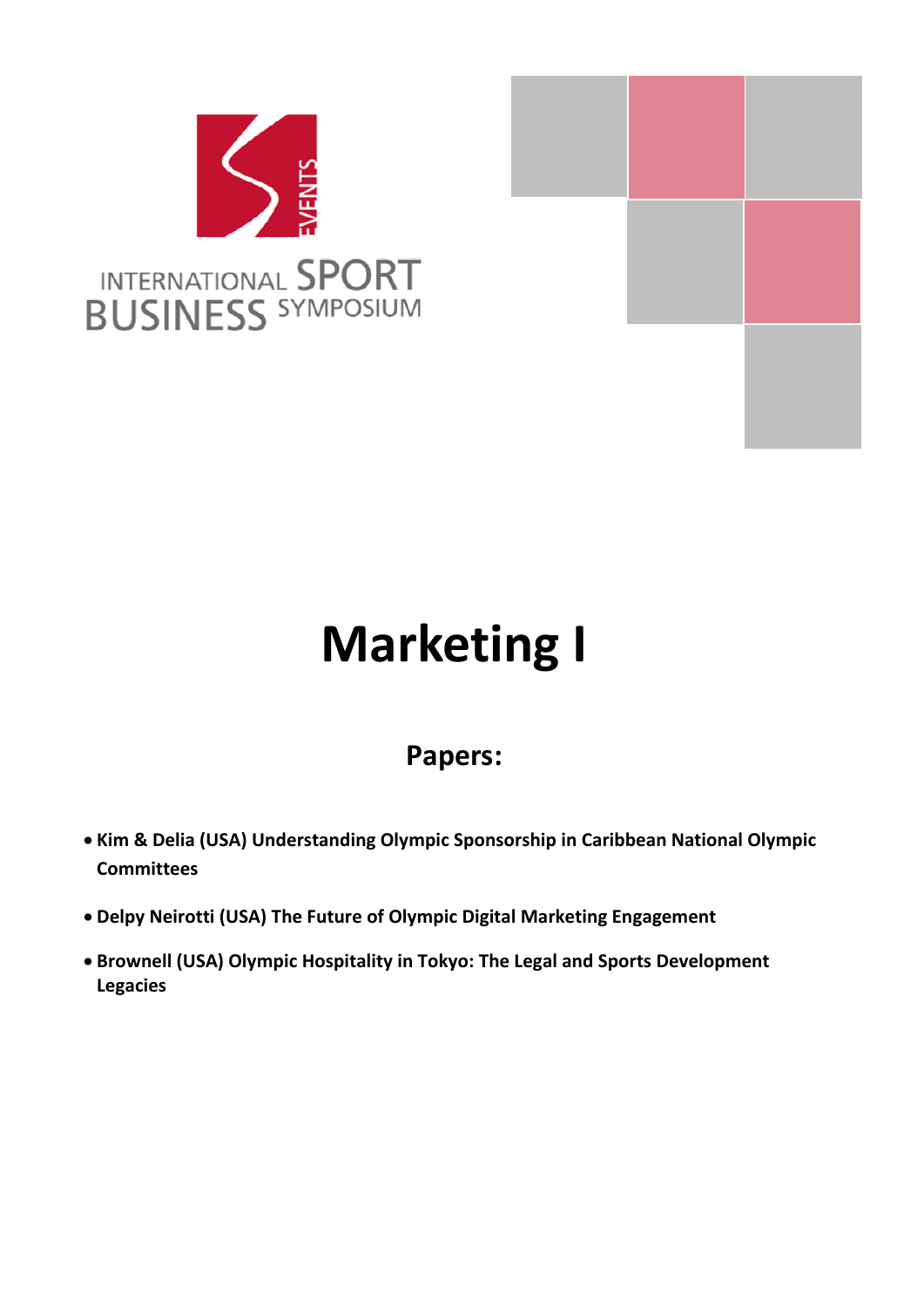# <span id="page-52-0"></span>**Understanding Olympic Sponsorship in Caribbean National Olympic Committees**

# **Jeeyoon Jamie Kim,** Syracuse University, *jkim122@syr.edu* **Elizabeth B. Delia,** University of Massachusetts Amherst, *edelia@isenberg.umass.edu*

The Caribbean Association of National Olympic Committees ("CANOC") consists of 28 National Olympic Committees ("NOC") in the Caribbean region. A key agenda of CANOC's member NOCs is developing an Olympic sponsorship program to provide the needed support for their national team and sport events and to diversify their revenue stream which is heavily reliant on the International Olympic Committee or government subsidies. The Caribbean NOCs have a unique sport market for being placed in small states that are oftentimes characterized by small population, confined economy, and small private sectors (e.g., Houlihan & Zheng, 2015; World Bank, 2019). For such uniqueness, many Caribbean NOCs are encountering challenges in finding sponsorship partners, and acknowledging the need for a sponsorship strategy tailored for their sport market (e.g., Metuzlas, 2013; Seguin, Teed, & O'Reilly, 2005). However, there is a void of research in the small states and Caribbean contexts. Existing knowledge on sponsorship has limited applicability (as it is mainly derived from advanced sport markets; Metuzlas, 2013), calling for further studies to understand Olympic sponsorship in this important (cf. among 206 NOCs worldwide, 13.8% are located in the Caribbean region) yet overlooked market. Therefore, upon the request of and in partnership with CANOC, this project is conducted with the aims to answer the following questions.

- (1) What is the current state (i.e., objectives, properties and its appeal/popularity, current sponsors and leveraging strategies) of Caribbean NOC's sponsorship?
- (2) What is the desired state (i.e., ultimate goal, opportunities, challenges) of Caribbean NOC's sponsorship?
- (3) What are ways to develop effective partnerships between NOCs and sponsors?

To answer the questions, online surveys and semi-structured interviews have been conducted, targeting those who have at least 3 years of full-time experience at and are knowledgeable of the sponsorships of the respective Caribbean NOC (mainly, data were collected from the president, secretary general, treasurer, or marketing director of NOCs). As of January 2020, 21 NOCs completed the survey and 17 interviews (cf. one per NOC; 60~90 minutes per interview) have been conducted. Data analysis is underway, following a part-to-whole process and open and axial coding (Corbin & Strauss, 1990). As a result, researchers will be able to interpret the participants' perspectives in a way that should tell the story of the sponsorship situation across and within Caribbean NOCs. Theoretically, this study will add to the Olympics and sponsorship strategy literature. Practically, the findings will be of value to the 28 Caribbean NOCs and/or any other organizations in small states/markets in developing sponsorship strategies.

#### **References**

- Corbin, J. M., & Strauss, A. (1990). Grounded theory research: Procedures, canons, and evaluative criteria. *Qualitative Sociology, 13*(1), 3-21.
- Houlihan, B., & Zheng, J. (2015). Small states: sport and politics at the margin. *International Journal of Sport Policy and Politics, 7(*3), 329-344.
- Metuzlas, P. (2013). *St. Vincent and the Grenadines Marketing Plan*, Unpublished report.
- Seguin, B., Teed, K., & O'Reilly, N. J. (2005). National sports organizations and sponsorship: An identification of best practices. *International Journal of Sport Management and Marketing, 1*(1-2), 69-92.
- World Bank (2019). *Stall states at-a-glance*. Retrieved from https://www.worldbank.org/en/ country/smallstates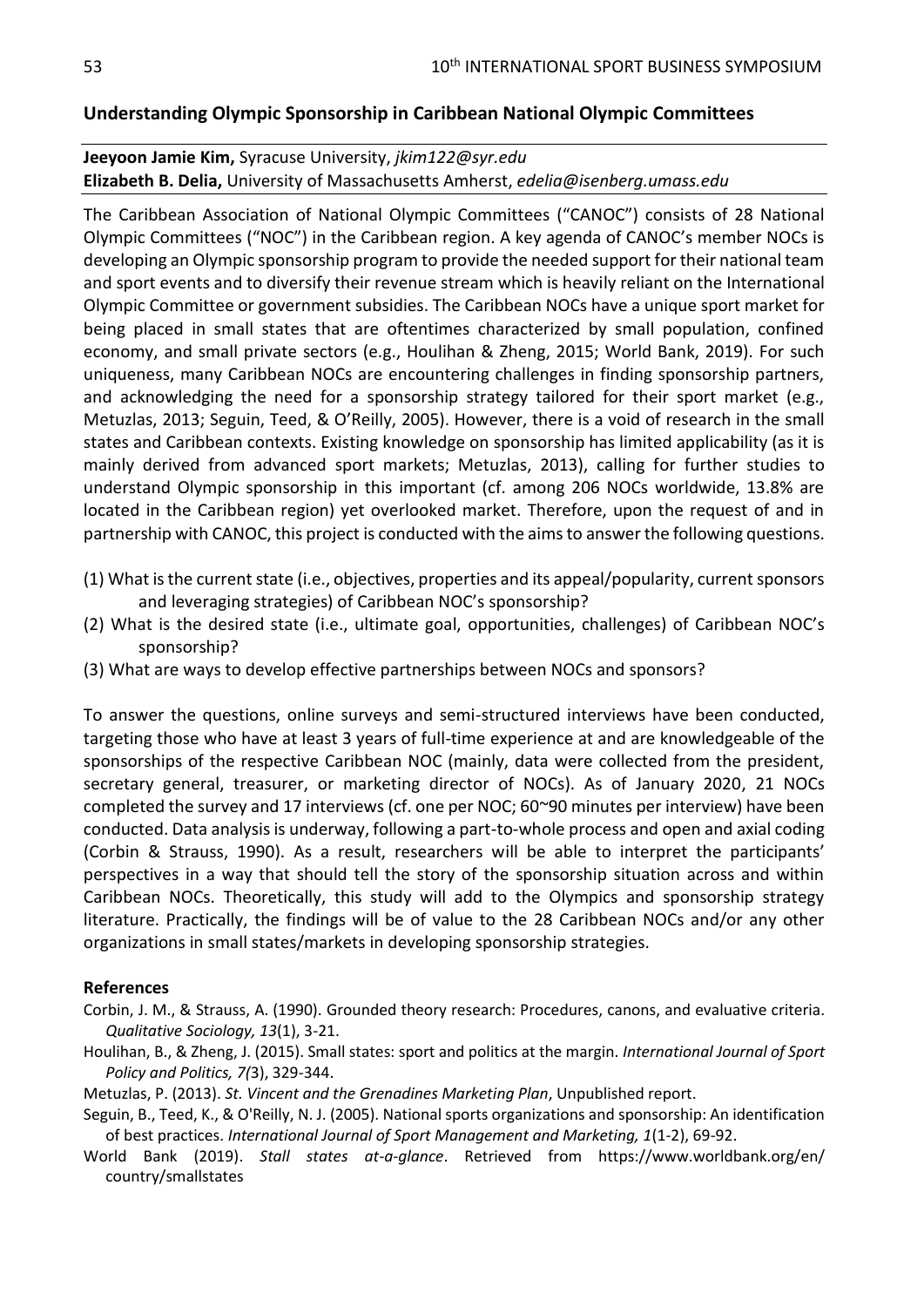**Jeeyoon Jamie Kim** joined the Department of Sport Management at Syracuse University in August 2016 after earning her PhD from Florida State University. Her research agenda is anchored on the impact of sporting events on local communities and event consumers. Prior to entering academia, she served with the Korean Olympic Committee. For five and a half years, she worked for the International Games, International Relations and 2018 PyeongChang Olympics Task Force Teams, participating in (as a team manager), bidding for, and organizing various Olympic sporting events. She also has experience working as an investigator at the Center for Sport Industry at Seoul National University, conducting consulting projects to develop strategies for professional sport teams. Her areas of specialization include mega sporting events, sport event consumer well-being, destination branding, quantitative research methods.

She earned her bachelor's degree in physical education and master's degree in sport management at Seoul National University. She also earned an executive master's degree in sport organization management from the University of Poitiers through the MEMOS program.

**Elizabeth B. Delia** has been an assistant professor at the University of Massachusetts since 2015. After her master's degree, she worked in market research for several years. She received her PhD from Florida State University in 2015. Elisabeth Delia is the author of numerous scientific articles on the topic of team identification.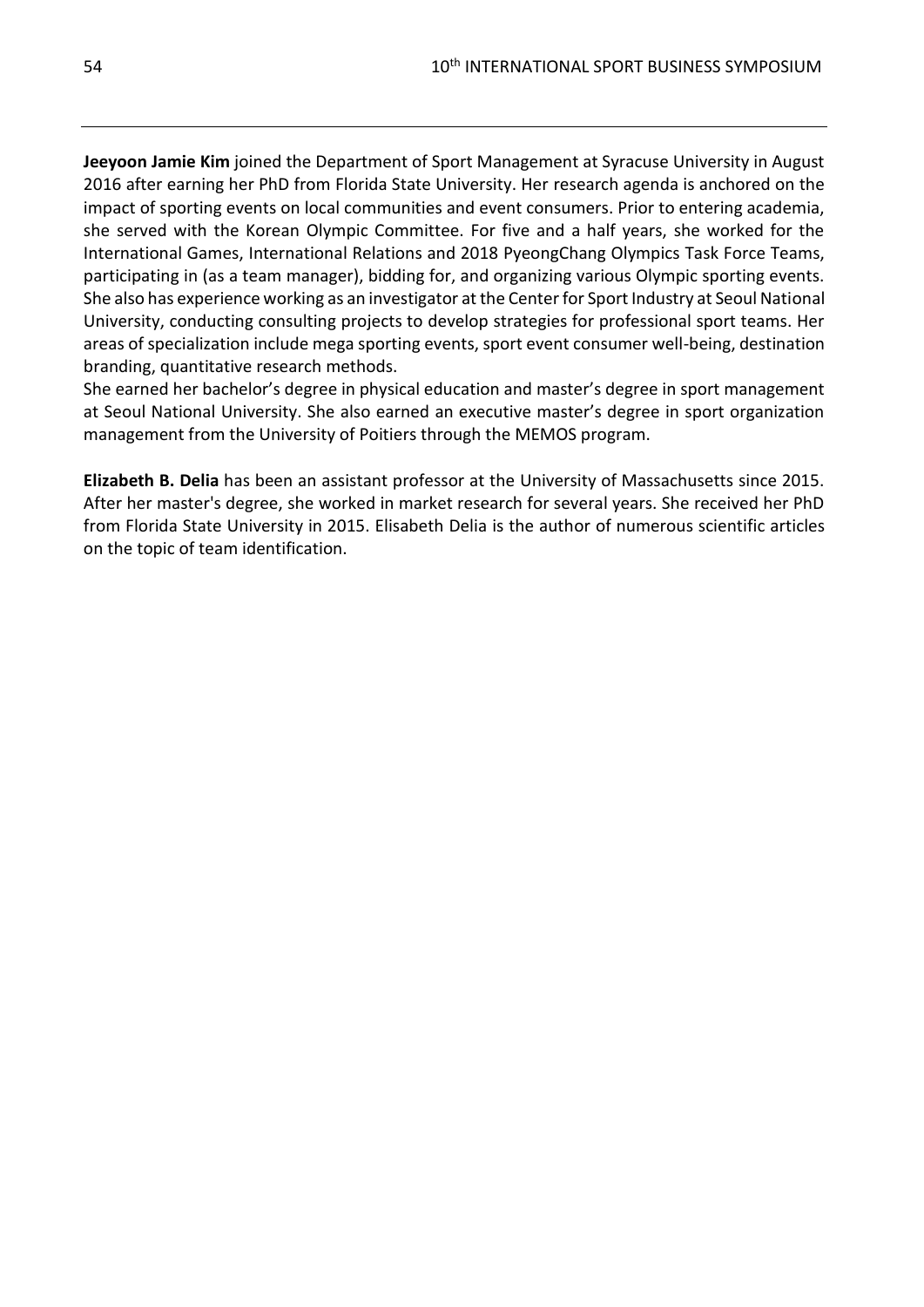# <span id="page-54-0"></span>**The Future of Olympic Digital Marketing Engagement**

## **Lisa Delpy Neirotti,** George Washington University, *delpy@gwu.edu*

Historically the International Olympic Committee (IOC) has relied on corporate sponsors, broadcasters, and authorized ticket resellers (ATRs) to market the Olympic Games and its values to consumers, both spectators and viewers (Baird, 2016; Young, 1998). Data collection, analysis, and engagement of Olympic consumers has been slow to evolve compared to other professional sport organizations in the United States and Europe (Mondello & Kamke, 2014; Mumcu & Fried, 2017). Successful non-profit and for-profit organizations are using data to make marketing decisions to attract and retain customers and improve the customer journey (Lee, 2013). Data mining and market analytics allows for customer segmentation, and offers profound insights into customer preferences and trends (Naraine, 2019; Ha, Hum, & Greenwell, 2016; Guo, et.al., 2017; Pu & James, 2017). Digital engagement includes the spectrum of activities and experiences from cognitive, emotional, and physical that have a positive impact on a brand (Dhanesh, 2017).

Currently, Olympic ticketing data bases are the property of the Organizing Committees of the Olympic Games (OCOG) and then the respective National Olympic Committee (NOC). For example, the Japanese Olympic Committee (JOC) will receive 80,000 names and email addresses as a legacy of the 2020 Games. A post-Olympic Games digital engagement strategy is currently being developed by JOC (Yamashita, 2019) but little has been researched or done with previous Olympic Games data bases. Kolotouchkina (2018) researches citizen engagement in the lead up of the Tokyo Olympic Games but does not address the collection and use of data pre or post the Olympic Games.

The signing of Alibaba in 2017 as a global Olympic sponsor in the category of cloud infrastructure, cloud services and e-commerce platform services was a major step forward in developing a customer relationship management (CRM) system for the International Olympic Committee. Alibaba is creating a ticketing platform that is expected to be used for the 2022 Winter Olympic Games and beyond, eliminating the need for each Organizing Committee to create their own platform and data base. The IOC hired the first Director of Digital Engagement in October 2019 and the Olympic Channel is building a team of over 40 data scientists.

Consider the lack of literature in this area and the recent interest in the IOC to develop a comprehensive digital engagement strategy, the following research questions have been developed: 1) What are the different data sources important for the IOC to capture and manage; 2) What are some challenges that may impact the potential use of the data and 3) How best can the data be used to reach more people and engage consumers 365 days per year, as per the Olympic Agenda 2020 Recommendation. The methodology for the study is qualitative in nature and includes interviews with 1) Directors and managers of different IOC departments including Sport, NOC Relations, Olympic Solidarity, Technology, Olympic Channel, Television and Marketing Services to better understand what data is currently being collected or could be collected and any concerns. 2) NOC staff responsible for digital engagement from Olympic host countries in the past decade (Canada, Great Britain, Russia, Brazil, Korea) about how respective Olympic data bases have been used. 3) Future host NOCs (Japan, China, France, United States, and Italy) to learn more about their plans or possible concerns with the IOCs new ownership model of Olympic ticketing data.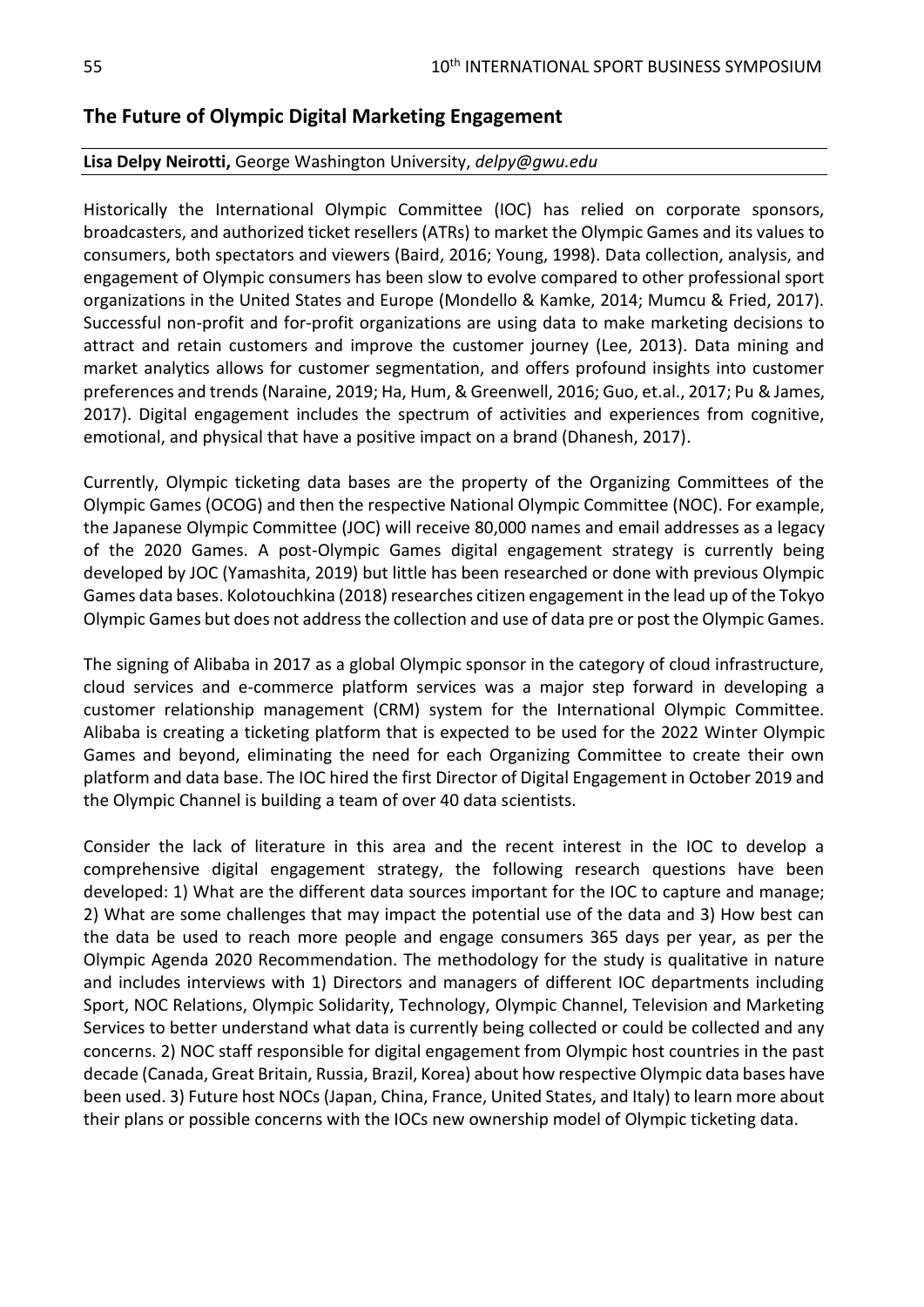#### **References**

Baird, L. (February 22, 2016). *Marketing of the Olympic Games*. SINC Conference, Washington, DC.

- Dhanesh, G. S. (2017). Putting engagement in its proper place: State of the field, definition and model of engagement in public relations. *Public Relations Review, 43*(5), 924. Retrieved from http://proxygw.wrlc.org/login?url=https://search-proquest
	- com.proxygw.wrlc.org/docview/1988103746?accountid=11243
- Guo, L., Sharma, R., Yin, L., Lu, R., & Rong, K. (2017). Automated competitor analysis using big data analytics. *Business Process Management Journal, 23*(3), 735-762. doi:http://dx.doi.org.proxygw.wrlc.org/10.1108/BPMJ-05-2015-0065
- Ha, J., Hums, M., & Greenwell, T. C. (2016). Using cultural factors to explore sport consumption behaviors of ethnic minority groups: The case of asians in the united states. International Journal of Sports Marketing & Sponsorship, 17(2), 130-152. doi:http://dx.doi.org.proxygw.wrlc.org/10.1108/IJSMS-04- 2016-009
- Kolotouchkina, O. (2018). Engaging citizens in sports mega-events: The participatory strategic approach of tokyo 2020 olympics. *Comunicación y Sociedad, 31*(4), 45-58. doi:http://dx.doi.org.proxygw.wrlc.org/10.15581/003.31.4.45-58
- Lee, P. M. (2013). Use of data mining in business analytics to support business competitiveness. The *Review of Business Information Systems (Online), 17*(2), 53. Retrieved from http://proxygw.wrlc.org/login?url=https://search-proquestcom.proxygw.wrlc.org/docview/1418721911?accountid=11243
- Mondello, M., & Kamke, C. (2014). The introduction and application of sports analytics in professional sport organizations. *Journal of Applied Sport Management, 6*(2) Retrieved from http://proxygw.wrlc.org/login?url=https://search-proquestcom.proxygw.wrlc.org/docview/1730027881?accountid=11243
- Mumcu, C., & Fried, G. (2017). Analytics in sport marketing. *Sport Management Education Journal, 11*(2), 102-105. doi:http://dx.doi.org.proxygw.wrlc.org/10.1123/smej.2016-0019
- Naraine, M. L. (2019). Follower segments within and across the social media networks of major professional sport organizations. *Sport Marketing Quarterly, 28*(4), 222-233. doi:http://dx.doi.org.proxygw.wrlc.org/10.32731/SMQ.284.122019.04

IOC (2014). *Olympic Agenda 2020 Recommendations*. https://stillmed.olympic.org/Documents/Olympic\_Agenda\_2020/Olympic\_Agenda\_2020-20- 20 Recommendations-ENG.pdf

Pound, R. (February 13, 2018) *Lecture*. George Washington University.

- Pu, H., & James, J. (2017). The distant fan segment: Exploring motives and psychological connection of international national basketball association fans. *International Journal of Sports Marketing & Sponsorship, 18*(4), 418-438. doi:http://dx.doi.org.proxygw.wrlc.org/10.1108/IJSMS-05-2016-0022
- Yamashita, S. (2020). *Strategy of Fan Engagement Post Tokyo 2020*. Masters Project, MEMOS.
- Young, S. A. (1998*). The 'Olympic/media complex': The development and relationships of olympic marketing* (Order No. MQ44800). Available from ABI/INFORM Collection. (304459438). Retrieved from http://proxygw.wrlc.org/login?url=https://search-proquest-

com.proxygw.wrlc.org/docview/304459438?accountid=11243

**Lisa Delpy Neirotti,** Ph.D., has been a professor of sport, event, and tourism management in the School of Business at The George Washington University for 25 years and directs the BBA, MBA, and Masters of Tourism Administration sport management degree programs. She also oversees the Sport Philanthropy and Youth Sports Administrator professional certificates plus the GW Green Sports Scorecard initiative. Lisa co-authored the Ultimate Guide to Sport Marketing and founded the Travel, Events, and Management in Sports (TEAMS) conference in 1997. She also consultants with sport organizations and sponsors and conducts numerous economic and market research studies. Many organizations including USAID have commissioned her to look at sport tourism as an economic development tool. Recognized as an Olympic scholar, she has attended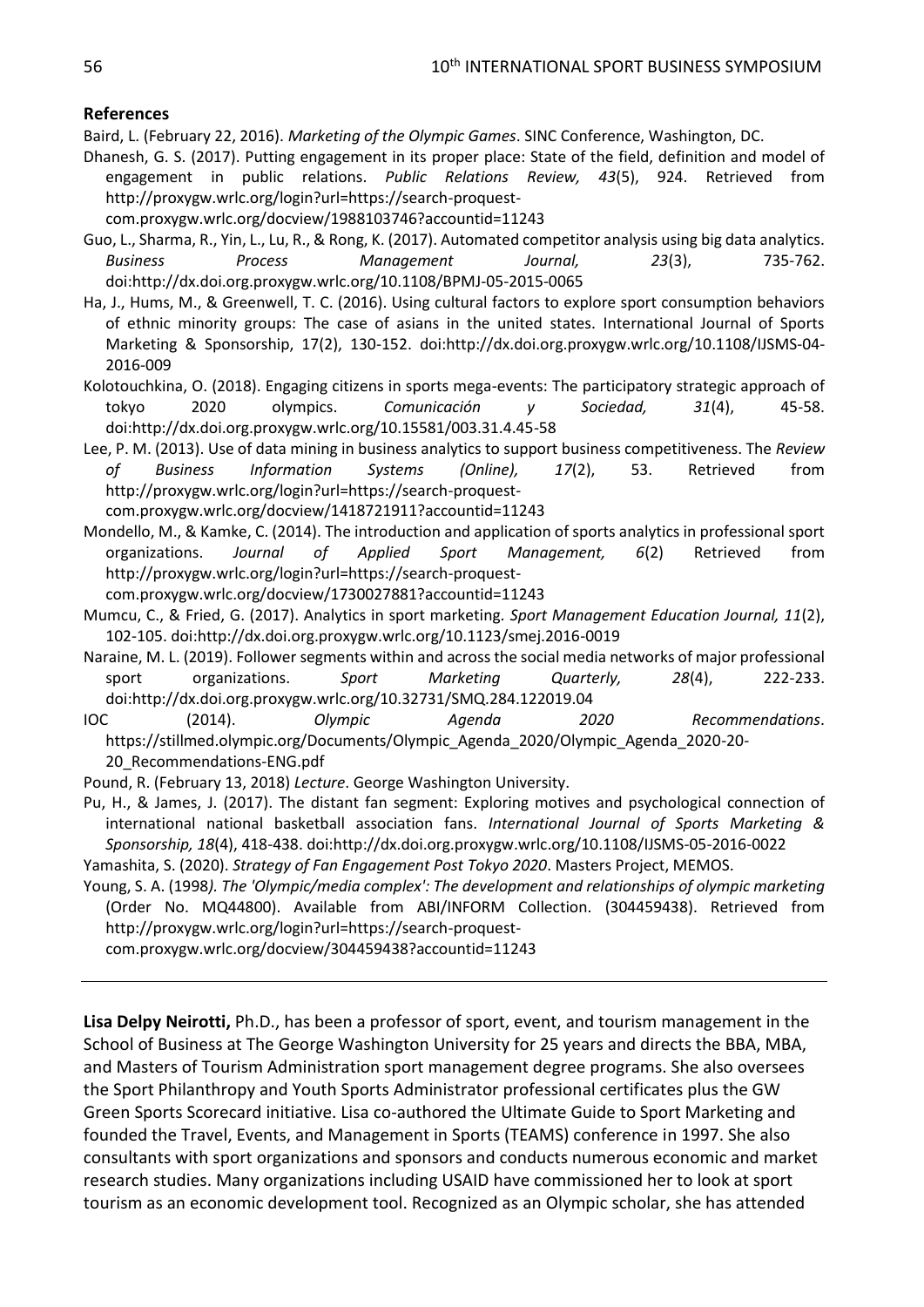17 consecutive Olympic Games and 4 World Cups as a volunteer, researcher, and consultant. She also teaches for the International Olympic Committee's Executive Masters in Management of Sports Organizations (MEMOS) and founded the Women in Sports & Events (WISE) DC Chapter.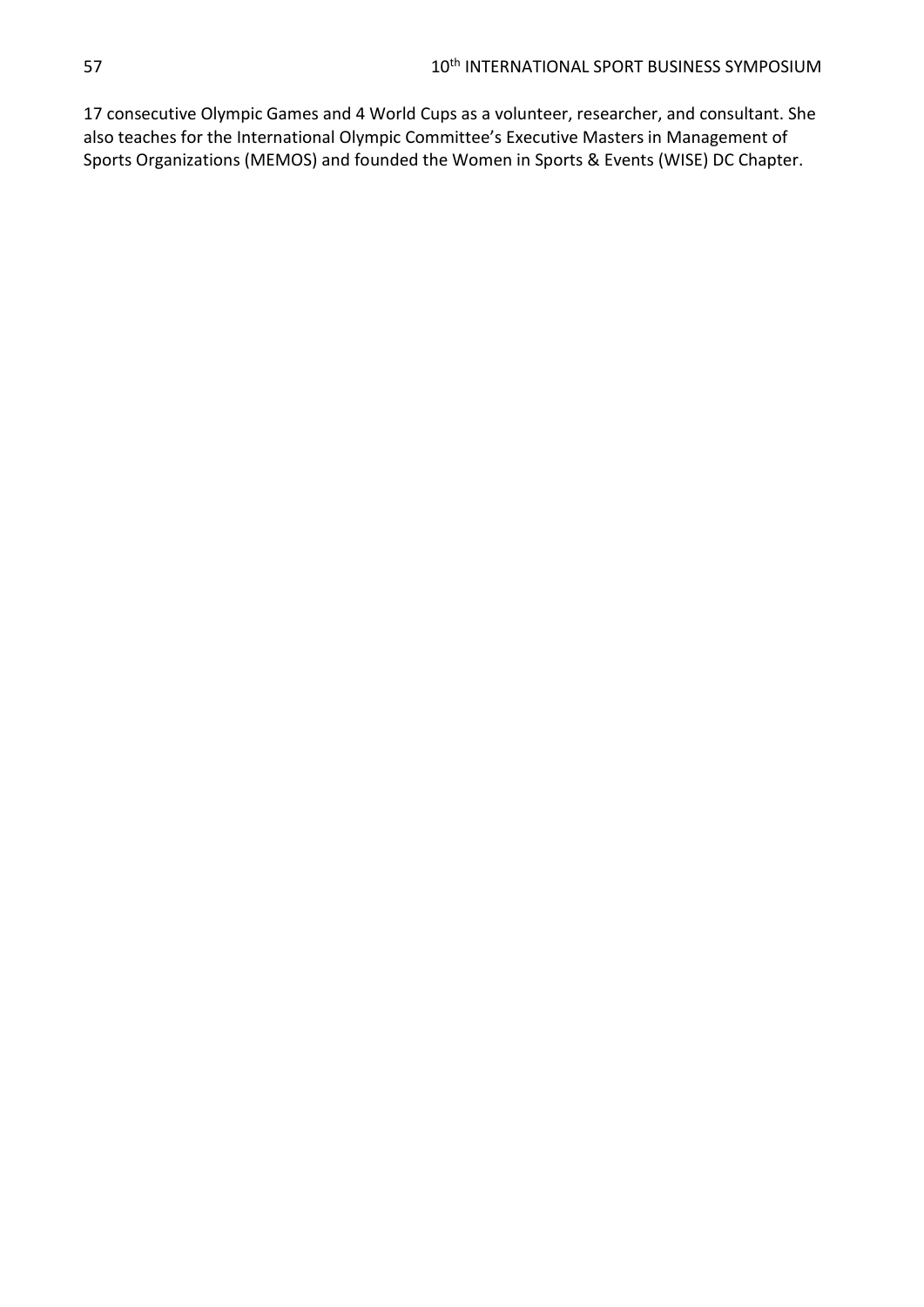# <span id="page-57-0"></span>**Olympic Hospitality in Tokyo: The Legal and Sports Development Legacies**

# **Susan Brownell**, University of Missouri, *sbrownell@umsl.edu*

Olympic hospitality is the official label for two kinds of practices that have been growing rapidly: entertainment packages for guests of multinational corporations and wealthy elites, and hospitality houses operated by nations and corporate sponsors. "Japanese-style hospitality" (omotenashi) is a theme of the Tokyo Olympics. Tracing roots back to Confucian philosophy, Japan possesses elaborate gift-giving and corporate hospitality practices (Rupp 2003; Befu 1967; Allison 1994).

To date scholarship on Olympic hospitality is sparse (exceptions are Brown 2007; essays on hospitality houses in Baka and Hess 2013). Therefore this paper is based on interviews conducted in Tokyo in August 2019 with staff at the IOC, TOCOG, STH (the supplier of in-venue hospitality), and other organizations, supplemented with additional interviews, online research, and discussions with a Japanese expert on Olympic law. The interviews revealed that while the IOC has long overseen the sale of hospitality packages to corporate sponsors, for the Tokyo Olympics it is coordinating, under the label "commercial hospitality," the sale of packages to wealthy individuals and corporations that are not official sponsors. This is only the second summer games (after London) at which this has been done, and it will be on a new scale, and under a new organizational structure. The IOC's goal is to increase the revenue of the OCOG (IOC 2018: 174-5). During the Tokyo Olympics, tens of thousands of guests will enjoy hospitality packages and hundreds of thousands of visitors will frequent more than 50 hospitality houses. Using major sports events for corporate hospitality is not as common in Japan as in the West, so the scale of the hospitality in 2020 will be unprecedented in Japan. Given its well-developed professional sports, Japan displays significant potential for growth in this area, and interviewees hoped that the Olympics will push forward its development and introduce a new revenue stream into the sports industry, perhaps even helping to push Japan out of its long recession.

The paper focuses on two legacies of Olympic hospitality. Compliance guidelines for Japan's antibribery law were strengthened in 2015 and 2016. Japan did not previously have an anti-scalping law and implemented one in June 2019. Olympic hospitality's legal legacy results from the strengthening of anti-bribery and anti-scalping laws, important frameworks for the development of hospitality because of the risk of corruption. This is because tickets bought from the OCOG for hospitality purposes can only be gifted and cannot be resold for profit, and corporate hospitality must comply with domestic and international anti-bribery laws. The sports development legacy results from the introduction of practices that are common in the U.S. and growing in Europe, which increase the revenue that stadiums and arenas can generate, making them more financially sustainable. This paper utilizes the comparative approach of cultural anthropology and East Asian Studies to examine what happens when the Western-based legal regimes and practices associated with Olympic hospitality intersect with Japanese cultural traditions of hospitality.

## **References**

- Baka, R. & Hess,R. (eds.) (2013). *On the Periphery: New Perspectives on the Olympic Movement.* Sydney: Walla Walla Press.
- Befu, H. (1967). Gift-Giving and Social Reciprocity in Japan, *France-Asie/Asia, 21*(2), 161-7.
- Brown, G. (2007). Sponsor Hospitality at the Olympic Games: An Analysis of the Implications for Tourism, *International Journal of Tourism Research*, 315–27.

Allison, A. (1994). *Nightwork: Sexuality, Pleasure, and Corporate Masculinity in a Tokyo Hostess Club*. Oxford: Oxford University Press.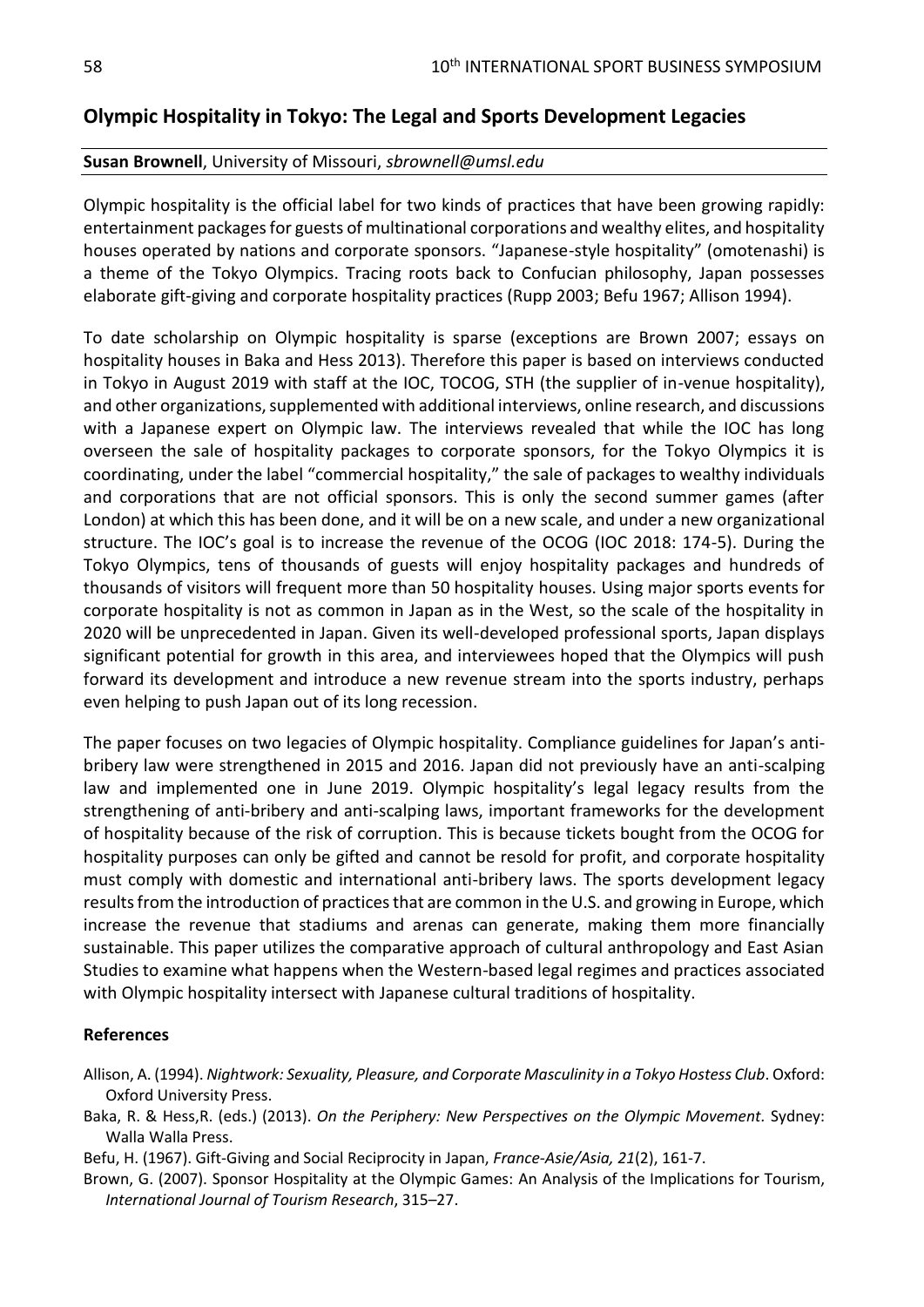IOC (2018). *HCC [Host City Contract] – Operational Requirements June 2018*. Lausanne: IOC. Rupp, K. (2003). Gift-Giving in Japan: Cash, Connections, Cosmologies. Stanford: Stanford University Press.

**Susan Brownell** received her Ph.D. from the University of California, Santa Barbara, in 1990. In 1994 she joined the University of Missouri, St. Louis. She is an internationally recognized expert on Chinese sports, Olympic Games, and World's Fairs. She won UMSL's Chancellor's Award for Research and Creativity in 2015. She has done fieldwork in China, primarily in Beijing and Shanghai. In 2007-08 she was a Fulbright Senior Researcher at the Beijing Sport University, doing research on the Beijing Olympic Games. She also did research at the Olympics in Athens, Rio, and PyeongChang. At UMSL, she teaches 'The Body in Culture'; 'Medicine in Culture and History'; 'Senior Seminar'; and courses about China, East Asia, and health and medicine.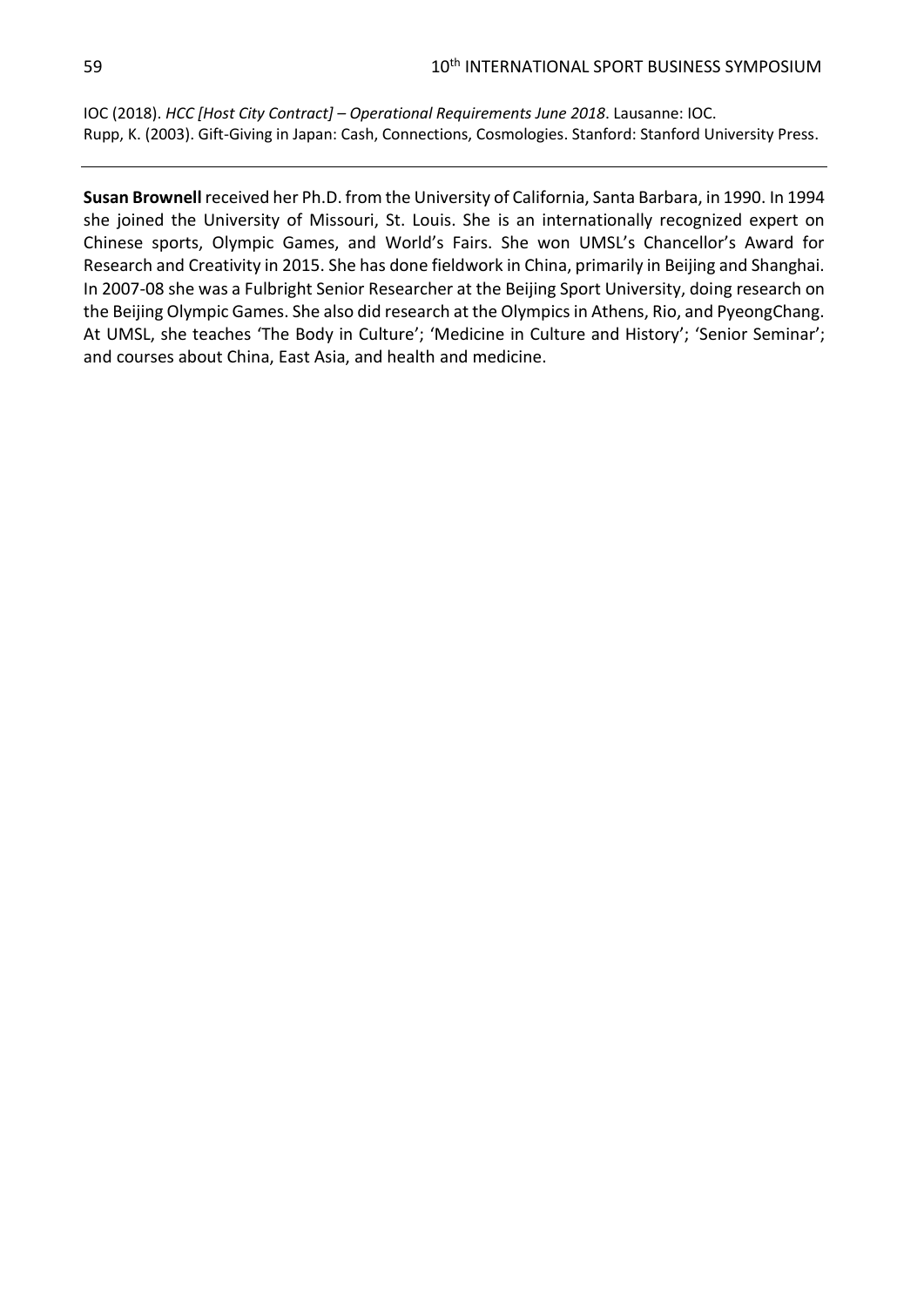

# <span id="page-59-0"></span>**Marketing II & Olympic Education**

# **Paper:**

- **Dodds (USA) How can Olympic sponsors comply with international corruption law?**
- **Dubinsky (USA) Nation branding and the Olympic Games: The case of Israel**
- **Rhodes (USA) Olympic Ideals and Values Education and the Tokyo 2020 Summer Olympic and Paralympic Games: Do Educational Inputs for Athletes, Coaches and Spectators Directly Lead to Broader Understanding and Impact of Olympism and Olympic Ideals and Values?**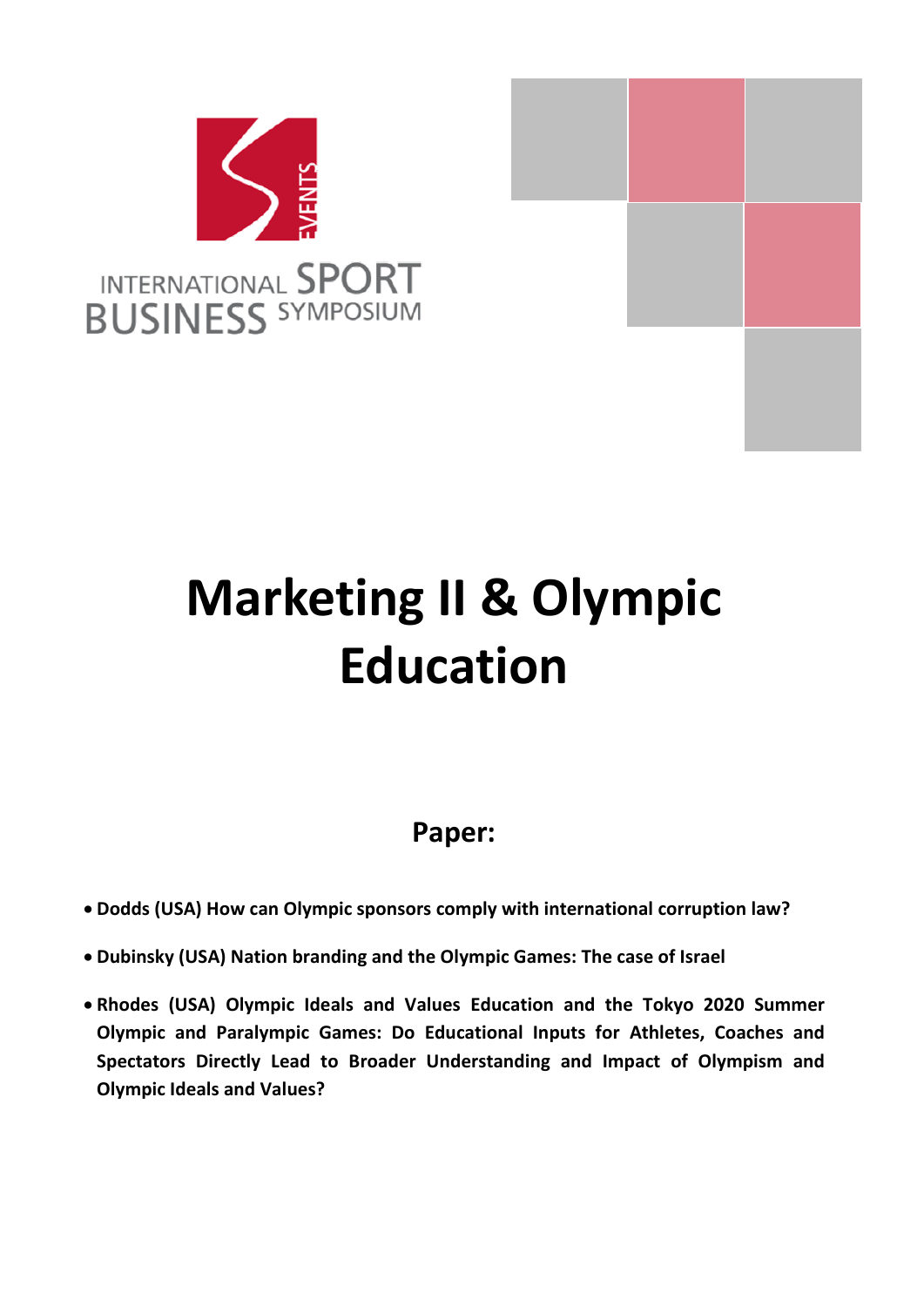# <span id="page-60-0"></span>**How can Olympic sponsors comply with international corruption law?**

## **Mark Dodds**, SUNY Cortland, *Mark.Dodds@cortland.edu*

The on-site activation tactics of corporate hospitality is a vital component to the B to B function of an Olympic sponsorship. This element creates new business opportunities and reestablishes sales contacts. Unfortunately, many corporate hospitality tactics may violate international corruption law, such as the US Foreign Corrupt Practices Act (FCPA).

The FCPA governs how US corporations conduct business in other countries. Among its provisions, the FCPA criminalizes US corporations and its citizens from bribing foreign officials from a governmental department, agency or instrumentality thereof. Most commonly, this action is giving something of value (money or other benefits) to a public official with the intent to obtain or retain business. Since the law does not create a distinction between money and other benefits, many of the actions associated with a sponsor's corporate hospitality may violate the FCPA.

All US corporations must comply with the FCPA. This act governs how US corporations conduct business in other countries. However, the US Department of Justice has been very expansive in its definition of US corporation. Its jurisdiction includes many foreign organizations acting within another country but has minimal US contacts.

The FCPA has been applied against sport sponsors in the past. Weatherford International, a Swiss oil services corporation with substantial operations in Houston was fined more than \$120 million (Securities, 2013) for improper travel and entertainment expenses, including Match tickets, travel, and entertainment at the 2006 FIFA World Cup (SEC.gov, 2013).

At the 2008 Summer Olympic Games in Beijing, China, BHP Billiton Ltd., an Australian mining company, provided corporate hospitality to government officials that included event tickets, luxury hotel accommodations, and sightseeing trips worth up to \$16,000 per trip (SEC.gov, 2015). BHP Billiton settled the violations by paying a \$25 million fine.

Weese (1995) challenged sport marketers to serve practitioners or else the research is not serving the sport management academy. This investigation is appropriate because legal research can improve industry practices by improving managerial decision making (Moorman & Grady, 2011). Legal research reinforces sport marketing research because of the focus on the type and severity of potential financial injury (Moorman & Grady, 2011). Because the FCPA continues to investigate sport sponsors, and increasingly scrutinizing international sport organizations, such as the Fédération Internationale de Football Association, the United States Olympic Committee, and the International Association of Athletics Federation (Riella and Harwood, 2019), this research is timely and relevant.

This presentation will: (1) analyze the Foreign Corrupt Practices Act; (2) discuss potential areas of concern; and, (3) offer recommendations for sport marketers to comply with the FCPA.

## **References**

Foreign Corrupt Practices Act of 1977, Pub. L. No. 95-213, 91 Stat. 1495

Moorman, A. & Grady, J. (2011). Legal Research. In D. Andrew, P. Pedersen & C. McAvoy (Eds.). *Research methods and design in sport management*. Champaign, IL: Human Kinetics.

Riella, A. & Harwood, B. (2019, March 5). *DOJ is "swinging for the fences" in expanding traditional industry focus. Vinson & Elkins FCPA & Global Anti-Corruption practice*. Retrieved from: https://www.lexology.com/library/detail.aspx?g=5596ce53-45ed-4520-82d6-cb70786ecc94

SEC.gov (2013, November 26). *SEC charges Weatherford International with FCPA violations*. Retrieved from: http://www.sec.gov/News/PressRelease/Detail/PressRelease/1370540415694#.VRAtTeHpx8t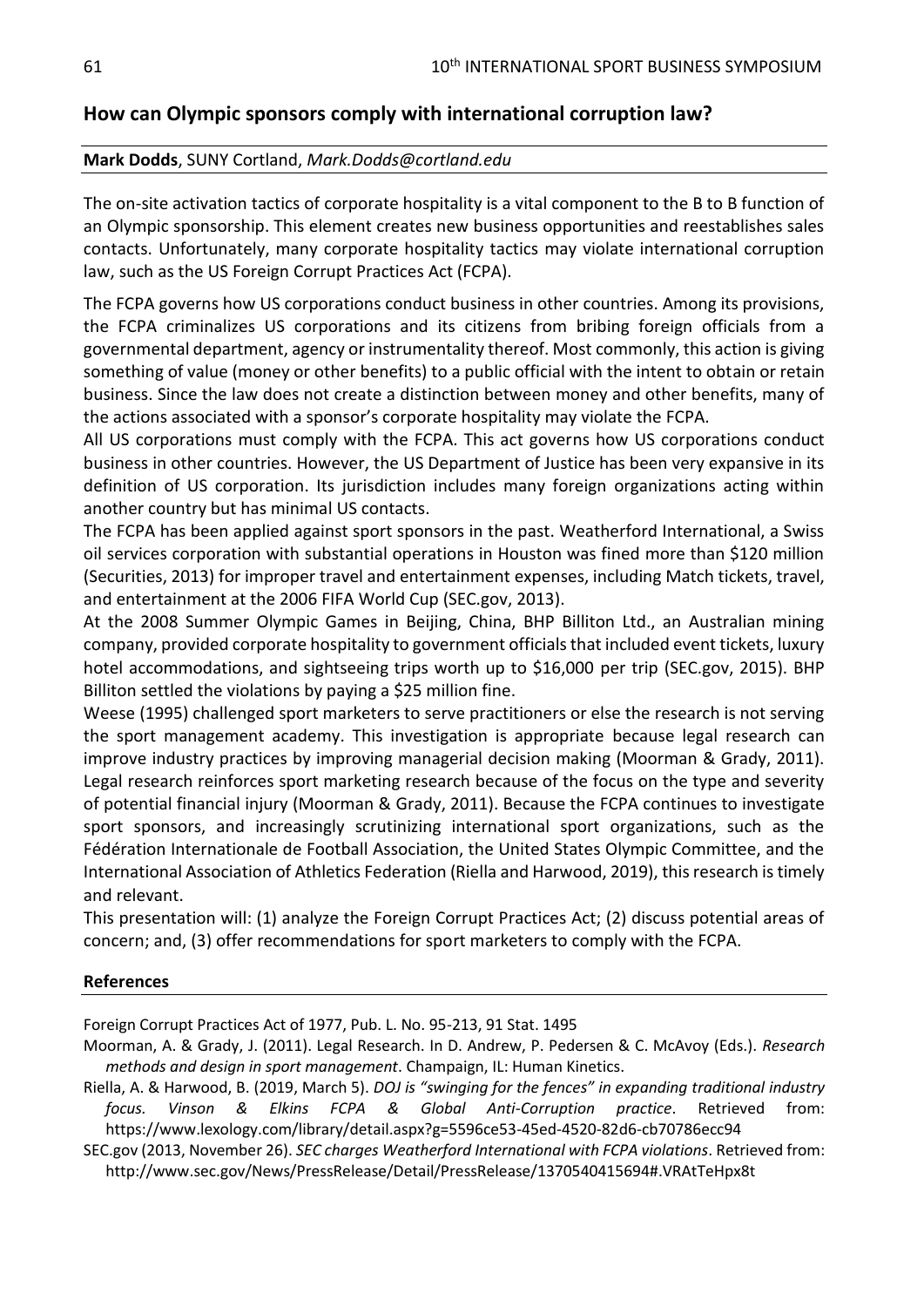- SEC.gov (2015, May 20). *SEC charges BHP Billiton with violating FCPA at Olympic Games*. Retrieved from http://www.sec.gov/news/pressrelease/2015-93.html
- Securities and Exchange Commission v. Weatherford International Ltd. No. 4:13-cv-3500 (S.D. Tex. 2013).
- Weese, W.J. (1995). If we're not serving practitioners, then we're not serving sport management. *Journal of Sport Management, 9,* 237-243.

**Mark Dodds** is a professor teaching sport marketing and sport law at the State University of New York, College at Cortland. He holds a J.D. from Marquette University Law School, a MBA from Robert Morris University and a B.Sc. in Marketing Management from Syracuse University. While at MULS, he earned a Sport Law Certificate from the National Sport Law Institute. His research area is focused on legal issues in sport business, international sport, sponsorship activation, and legal issues with internships. He has published articles in journals such as: Journal of Brand Strategy, Journal of Sponsorship, Marquette Sports Law Review, Case Studies in Sport Management, Journal of Physical Education, Recreation and Dance, Journal of Sponsorship, International Journal of Sport Management and Marketing and College Athletics and the Law. He co-edited the award-winning Encyclopedia of Sports Management and Marketing and a special motorsports issue of International Journal of Sport Management and Marketing.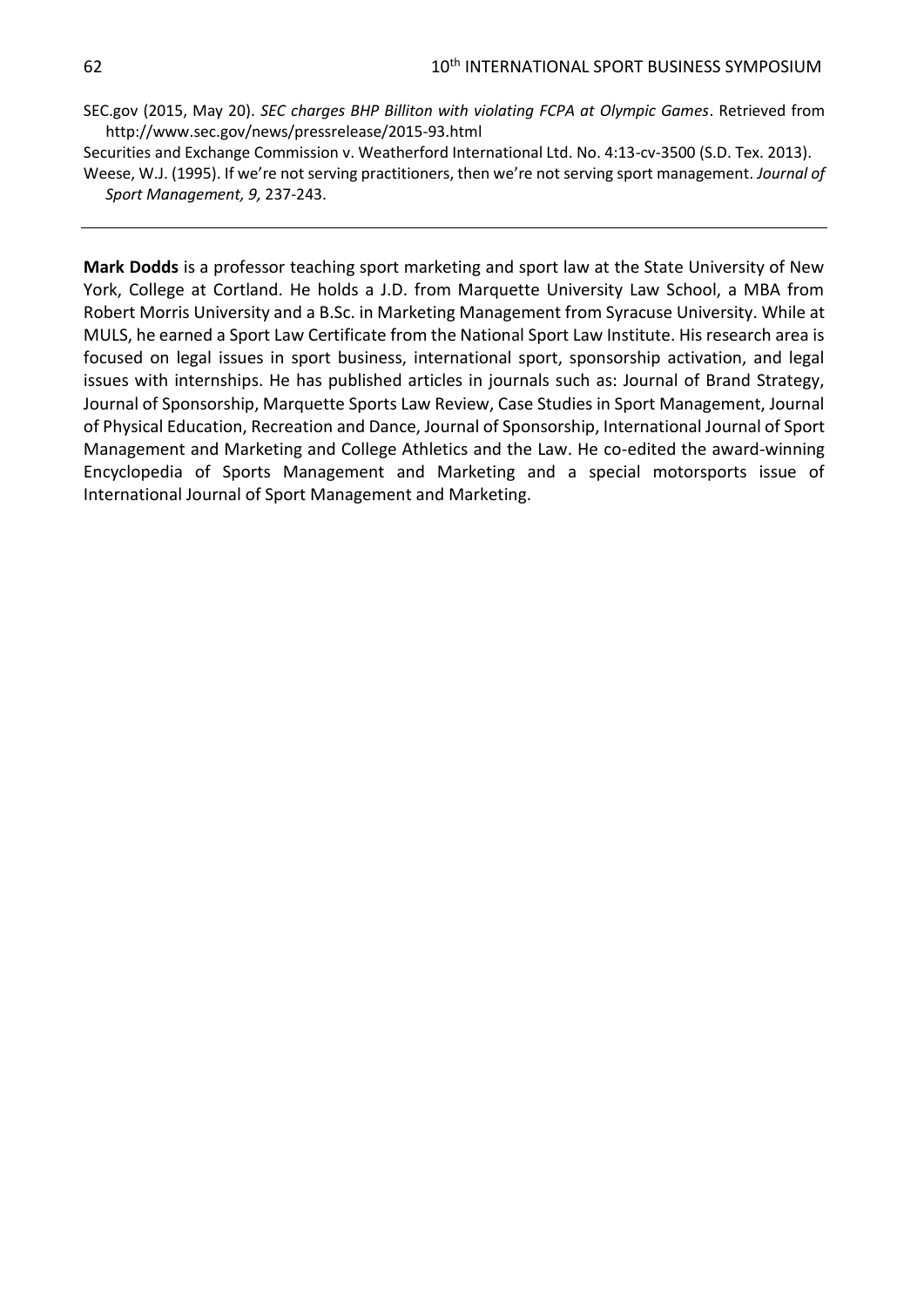# <span id="page-62-0"></span>**Nation branding and the Olympic Games: The case of Israel**

## **Yoav Dubinsky**, University of Oregon, *yoavd@uoregon.edu*

Sports had a political role in the creation of the State of Israel, in shaping Israel's national identity (Kaufman & Galily 2009) and for nation branding purposes (Dart 2016). In the context of the Olympic Movement, Israel has a history of being associated with international politics, which at times overshadow the festive competitions (Galily 2007). Whether it is through boycotts, exclusion, terrorism or demand for commemoration, Israel is constantly recognized with armed conflicts, which instead of an opportunity to be associated with a global celebration becomes a liability for Israel's country image, for Israel's public diplomacy and for the branding of Israel (Dubinsky & Dzikus 2018).

The purpose of this study is to analyze the role of the Olympic Games in branding of a country going through one of the most complicated and polarizing prolonged international disputes – the State of Israel. Countries going through prolonged armed conflicts and wars, suffer from negative images, which deteriorate potential customers to purchase products associated with these countries or travel to them (Heslop, Lu & Cray 2008). For almost three millennia, countries, cities, and places have been using sports to improve their images (Dubinsky 2019). As the Israeli-Arab dispute escalates, Israel's image has been dramatically deteriorating, partly because of not having clear nation branding strategies (Avraham 2009; Gilboa 2006).

This study is partly based on the author's PhD dissertation focusing on Israel's use of sports for nation branding, and public diplomacy. Coming from a constructive ontology and epistemology, the author conducted 14 semi-structured interviews with official in key official in policy making positions in Israeli sports and the Israeli government on sports or the branding of Israel. After analyzing the results, five themes emerged from the data: (a) The Conflict, (b) Hosting Sports Events, (c) Representation, (d) Relations with the State, and (e) Challenges and Opportunities. Based on the thematic analysis, the author conducted a SWOT analysis of Israel's situation and came up with practical recommendations for Israel that countries facing prolonged conflicts should also consider for nation branding purposes through sports. While the original study focused on Israeli sports in general, this presentation focuses on the context of the Olympic Games. The study is significant as it contributes to existing knowledge on country image (Buhmann & Ingenhoff 2015) and its related fields, on how countries going through a prolong conflict are impacted by the Olympic Games (Boykoff 2016), to literature on sports in Israel, and nation branding and the Olympic Games.

## **References**

- Avraham, E. (2009). Marketing and managing nation branding during prolonged crisis: The case of Israel. Journal of Place Branding and Public Diplomacy, 5, 202–212.
- Boykoff, J. (2016). Power games: A political history of the Olympics. Brooklyn, NY: Verso.
- Buhmann, A., & Ingenhoff, D. (2015). The 4D Model of the country image: An integrative approach from the perspective of communication management. The International Communication Gazette, 77, 102-124.

Dart, J. (2016). "Brand Israel": Hasbara and Israeli sport. Sport in Society, 19, 1402–1418.

Dubinsky, Y. (2019). From soft power to sports diplomacy: A theoretical and conceptual discussion. Place Branding and Public Diplomacy, 15, 154-164. https://doi.org/10.1057/s41254-019-00116-8

Dubinsky, Y., & Dzikus, L. (2019). Israel's country image in the 2016 Olympic Games. Place Branding and Public Diplomacy, 15, 173-184. https://doi.org/10.1057/s41254-018-0105-y

Galily, Y. (2007). Sport, politics and society in Israel: The first fifty-five years. Israel Affairs, 13, 515–528.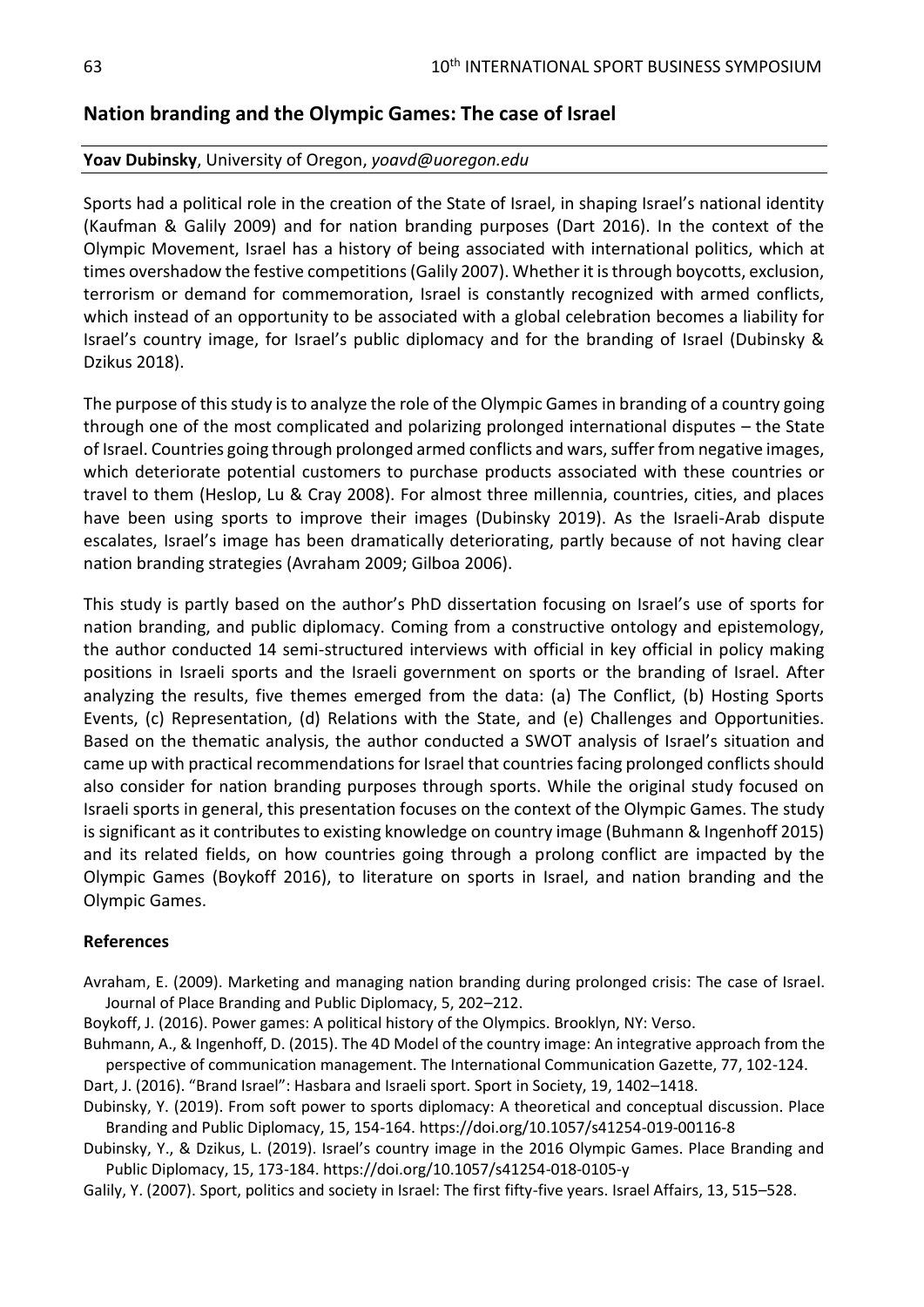Heslop, L. A., Lu, I. R. R., & Cray, D. (2008). Modeling country image effects through an international crisis. International Marketing Review, 25, 354–378.

**Yoav Dubinsky** is an Instructor of Sports Business in the Lundquist College of Business, at the University of Oregon, USA. Dr. Dubinsky received his PhD from the University of Tennessee, Knoxville writing his dissertation on "Israel's use of sports for nation branding and public diplomacy". His research focuses on sports, country image, nation branding, and public diplomacy, especially in the context of the Olympic Games. Dr. Dubinsky has been covering and researching the Olympic Movement for more than a decade, including during the 2008, 2012, 2016, and 2020 Olympic Games and has been involved with the International Olympic Academy since 2009 in a variety of capacities as a student, a coordinator and a lecturer.

Kaufman, H., & Galily, Y. (2009). Sport, Zionist ideology and the State of Israel. Sport in Society, 12, 1013– 1027.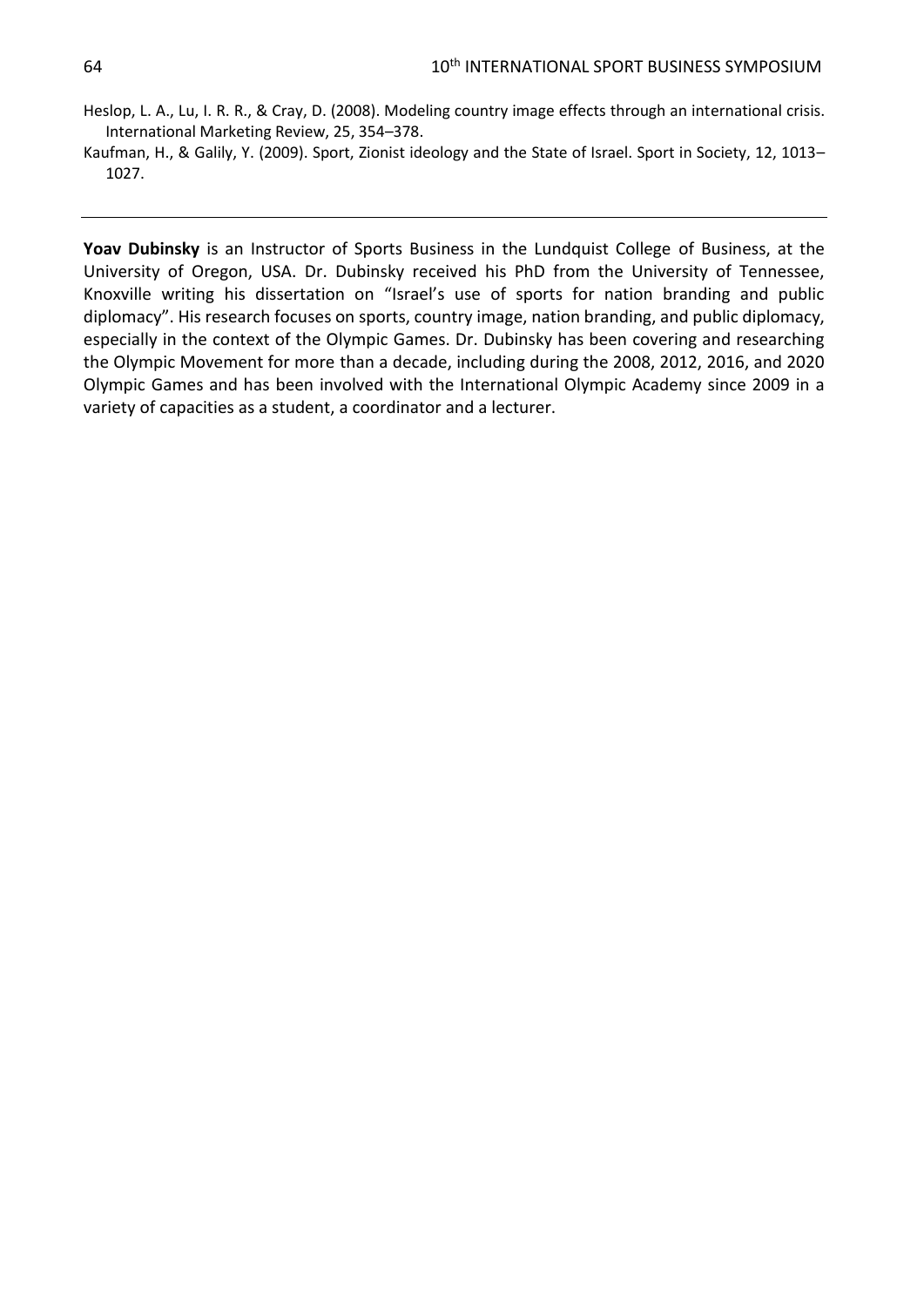# <span id="page-64-0"></span>**Olympic Ideals and Values Education and the Tokyo 2020 Summer Olympic and Paralympic Games: Do Educational Inputs for Athletes, Coaches and Spectators Directly Lead to Broader Understanding and Impact of Olympism and Olympic Ideals and Values?**

## **Garry Rhodes**, California State University at Dominguez Hills, *grhodes@csudh.edu*

According to the most current version of the Olympic Charter and the International Paralympic Committee Handbook, the Olympic and Paralympic Movements focus is not on which athletes earn a gold, silver, or bronze medal. There are integrated ideals and values that make the Olympic and Paralympic Games more than just an ordinary set of athletic contests.

The Mission and Role of the International Olympic Committee (IOC) is not only to hold athletic competitions. According to the Olympic Charter, the mission of the IOC is to "promote Olympism throughout the world and to lead the Olympic Movement" (Olympic Charter, September 2019, p. 16).

The Olympic Charter includes the following impacts as a part of the "The Fundamental Principles of Olympism" (Olympic Charter, September 2019, p. 11):

- 1. Olympism is a philosophy of life, exalting and combining in a balanced whole the qualities of body, will and mind. Blending sport with culture and education, Olympism seeks to create a way of life based on the joy of effort, the educational value of good example, social responsibility and respect for universal fundamental ethical principles.
- 2. The goal of Olympism is to place sport at the service of the harmonious development of humankind, with a view to promoting a peaceful society concerned with the preservation of human dignity.
- 3. The practice of sport is a human right. Every individual must have the possibility of
- 4. practicing sport, without discrimination of any kind and in the Olympic spirit, which requires mutual understanding with a spirit of friendship, solidarity and fair play.

Symbols of the Olympic Movement and Olympism that are described in the Olympic Charter of the International Olympic Committee (IOC) include: the Olympic Symbol, the Olympic Flag, the Olympic Motto, the Olympic Anthem, the Olympic Flame, and the Olympic Torch.

The International Paralympic Committee (IPC) has published the International Paralympic Committee Handbook, which includes the following vision: To Enable Paralympic Athletes to Achieve Sporting Excellence and Inspire and Excite the World (International Paralympic Committee Handbook, April 2003, p. 2; June 2016, p. 3).

This is supported through a number of highlighted items, including:

- To support and encourage educational, cultural, research and scientific activities that contribute to the development and promotion of the Paralympic Movement.
- To ensure that in sport practiced within the Paralympic Movement the spirit of fair play prevails, violence is banned, the health risk of the athletes is managed and fundamental ethical principles are upheld.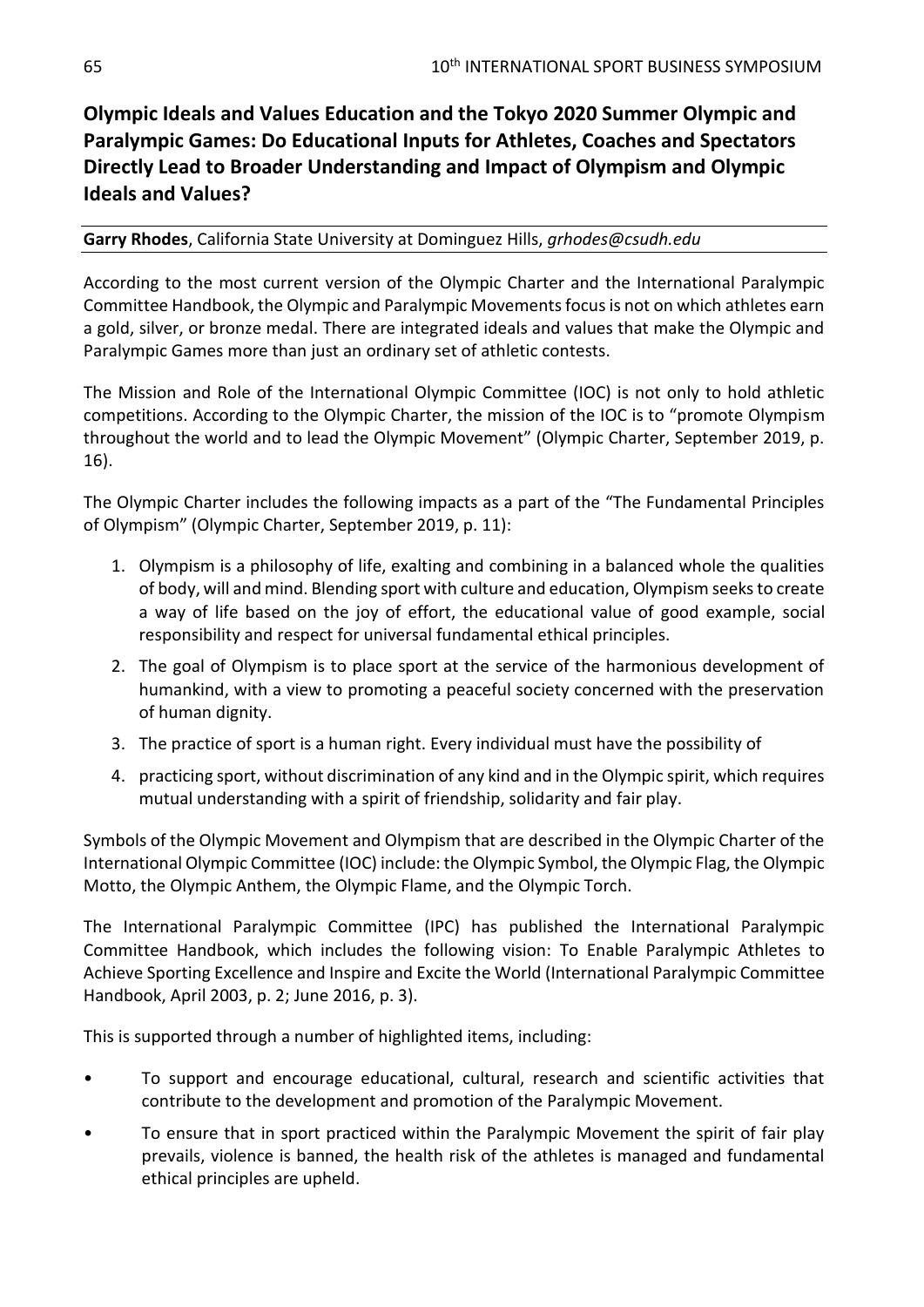• To promote Paralympic sport without discrimination for political, religious, economic, disability, gender, sexual orientation, or race reasons. (International Paralympic Committee Handbook, April 2003, pp. 2---3).

The statements about the mission and role of the IOC support Olympism, the Olympic Movement and highlight key symbols that represent Olympism and the Olympic Movement. However, do athletes, coaches, and spectators really understand these concepts? Is it clear to athletes, coaches and spectators how the IPC implements efforts to support their vision and mission? Rhodes and Zlotnicki (2014) made the case that more could be done to education athletes, coaches and ort the ideals and values supported by the IOC and IPC.

Learning about Olympism, in directed inputs/learning, leading to outcomes/learning actions is no simple process. According to Baker et al., 2012), that for athletes, there is a "multidimensional nature of Olympic careers and… complexity of learning through sport… our analysis suggested that athletes' behaviours are determined by interactions and local consequences" (p. 382).

Binder (2012, p. 299) highlights the importance of not just expressing Olympic ideals and values and developing programs to disseminate them, but to be analytics in evaluating outcomes: "The challenge for all who believe that sport and physical activity provide a context for learning about life is to evaluate the results, another topic for future research". To impact broad learning to the athletes, coaches, and millions of spectators around the world, a broader understanding of "Olympic Education" is important. According to Chatziefstathiou (2012, p. 395), "Olympic education should be understood more broadly beyond the strict sense of education and encompass a series of actions and initiatives which can take place in different contexts and for different tasks."

There has been some progress in the development of additional resources, developed and implemented outside of a traditional school or university environment, including those of the Olympic Values Education Programme (2017), IOC Athlete365 (n.d.) and the WorldWiseAthlete.com website (Rhodes, n.d.). The Olympic Values Education Program (OVEP). The OVEP Toolkit includes the following resources:

- The Fundamentals of Olympic Values Education Manual: A Sport---based Programme
- Delivering OVEP PLAYbook: A Practical Guide to Olympic Values Education
- OVEP Activity Sheets: Exercises to Support Olympic Values Education
- The Resource Library
- OVEP Workshop Plan: Learning Through Physical Activity --- Train the Trainers (Olympic Values Education Programmer, 2017).

The IOC Athlete 365 Program supports Olympic athletes by providing advice, service, and tools that support them across six main themes: Voice, Well---being, Finance, Careers, and Game---time Integrity (International Olympic Committee, n.d.). During the Youth Olympic Winter Games in Lausanne, Switzerland, Athlete365 provided in---place support at the Olympic Village and online support through the Athlete365 App as a part of the Athlete365 Education Programme. The expansion of these efforts at the Summer 2020 Olympic and Paralympic Games in Tokyo, Japan provides potential for increasing support for Olympic and Paralympic ideals and values.

The WorldWiseAthlete.com website provides information to help athletes, coaches, and spectators better understand the Olympics, the host city and country, Tokyo, Japan (n.d.) and includes the following resources: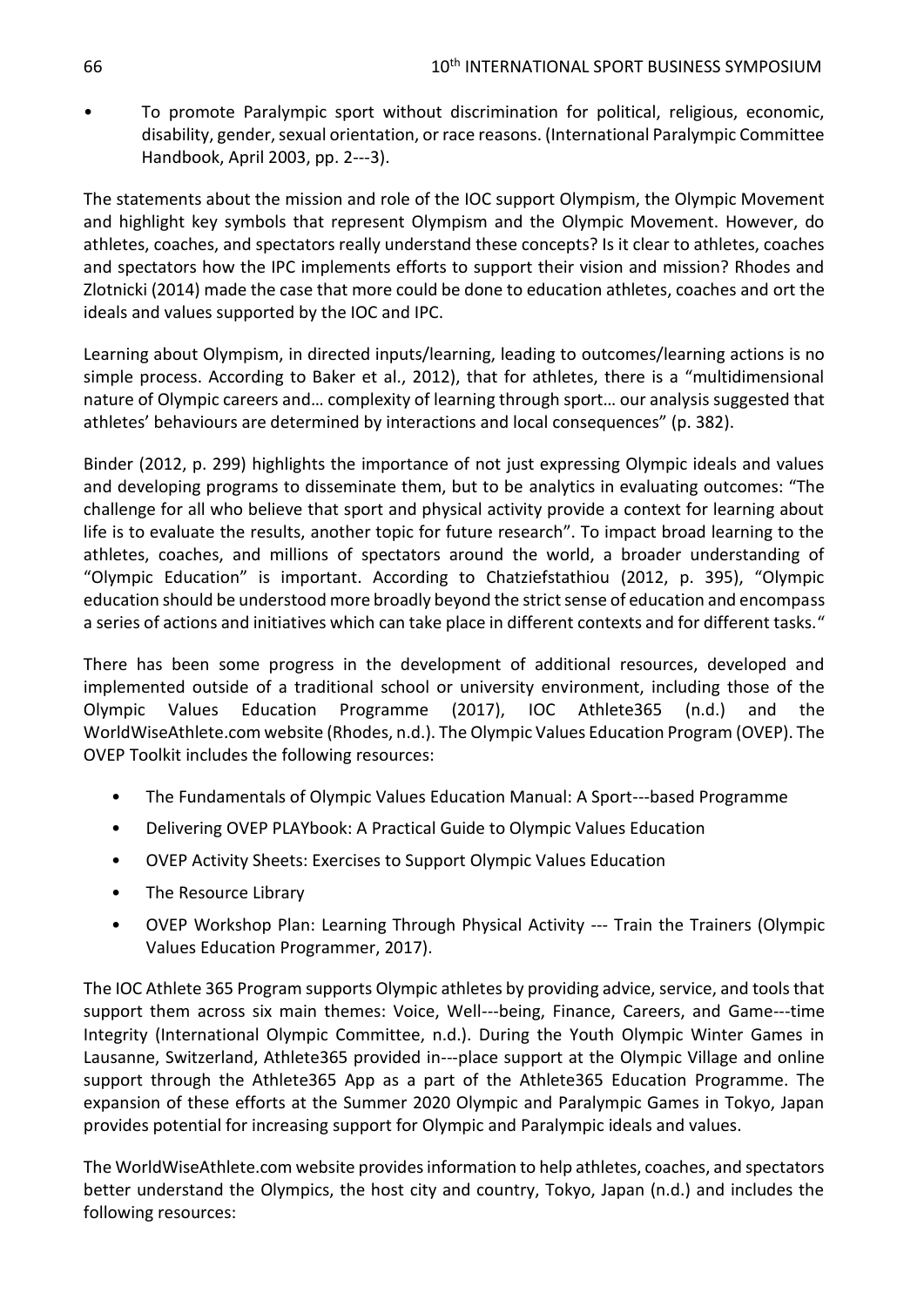- Being Worldwise at the Olympics and Paralympics
- Cross---Cultural Awareness
- Global Understanding
- Introduction to Tokyo
- Athletes Giving to Others (Rhodes, n.d.).

This paper will expand upon some of these key concepts and raise questions about whether there is any good data confirming that these resources, as well as others, can confirm that Olympic and Paralympic ideals and values and symbols are well understood by athletes, coaches and educators and provides questions that can provide a framework for evaluating the effectiveness of supporting these ideals and goals during the 2020 Summer Olympic and Paralympic Games in Tokyo, Japan, as described by the Olympic Charter and the International Paralympic Committee Handbook.

## **References**

- Barker, D., Barker---Ruchti, N., Rynne, S. B., & Lee, J. (2012). Olympism as education: 4 analysing the learning experiences of elite athletes. *Educational Review, 64*(3), 369–384. https://doiorg.libproxy.csudh.edu/10.1080/00131911.2012.665846
- Binder, D. (2012). Olympic values education: evolution of a pedagogy. *Educational Review, 64*(3), 275–302. https://doi--- org.libproxy.csudh.edu/10.1080/00131911.2012.676539
- Chatziefstathiou, D. (2012). Olympic education and beyond: Olympism and value legacies from the Olympic and Paralympic Games. *Educational Review, 64*(3), 385–400. https://doi org.libproxy.csudh.edu/10.1080/00131911.2012.696094
- International Olympic Committee (n.d.). *Athlete365 Support*, International Olympic Committee, Lausanne, Switzerland. https://www.olympic.org/athlete365/support/.
- International Paralympic Committee Handbook (June 2016). *International Paralympic Committee Handbook Preamble*, International Paralympic Committee, Bonn, Germany. https://www.paralympic.org/sites/default/files/document/141217162407 366\_2014\_12+Sec+i+Preamble.pdf.
- International Paralympic Committee Handbook (April 2003). *International Paralympic Committee Handbook, 1 (1.1*), Paralympic Vision and Mission, International Paralympic Committee, Bonn, Germany. https://www.paralympic.org/sites/default/files/document/141113141204 499 2014 10 01+Sec+i+chapter+1 1 Paralympic+Vision+and+Mission.pdf.
- Olympic Charter (September 2019). *Olympic Charter*: In Force As From June 2019, International Olympic Committee, Lausanne, Switzerland.

https://stillmed.olympic.org/media/Document%20Library/OlympicOrg/General/EN---Olympic---Charter.pdf.

- Olympic Values Education Programme (2017). *Olympic Values Education Programme Toolkit*, International Olympic Committee Foundation for Culture and Heritage, Lausanne, Switzerland. https://www.olympic.org/olympic--- values---and---education---program.
- Rhodes, G. (n.d.). *About the WorldwiseAthlete.com Website*. Center for Global Education, Los Angeles. http://worldwiseathlete.com/about.asp.
- Rhodes, G. & Zlotnicki, J. (2014*). Initiatives Beyond the Competition: Common Purposes Connecting International Sport and Education, Olympism, Olympic Education and Learning Legacies*. Cambridge Scholars Publishing, Newcastle Upon Tyne,United Kingdom.

**Gary Rhodes** is a Full Professor in the College of Education at California State University at Dominguez Hills (CSUDH). He Coordinates the Graduate Higher Education Administration and Leadership Program, serves as Director of the Center for Global Education, and is a Member of the International and U.S. Pierre de Coubertin Committees. He holds a BA in English Language and